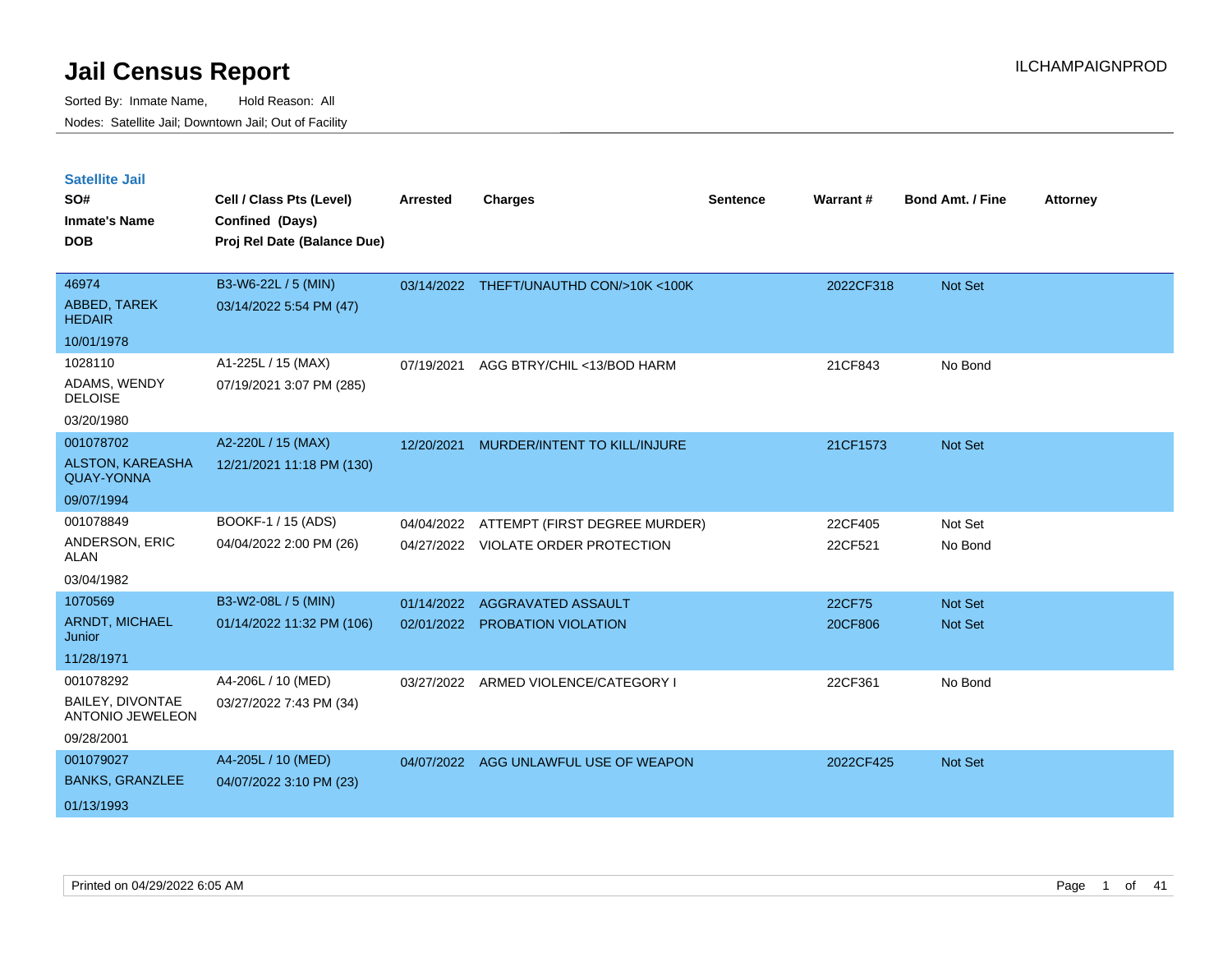Sorted By: Inmate Name, Hold Reason: All Nodes: Satellite Jail; Downtown Jail; Out of Facility

| SO#<br><b>Inmate's Name</b><br><b>DOB</b>                        | Cell / Class Pts (Level)<br>Confined (Days)<br>Proj Rel Date (Balance Due) | <b>Arrested</b>                        | <b>Charges</b>                                                                                          | <b>Sentence</b> | Warrant#                           | <b>Bond Amt. / Fine</b>          | <b>Attorney</b> |
|------------------------------------------------------------------|----------------------------------------------------------------------------|----------------------------------------|---------------------------------------------------------------------------------------------------------|-----------------|------------------------------------|----------------------------------|-----------------|
| 001078565<br><b>BARBER, MARK</b><br><b>ANTHONY, Junior</b>       | B1-104U / 15 (MAX)<br>11/05/2021 7:40 AM (176)                             | 11/05/2021<br>11/05/2021<br>11/05/2021 | POSSESSION OF STOLEN FIREARM<br>RECEIVE/POSS/SELL STOLEN VEH<br><b>BURGLARY</b>                         |                 | 21CF1366<br>2021CF1309<br>21CF1369 | Not Set<br>25000.00<br>Not Set   |                 |
| 09/24/2003                                                       |                                                                            |                                        |                                                                                                         |                 |                                    |                                  |                 |
| 001078969<br>BEVERLY, SAYVION<br><b>LAMONTE</b><br>11/20/2002    | B1-104L / 10 (MED)<br>03/22/2022 10:20 PM (39)                             |                                        | 03/22/2022 AGG UNLAWFUL USE WEAPON/PERSON                                                               |                 | 22CF345                            | Not Set                          |                 |
| 64848<br><b>BLISSIT, ANTHONY</b><br>LATHEN<br>02/16/1985         | A3-214L / 10 (ADS)<br>04/23/2022 1:31 AM (7)                               | 04/23/2022<br>04/23/2022               | DOM BTRY/BOD HARM/4+ PRECONV<br>ESCAPE/VIOLATE ELEC MONITORING<br>04/23/2022 HRSMT/THREATEN PERSON/KILL |                 | 20CF1099<br>21CF372<br>21CF339     | 25000.00<br>25000.00<br>25000.00 |                 |
| 923208<br><b>BREADY, ANDREW</b><br><b>NICHOLAS</b><br>06/08/1988 | B3-W7-26L / 10 (MED)<br>01/22/2022 7:43 PM (98)                            | 01/22/2022                             | CRIM TRES TO RES/PERS PRESENT                                                                           |                 | 22CF92                             | Not Set                          |                 |
| 25694<br><b>BROADWAY, ELLIS</b><br>Junior<br>10/02/1960          | <b>BOOKH-7 / 5 (ADS)</b><br>04/25/2022 3:23 PM (5)                         |                                        | 04/25/2022 BURGLARY                                                                                     |                 | 22CF506                            | <b>Not Set</b>                   |                 |
| 61675<br><b>BROWN, ANTONIO</b><br><b>BURNETT</b><br>03/04/1983   | B1-202L / 10 (MED)<br>02/10/2022 3:28 PM (79)                              | 02/10/2022                             | AGG DISCHARGE FIREARM/OCC BLDG                                                                          |                 | 20CF374                            | 100000.00                        |                 |
| 51247<br><b>BROWN, DANTE</b><br><b>MAURICE</b><br>04/19/1979     | B1-202U / 10 (MED)<br>04/15/2021 6:24 PM (380)                             | 04/15/2021                             | FELON POSS/USE WEAPON/FIREARM                                                                           |                 | 21CF411                            | <b>Not Set</b>                   |                 |
| 1015739                                                          | <b>BOOKH-2 / 5 (MIN)</b><br>BROWN, JERI CHANCY 04/14/2022 10:11 PM (16)    | 04/14/2022                             | <b>CRIMINAL TRESPASS BUILDING</b><br>04/19/2022 AGGRAVATED BATTERY                                      |                 | 22CM114<br>2021CF1260              | 100.00<br>Not Set                |                 |

03/07/1989

Printed on 04/29/2022 6:05 AM Page 2 of 41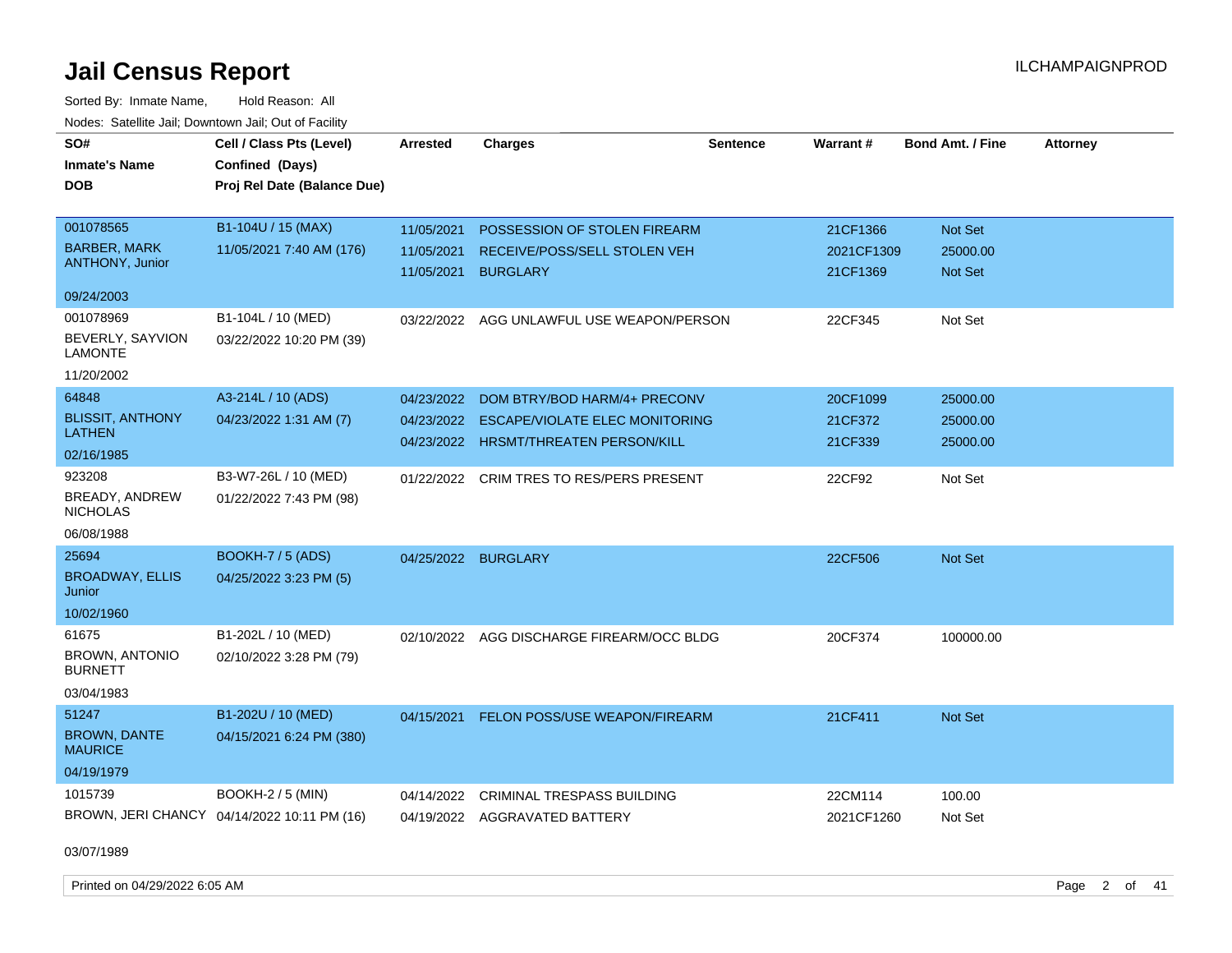Sorted By: Inmate Name, Hold Reason: All Nodes: Satellite Jail; Downtown Jail; Out of Facility

| SO#                                          | Cell / Class Pts (Level)    | <b>Arrested</b>   | <b>Charges</b>                          | <b>Sentence</b> | <b>Warrant#</b> | <b>Bond Amt. / Fine</b> | <b>Attorney</b> |
|----------------------------------------------|-----------------------------|-------------------|-----------------------------------------|-----------------|-----------------|-------------------------|-----------------|
| <b>Inmate's Name</b>                         |                             |                   |                                         |                 |                 |                         |                 |
|                                              | Confined (Days)             |                   |                                         |                 |                 |                         |                 |
| <b>DOB</b>                                   | Proj Rel Date (Balance Due) |                   |                                         |                 |                 |                         |                 |
|                                              |                             |                   |                                         |                 |                 |                         |                 |
| 990921                                       | B4-121L / 15 (MAX)          |                   | 01/20/2022 MFG/DEL 1<15 GR COCAINE/ANLG |                 | 19CF369         | 25000.00                |                 |
| <b>BROWN, QUINTIN</b><br><b>MARSHAUN</b>     | 01/20/2022 7:19 PM (100)    |                   | 01/20/2022 ARMED HABITUAL CRIMINAL      |                 | 21CF935         | 750000.00               |                 |
| 09/26/1991                                   |                             |                   |                                         |                 |                 |                         |                 |
| 29957                                        | B4-222L / 15 (MAX)          | 11/13/2021        | FELON POSS/USE WEAPON/FIREARM           |                 | 21CF1390        | Not Set                 |                 |
| BROWN, RODNEY<br>LOUIS                       | 11/13/2021 8:57 PM (168)    | 11/13/2021        | AGG CRIM SX AB/>5 YR OLDER VIC          |                 | 2019CF0718      | 250000.00               |                 |
| 01/07/1968                                   |                             |                   |                                         |                 |                 |                         |                 |
| 981645                                       | B4-225L / 15 (MAX)          | 01/27/2022 MURDER |                                         |                 | 22CF114         | 1000000.00              |                 |
| <b>BRUMFIELD,</b><br><b>JONATHAN EZEKEIL</b> | 01/27/2022 8:15 PM (93)     |                   |                                         |                 |                 |                         |                 |
| 08/03/1989                                   |                             |                   |                                         |                 |                 |                         |                 |
| 1047579                                      | A1-125U / 10 (MED)          | 02/24/2022        | ARMED ROBBERY/NO FIREARM                |                 | 22CF232         | Not Set                 |                 |
| <b>BUTLER, TAMYRA</b><br><b>COSHAWN</b>      | 02/24/2022 5:40 AM (65)     |                   |                                         |                 |                 |                         |                 |
| 07/06/1988                                   |                             |                   |                                         |                 |                 |                         |                 |
| 39474                                        | B1-101U / 10 (ADS)          | 07/06/2021        | MFG/DEL 15<100 GR HEROIN/ANLG           |                 | 21CF792         | Not Set                 |                 |
| <b>CAMPBELL, AARON</b><br><b>JACOB</b>       | 07/06/2021 11:56 PM (298)   |                   |                                         |                 |                 |                         |                 |
| 07/18/1974                                   |                             |                   |                                         |                 |                 |                         |                 |
| 533450                                       | A2-223L / 5 (ADS)           | 04/25/2022 THEFT  |                                         |                 | 22CF503         | Not Set                 |                 |
| CAMPBELL.                                    | 04/25/2022 7:24 PM (5)      | 04/26/2022 THEFT  |                                         |                 | 22CF511         | Not Set                 |                 |
| <b>ELIZABETH TAEHEE</b>                      |                             |                   | 04/26/2022 POSSESSION OF METH< 5 GRAMS  |                 | 22CF512         | Not Set                 |                 |
| 11/11/1979                                   |                             |                   |                                         |                 |                 |                         |                 |
| 1060436                                      | B1-106U / 10 (MED)          | 01/06/2022        | AGGRAVATED UNLAWFUL RESTRAINT           |                 | 22CF29          | Not Set                 |                 |
| <b>CARTER, DERESHEO</b><br><b>DEWAYNE</b>    | 01/06/2022 8:43 PM (114)    |                   | 01/06/2022 FELON ESCAPE/PEACE OFFICER   |                 | <b>22CF28</b>   | <b>Not Set</b>          |                 |
| 09/10/1991                                   |                             |                   |                                         |                 |                 |                         |                 |
| 001077353                                    | B1-106L / 15 (MAX)          | 02/12/2022        | FELON POSS/USE WEAPON/FIREARM           |                 | 22CF173         | No Bond                 |                 |
| CARTER, JAMES<br><b>IVORY</b>                | 02/13/2022 1:19 AM (76)     |                   | 02/12/2022 ALCOHOL SALES - MINOR 19-20  |                 | 2020OV127       | 1000.00                 |                 |

08/12/2000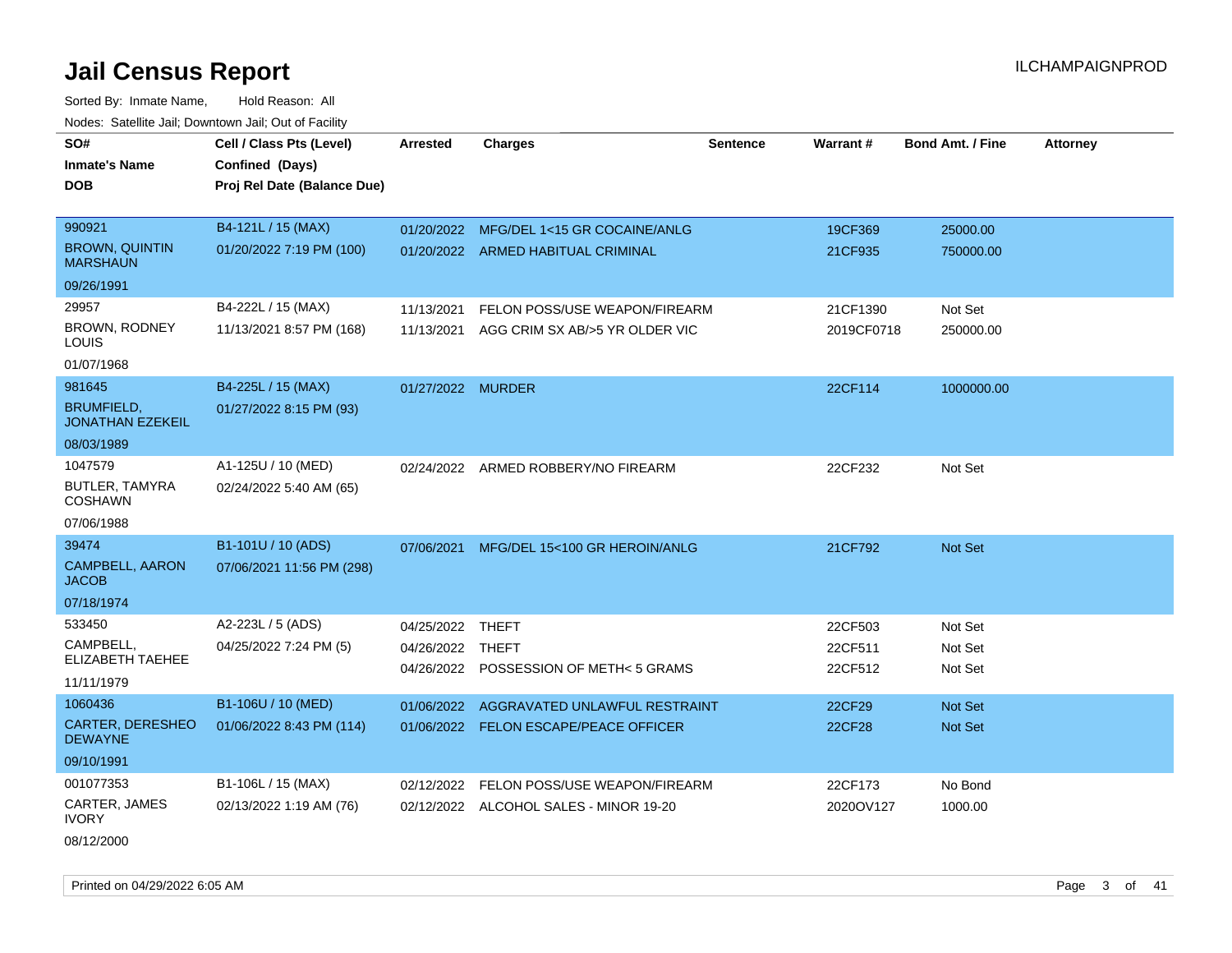| SO#<br><b>Inmate's Name</b><br><b>DOB</b>         | Cell / Class Pts (Level)<br>Confined (Days)<br>Proj Rel Date (Balance Due) | <b>Arrested</b>                        | <b>Charges</b>                                                                       | <b>Sentence</b> | Warrant#                         | <b>Bond Amt. / Fine</b>       | <b>Attorney</b> |
|---------------------------------------------------|----------------------------------------------------------------------------|----------------------------------------|--------------------------------------------------------------------------------------|-----------------|----------------------------------|-------------------------------|-----------------|
| 1029088<br><b>CHAPPLE, MALIK</b><br><b>BIANCO</b> | B1-107L / 10 (MED)<br>12/22/2021 10:02 AM (129)                            | 12/21/2021                             | FELON POSS/USE FIREARM PRIOR                                                         |                 | 21CF1338                         | 250000.00                     |                 |
| 10/25/1994                                        |                                                                            |                                        |                                                                                      |                 |                                  |                               |                 |
| 1072407<br>CLARK, AMY KANANI                      | A2-121L / 10 (MED)<br>04/17/2022 1:20 AM (13)                              | 04/17/2022                             | FORGERY/ISSUE/DELIVER DOCUMENT<br>04/17/2022 AGG BATTERY/PEACE OFFICER               |                 | 2021CF1159<br>22CF473            | 24820.00<br>No Bond           |                 |
| 11/29/1988                                        |                                                                            |                                        |                                                                                      |                 |                                  |                               |                 |
| 001079108<br>CLARK, HOLLY LYNN                    | A2-223U / 10 (ADS)<br>04/26/2022 4:36 AM (4)                               |                                        | 04/26/2022 FUGITIVE FROM JUSTICE                                                     |                 | 22CF504                          | Not Set                       |                 |
| 05/09/1993                                        |                                                                            |                                        |                                                                                      |                 |                                  |                               |                 |
| 001078812<br>COBB, SINTRAE<br><b>SANCHEZ</b>      | B1-207U / 15 (MAX)<br>02/01/2022 8:33 PM (88)                              |                                        | 02/01/2022 ARMED ROBBERY/ARMED W/FIREARM                                             |                 | 22CF145                          | Not Set                       |                 |
| 07/05/2002                                        |                                                                            |                                        |                                                                                      |                 |                                  |                               |                 |
| 001077485                                         | A1-227U / 15 (MAX)                                                         | 12/21/2021                             | MURDER/INTENT TO KILL/INJURE                                                         |                 | 2021CF1282                       | 1000000.00                    |                 |
| <b>COLBERT, ARIEANA</b><br><b>FELICIA</b>         | 12/21/2021 2:08 PM (130)                                                   |                                        |                                                                                      |                 |                                  |                               |                 |
| 12/13/2000                                        |                                                                            |                                        |                                                                                      |                 |                                  |                               |                 |
| 34805<br>11/16/1971                               | B4-227U / 15 (MAX)<br>CONERLY, KIN JOSEPH 10/01/2021 1:53 AM (211)         | 10/01/2021<br>10/01/2021<br>10/06/2021 | <b>DOMESTIC BATTERY</b><br>ARMED HABITUAL CRIMINAL<br>POSS STOLEN VEHICLE > \$25,000 |                 | 21CF1183<br>21CF1184<br>19CF1786 | Not Set<br>Not Set<br>Not Set |                 |
| 001077549                                         | B2-T3-10L / 10 (SPH)                                                       | 12/22/2020                             | PRED CRIM SEX ASLT/VICTIM <13                                                        |                 | 2020CF1469                       | Not Set                       |                 |
| CRISTOBAL-MATEO,<br><b>CRISTOBAL</b>              | 12/22/2020 1:17 PM (494)                                                   |                                        |                                                                                      |                 |                                  |                               |                 |
| 12/02/1988                                        |                                                                            |                                        |                                                                                      |                 |                                  |                               |                 |
| 1066482                                           | BOOKH-5 / 15 (MAX)                                                         | 04/24/2022                             | AGG ROBBERY/INDICATE ARM W/FIR                                                       |                 | 22CF500                          | No Bond                       |                 |
| DANGERFIELD,<br>AMANTAE ESSTAVION<br>01/11/1998   | 04/24/2022 12:22 PM (6)                                                    | 04/26/2022                             | <b>RETAIL THEFT</b><br>04/26/2022 CRIM DAMAGE TO PROPERTY <\$500                     |                 | 21CF811<br>21CM239               | Not Set<br>Not Set            |                 |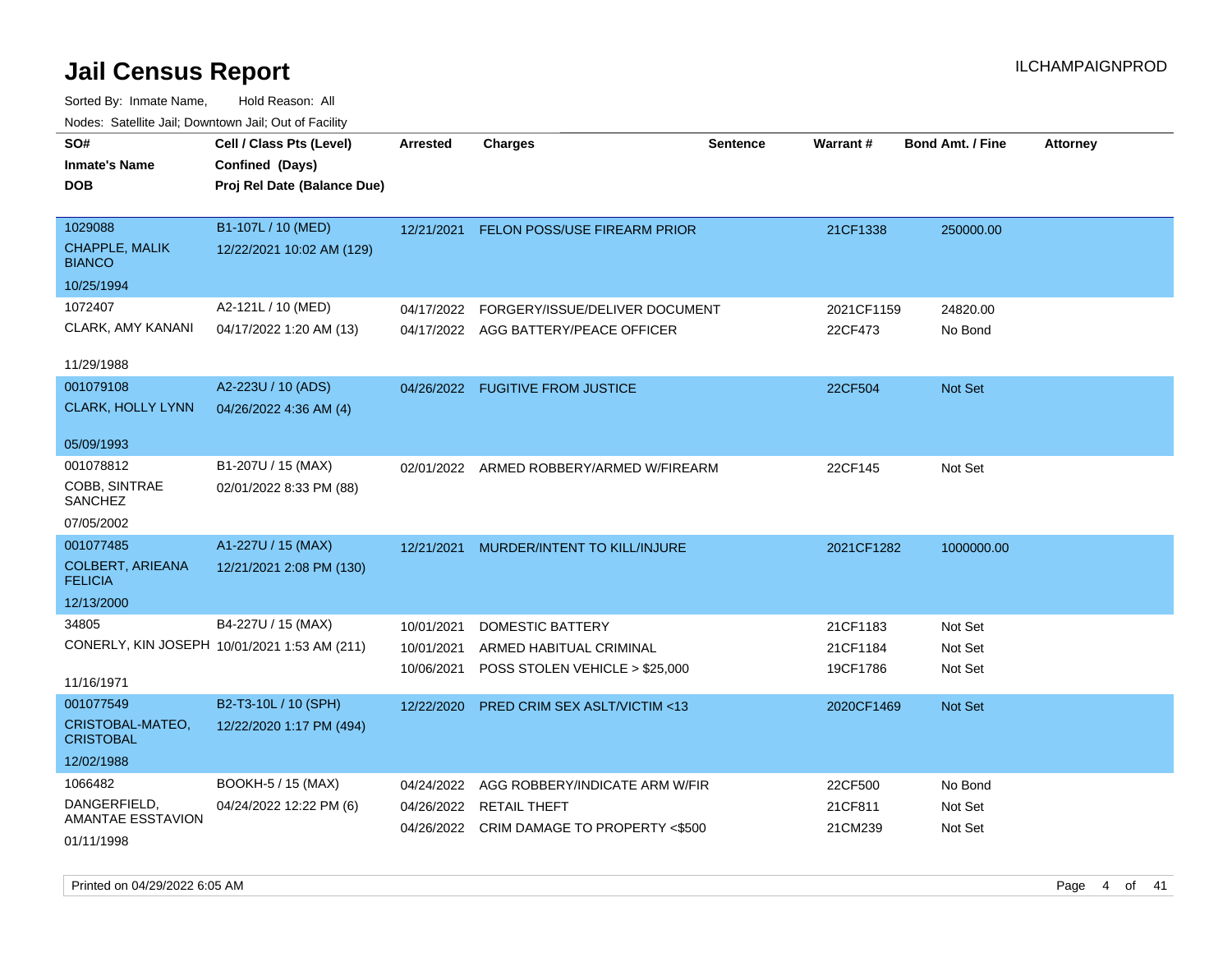| SO#<br><b>Inmate's Name</b><br><b>DOB</b>                   | Cell / Class Pts (Level)<br>Confined (Days)<br>Proj Rel Date (Balance Due) | <b>Arrested</b>          | <b>Charges</b>                                            | <b>Sentence</b> | Warrant#               | <b>Bond Amt. / Fine</b>     | <b>Attorney</b> |
|-------------------------------------------------------------|----------------------------------------------------------------------------|--------------------------|-----------------------------------------------------------|-----------------|------------------------|-----------------------------|-----------------|
| 1023587<br><b>DAVIS, MARTIN</b><br><b>DENNIS</b>            | A4-102L / 15 (MAX)<br>09/24/2021 9:38 PM (218)                             | 09/24/2021<br>09/24/2021 | MFG/DEL CANNABIS/2.5-10 GRAMS<br>ARMED HABITUAL CRIMINAL  |                 | 21CF1155<br>2021-CF681 | <b>Not Set</b><br>500000.00 |                 |
| 12/02/1994                                                  |                                                                            |                          |                                                           |                 |                        |                             |                 |
| 56972<br>DAY, DANIEL JOSEPH                                 | B3-W8-32L / 10 (MED)<br>08/30/2021 3:07 PM (243)                           | 08/30/2021<br>09/04/2021 | POSS STOLEN VEHICLE > \$25,000<br><b>BURGLARY</b>         |                 | 21CF1044<br>21CF1054   | Not Set<br>Not Set          |                 |
| 10/16/1982                                                  |                                                                            |                          |                                                           |                 |                        |                             |                 |
| 62982<br>DEGARMO, ARTHUR<br><b>JOSEPH</b>                   | B3-W3-10L / 5 (MIN)<br>04/07/2022 12:36 PM (23)                            | 04/07/2022<br>04/07/2022 | DRIVING ON REVOKED LICENSE<br>DRIVING ON REVOKED LICENSE  | 60d (CJ)        |                        | No Bond<br>No Bond          |                 |
| 03/27/1978                                                  | 5/6/2022 (0.00)                                                            |                          |                                                           |                 |                        |                             |                 |
| 001079106<br>DENNIGER-BRADLEY,<br><b>TYAIRE L</b>           | A3-217L / 10 (ADS)<br>04/25/2022 4:21 PM (5)                               | 04/25/2022               | BATTERY/MAKES PHYSICAL CONTACT                            |                 | 22CM130                | Not Set                     |                 |
| 06/29/1990                                                  |                                                                            |                          |                                                           |                 |                        |                             |                 |
| 001079047<br>DILLARD, WILDON<br><b>JEROME</b><br>03/27/1971 | B1-206U / 10 (MED)<br>04/11/2022 1:54 AM (19)                              | 04/10/2022               | <b>HOME INVASION/CAUSE INJURY</b>                         |                 | 22CF432                | <b>Not Set</b>              |                 |
| 36298                                                       | BOOKH-8 / 5 (SPH)                                                          | 03/11/2022 AGG DUI/3     |                                                           |                 | 21CF380                | Not Set                     |                 |
| DUCEY, SCOTT<br><b>ROBERT</b>                               | 03/11/2022 12:49 PM (50)                                                   |                          |                                                           |                 |                        |                             |                 |
| 04/02/1969                                                  |                                                                            |                          |                                                           |                 |                        |                             |                 |
| 1024895<br><b>EDWARDS, GEORGE</b><br><b>CORTEZ</b>          | B1-103L / 10 (MED)<br>12/15/2021 12:26 PM (136)                            | 12/15/2021<br>12/15/2021 | MFG/DEL 100<400 GR COCA/ANLG<br><b>AGGRAVATED BATTERY</b> |                 | 21CF1535<br>21CF1536   | Not Set<br><b>Not Set</b>   |                 |
| 06/19/1994                                                  |                                                                            |                          |                                                           |                 |                        |                             |                 |
| 1074720<br>ELVIR-REYES, JORGE<br>LEONARDO                   | B2-DR / 15 (SPH)<br>01/19/2022 1:43 PM (101)                               |                          | 01/19/2022 PRED CRIM SEX ASLT/VICTIM <13                  |                 | 21CF1414               | 500000.00                   |                 |
| 06/03/1988                                                  |                                                                            |                          |                                                           |                 |                        |                             |                 |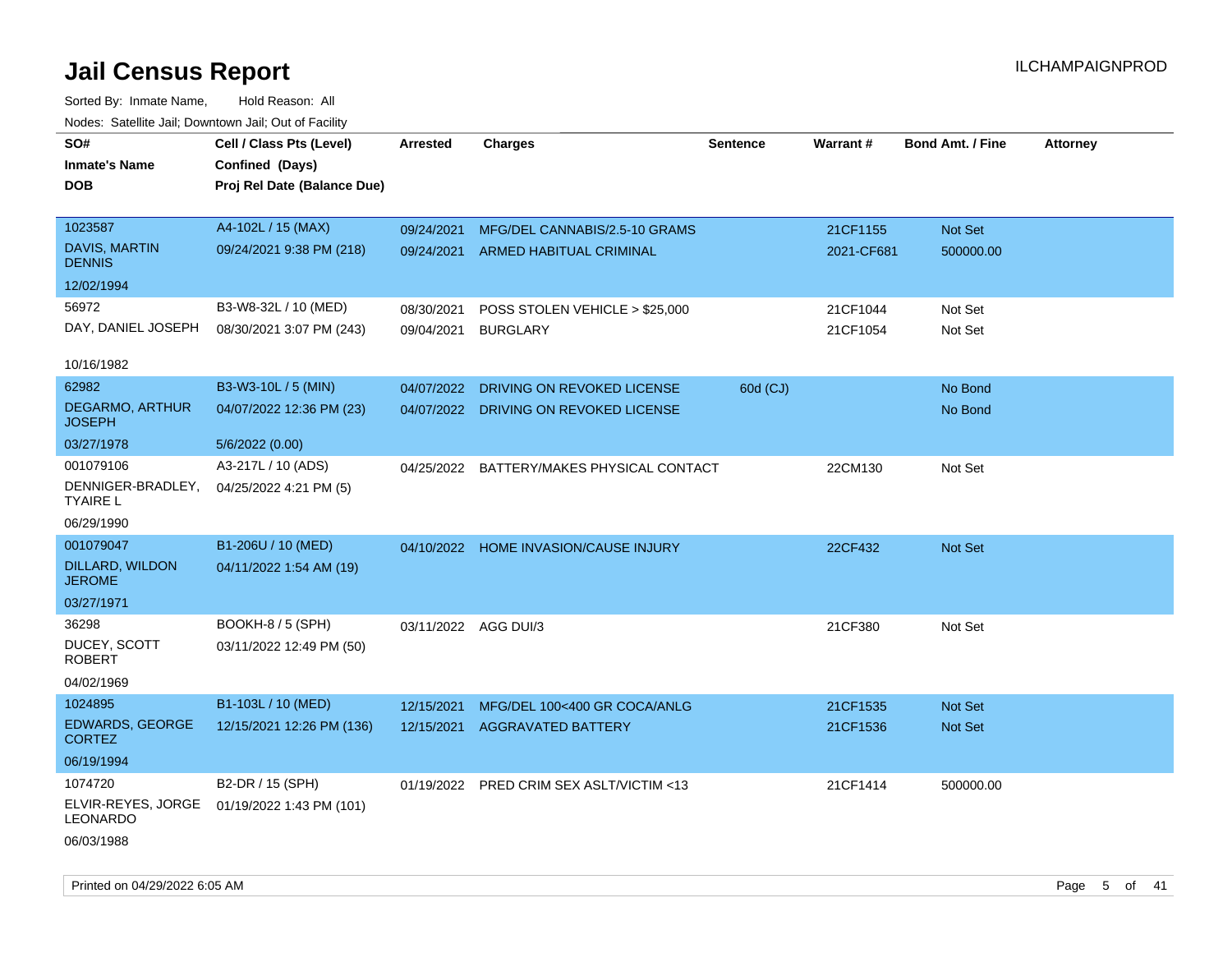| roaco. Catolino dall, Downtown dall, Out of Fability |                                              |                   |                                          |                 |          |                         |                 |
|------------------------------------------------------|----------------------------------------------|-------------------|------------------------------------------|-----------------|----------|-------------------------|-----------------|
| SO#                                                  | Cell / Class Pts (Level)                     | <b>Arrested</b>   | <b>Charges</b>                           | <b>Sentence</b> | Warrant# | <b>Bond Amt. / Fine</b> | <b>Attorney</b> |
| <b>Inmate's Name</b>                                 | Confined (Days)                              |                   |                                          |                 |          |                         |                 |
| <b>DOB</b>                                           | Proj Rel Date (Balance Due)                  |                   |                                          |                 |          |                         |                 |
|                                                      |                                              |                   |                                          |                 |          |                         |                 |
| 43977                                                | B2-T1-02L / 5 (SPH)                          | 12/20/2021        | AGG FLEEING POLICE/21 MPH OVER           |                 | 21CF1566 | Not Set                 |                 |
| <b>EMKES, DOUGLAS</b><br>ALAN                        | 12/20/2021 9:59 AM (131)                     |                   | 12/20/2021 PAROLE REVOCATION             |                 |          | No Bond                 |                 |
| 06/08/1959                                           |                                              |                   |                                          |                 |          |                         |                 |
| 987328                                               | A2-123L / 10 (MED)                           | 12/11/2021        | AGG ASLT PEACE OFF/FIRE/ER WRK           |                 | 21CF1515 | Not Set                 |                 |
| ERVIN, DEIDRA ANN<br>RUTH                            | 12/11/2021 8:48 PM (140)                     |                   |                                          |                 |          |                         |                 |
| 04/15/1991                                           |                                              |                   |                                          |                 |          |                         |                 |
| 66468                                                | A4-106L / 15 (MAX)                           | 03/06/2022 MURDER |                                          |                 | 22CF273  | 1000000.00              |                 |
| FERRELL, BRIAN<br><b>JAMAL</b>                       | 03/06/2022 9:04 PM (55)                      |                   |                                          |                 |          |                         |                 |
| 11/15/1985                                           |                                              |                   |                                          |                 |          |                         |                 |
| 962759                                               | B2-T4-15U / 15 (SPH)                         | 07/16/2021        | <b>METH DELIVERY&lt;5 GRAMS</b>          |                 | 21CF833  | Not Set                 |                 |
|                                                      | FINLEY, KEVIN DANTE 07/16/2021 9:44 PM (288) | 07/29/2021        | AGG CRIM SEX ASSAULT/FELONY              |                 | 21CF891  | No Bond                 |                 |
|                                                      |                                              |                   |                                          |                 |          |                         |                 |
| 12/28/1988                                           |                                              |                   |                                          |                 |          |                         |                 |
| 001078961                                            | B1-201L / 10 (MED)                           |                   | 03/21/2022 AGG BATTERY/DISCHARGE FIREARM |                 | 22CF39   | 750000.00               |                 |
| <b>FISCHER, KYRE</b><br>ORLANDO                      | 03/21/2022 1:21 PM (40)                      |                   |                                          |                 |          |                         |                 |
| 04/14/2002                                           |                                              |                   |                                          |                 |          |                         |                 |
| 1039744                                              | B4-225U / 15 (MAX)                           | 12/06/2021 MURDER |                                          |                 | 20CF959  | 1000000.00              |                 |
| FONVILLE, TREVOY<br><b>JERMAINE</b>                  | 12/06/2021 10:52 AM (145)                    |                   |                                          |                 |          |                         |                 |
| 01/13/1996                                           |                                              |                   |                                          |                 |          |                         |                 |
| 001077819                                            | A3-113U / 15 (ADS)                           |                   | 04/06/2022 MURDER/INTENT TO KILL/INJURE  |                 | 22CF416  | Not Set                 |                 |
| FORTUNE, DOMINIC<br><b>AUGUSTUS</b>                  | 04/06/2022 7:15 AM (24)                      |                   |                                          |                 |          |                         |                 |
| 02/16/1999                                           |                                              |                   |                                          |                 |          |                         |                 |
| 001078863                                            | B4-122L / 15 (MAX)                           |                   | 02/19/2022 POSSESSION OF STOLEN FIREARM  |                 | 22CF203  | Not Set                 |                 |
| FOSTER, JOHN<br>CARELL                               | 02/19/2022 6:01 AM (70)                      |                   |                                          |                 |          |                         |                 |
| 03/13/1981                                           |                                              |                   |                                          |                 |          |                         |                 |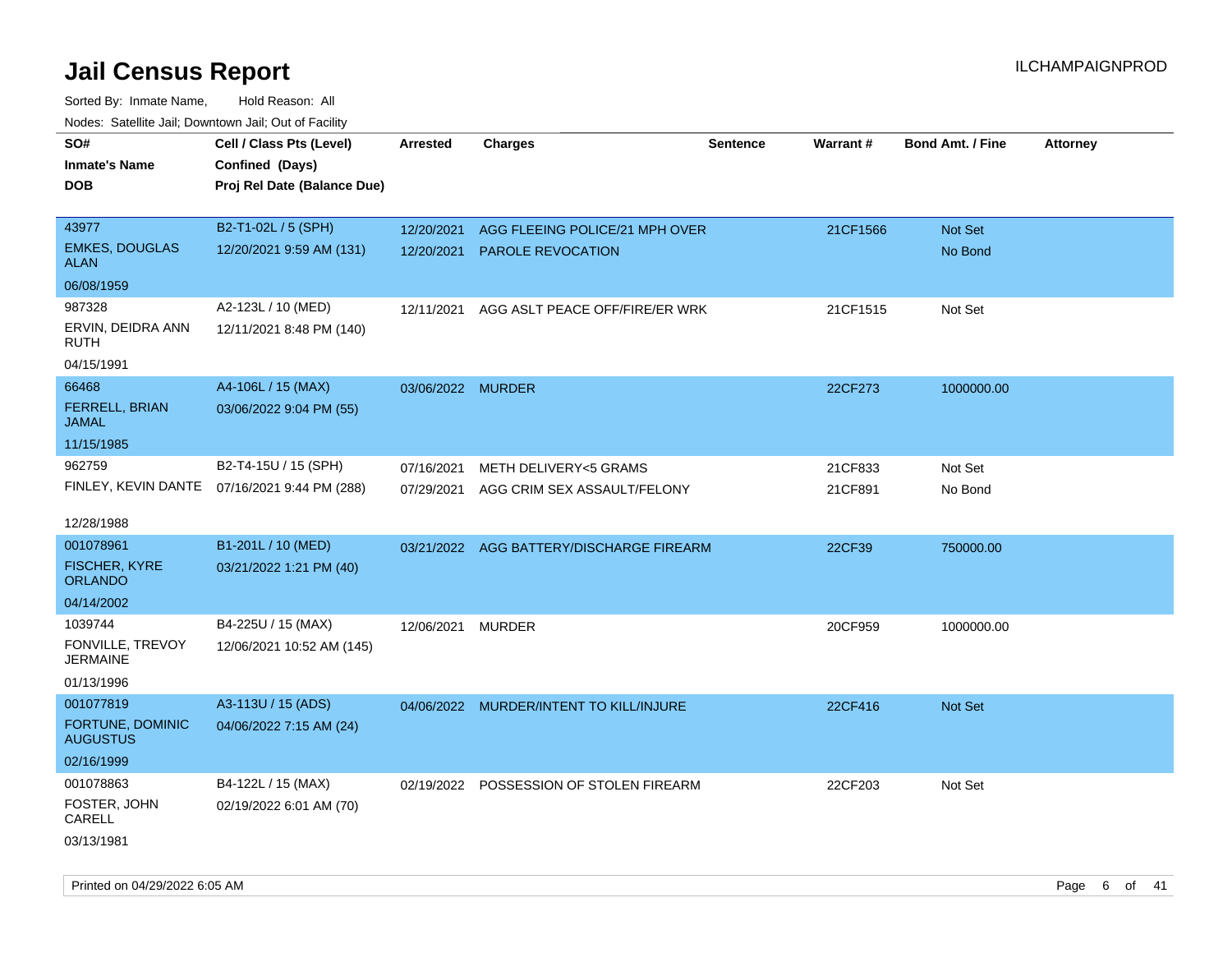Sorted By: Inmate Name, Hold Reason: All

|  |  |  | Nodes: Satellite Jail; Downtown Jail; Out of Facility |  |  |  |  |
|--|--|--|-------------------------------------------------------|--|--|--|--|
|--|--|--|-------------------------------------------------------|--|--|--|--|

| SO#                    | Cell / Class Pts (Level)                    | <b>Arrested</b> | <b>Charges</b>                            | <b>Sentence</b> | Warrant#     | <b>Bond Amt. / Fine</b> | <b>Attorney</b> |
|------------------------|---------------------------------------------|-----------------|-------------------------------------------|-----------------|--------------|-------------------------|-----------------|
| <b>Inmate's Name</b>   | Confined (Days)                             |                 |                                           |                 |              |                         |                 |
| <b>DOB</b>             | Proj Rel Date (Balance Due)                 |                 |                                           |                 |              |                         |                 |
|                        |                                             |                 |                                           |                 |              |                         |                 |
| 518395                 | B2-T3-12L / 15 (SPH)                        | 07/07/2020      | <b>CRIMINAL SEXUAL ASSAULT</b>            |                 | 2020-CF735   | 250000.00               |                 |
|                        | FRANDLE, MARK RYAN 07/07/2020 3:42 PM (662) |                 |                                           |                 |              |                         |                 |
|                        |                                             |                 |                                           |                 |              |                         |                 |
| 09/10/1985             |                                             |                 |                                           |                 |              |                         |                 |
| 001079034              | B4-123L / 10 (MED)                          | 04/08/2022      | POSS FIR FOID EXPIRED/NOT ELIG            |                 | 22CF434      | No Bond                 |                 |
| FRANKLIN, MICHAEL      | 04/08/2022 1:53 PM (22)                     |                 |                                           |                 |              |                         |                 |
| ANDRAE                 |                                             |                 |                                           |                 |              |                         |                 |
| 12/18/1997             |                                             |                 |                                           |                 |              |                         |                 |
| 001077934              | A1-125L / 10 (MED)                          | 08/22/2021      | AGG DUI/ACCIDENT/DEATH                    | 10y (DOC)       | 21CF1024     | Not Set                 |                 |
| FREED, LOGAN           | 08/22/2021 11:45 PM (251)                   |                 |                                           |                 |              |                         |                 |
| <b>SUZANNE</b>         |                                             |                 |                                           |                 |              |                         |                 |
| 08/18/1996             |                                             |                 |                                           |                 |              |                         |                 |
| 001078290              | A1-224L / 10 (ADS)                          | 08/19/2021      | MACHINE GUN/AUTO WEAPON/VEH               |                 | 21CF1012     | Not Set                 |                 |
| FREEMAN, ANGEL         | 08/19/2021 1:26 AM (254)                    |                 |                                           |                 |              |                         |                 |
| <b>JANILA KAY</b>      |                                             |                 |                                           |                 |              |                         |                 |
| 12/25/1995             |                                             |                 |                                           |                 |              |                         |                 |
| 591514                 | B2-T3-11U / 10 (SPH)                        | 02/25/2022      | AGG CRIM SEX ABUSE/VIC 13-17              |                 | 22CF230      | 100000.00               |                 |
|                        | GAMBLE, SCOTT PAUL 02/25/2022 6:08 PM (64)  |                 | 02/25/2022 AGG CRIM SEX ABUSE/THREAT LIFE |                 | 22CF135      | <b>Not Set</b>          |                 |
|                        |                                             |                 |                                           |                 |              |                         |                 |
| 09/06/1968             |                                             |                 |                                           |                 |              |                         |                 |
| 001078154              | B4-226U / 10 (MED)                          | 01/09/2022      | DRVG UNDER INFLU OF ALCOHOL               |                 | 2021 DT 182  | 5000.00                 |                 |
| GENTRY, DAMON          | 01/09/2022 4:41 PM (111)                    |                 | 01/09/2022 AGG DOMESTIC BATTERY/STRANGLE  |                 | 2021 CF 1396 | 50000.00                |                 |
| <b>LIONEL</b>          |                                             |                 |                                           |                 |              |                         |                 |
| 12/25/1971             |                                             |                 |                                           |                 |              |                         |                 |
| 1064590                | A3-117L / 10 (ADS)                          |                 | 04/26/2022 AGG RECK DRVG/INCLINE/BOD HARM |                 | 22CF517      | No Bond                 |                 |
| <b>GIPSON, JERRION</b> | 04/26/2022 7:43 PM (4)                      |                 |                                           |                 |              |                         |                 |
| <b>CONTREAL</b>        |                                             |                 |                                           |                 |              |                         |                 |
| 05/21/1996             |                                             |                 |                                           |                 |              |                         |                 |
| 001078633              | B2-T4-13U / 25 (SPH)                        | 12/01/2021      | PRED CRIM SEX ASLT/VICTIM <13             |                 | 21CF1416     | 250000.00               |                 |
| GONZALEZ-GUILLEN,      | 12/01/2021 12:08 PM (150)                   |                 |                                           |                 |              |                         |                 |
| EDWARD                 |                                             |                 |                                           |                 |              |                         |                 |
| 08/25/2002             |                                             |                 |                                           |                 |              |                         |                 |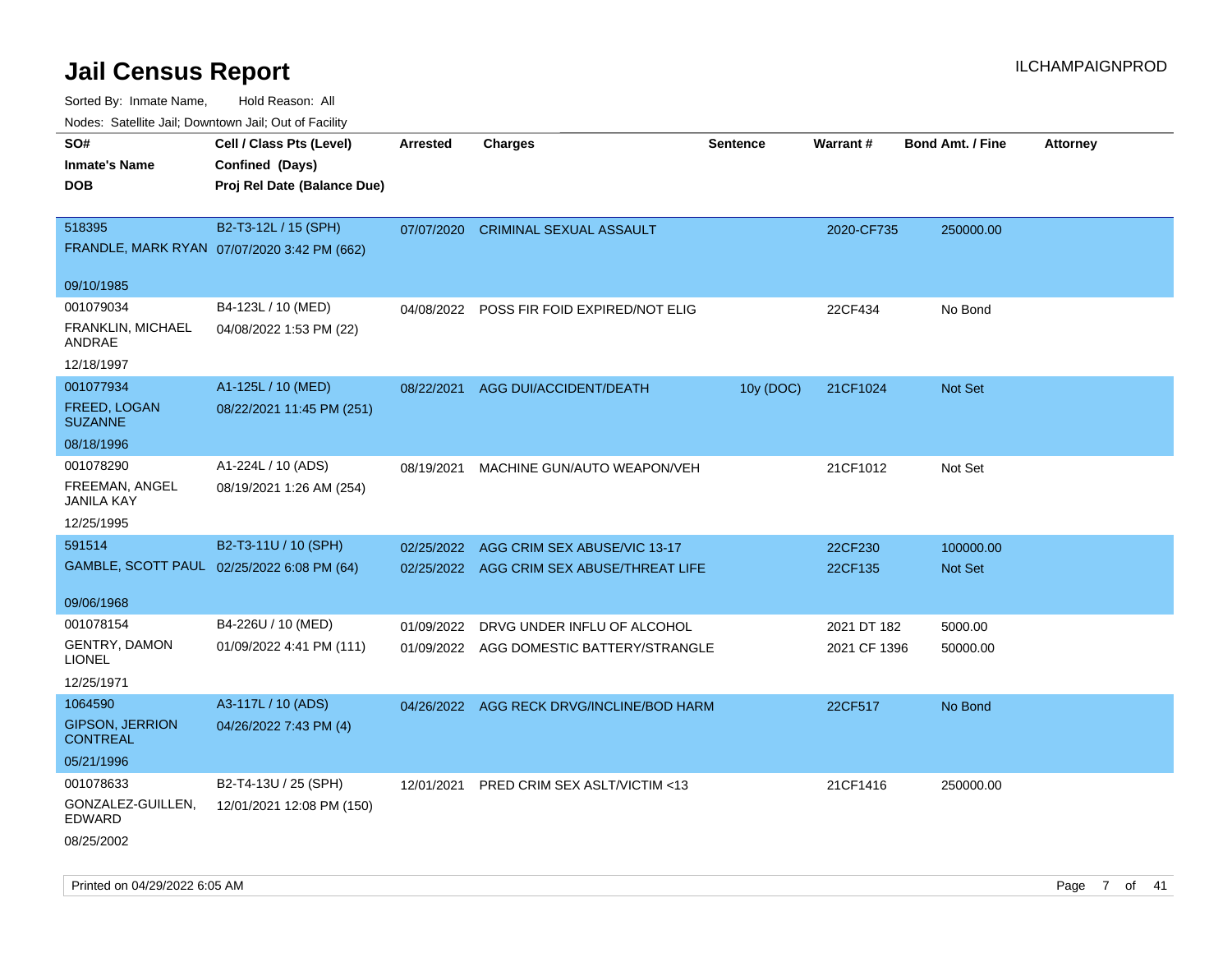| SO#<br><b>Inmate's Name</b>              | Cell / Class Pts (Level)<br>Confined (Days) | <b>Arrested</b> | <b>Charges</b>                                                                  | <b>Sentence</b> | Warrant#           | <b>Bond Amt. / Fine</b> | <b>Attorney</b> |
|------------------------------------------|---------------------------------------------|-----------------|---------------------------------------------------------------------------------|-----------------|--------------------|-------------------------|-----------------|
| <b>DOB</b>                               | Proj Rel Date (Balance Due)                 |                 |                                                                                 |                 |                    |                         |                 |
| 1031794                                  | A4-105L / 15 (MAX)                          | 04/19/2022      | <b>DOMESTIC BATTERY</b>                                                         |                 | 21CF662            | 25000.00                |                 |
| <b>GOODWIN, ANTHONY</b><br><b>DWAYNE</b> | 04/19/2022 3:51 PM (11)                     | 04/19/2022      | RESIST/OBSTRUCTING A PEACE OFFICEI<br>04/19/2022 BATTERY/MAKES PHYSICAL CONTACT |                 | 20CM553<br>21CM175 | 1000.00<br>1000.00      |                 |
| 07/03/1986                               |                                             |                 |                                                                                 |                 |                    |                         |                 |
| 001078607                                | B4-221L / 15 (MAX)                          | 11/22/2021      | FELON POSS/USE FIREARM/PAROLE                                                   |                 | 21CF1437           | Not Set                 |                 |
| GRAY, WILLIAM<br>DA'VON                  | 11/22/2021 2:57 PM (159)                    | 11/22/2021      | ATTEMPT (FIRST DEGREE MURDER)                                                   |                 | 21CF1435           | Not Set                 |                 |
| 04/18/1984                               |                                             |                 |                                                                                 |                 |                    |                         |                 |
| 56342                                    | B1-207L / 10 (MED)                          | 10/21/2021      | THEFT CONTROL INTENT <\$500                                                     |                 | 17CF1451           | 10000.00                |                 |
| <b>GRIFFIN, NATHAN</b>                   | 10/21/2021 4:20 PM (191)                    | 10/21/2021      | DRIVING ON REVOKED LICENSE                                                      |                 | 20TR1979           | 3000.00                 |                 |
| <b>EUGENE</b>                            |                                             | 10/21/2021      | <b>ARMED HABITUAL CRIMINAL</b>                                                  |                 | 21CF1279           | Not Set                 |                 |
| 02/24/1969                               |                                             |                 |                                                                                 |                 |                    |                         |                 |
| 1027931                                  | A3-115U / 5 (ADS)                           | 04/26/2022      | POSS STOLEN VEHICLE > \$25,000                                                  |                 | 20CF594            | 20000.00                |                 |
| HARDY, DAMEIAN<br><b>JABOUR</b>          | 04/26/2022 3:07 AM (4)                      |                 | 04/26/2022 CRIM DAMAGE TO PROPERTY <\$500                                       |                 | 20CM782            | 1000.00                 |                 |
| 08/01/1979                               |                                             |                 | 04/26/2022 BATTERY/MAKES PHYSICAL CONTACT                                       |                 | 21CM384            | 1000.00                 |                 |
| 1071098                                  | BOOKH-3                                     | 04/28/2022      | <b>DOMESTIC BATTERY</b>                                                         |                 | 2022CMAWOW         | Not Set                 |                 |
| <b>HARRIS, SHEMAR</b><br><b>HARLEM</b>   | 04/28/2022 1:20 PM (2)                      |                 | 04/28/2022 RESIST/OBSTRUCTING A PEACE OFFICE                                    |                 | 2022CMAWOW         | <b>Not Set</b>          |                 |
| 07/22/2000                               |                                             |                 |                                                                                 |                 |                    |                         |                 |
| 975293                                   | B2-T4-14L / 15 (SPH)                        | 07/21/2021      | VIO ORDER/PRIOR VIO OF ORDER                                                    |                 | 21CF914            | No Bond                 |                 |
| HILL, JACOB MILES                        | 07/21/2021 8:43 PM (283)                    | 07/21/2021      | <b>STALKING</b>                                                                 |                 | 2021CF863          | Not Set                 |                 |
|                                          |                                             | 07/25/2021      | <b>PAROLE REVOCATION</b>                                                        |                 | CH2104646          | Not Set                 |                 |
| 02/06/1988                               |                                             | 08/18/2021      | HARASS WITNESS/FAMILY MBR/REP                                                   |                 | 21CF992            | Not Set                 |                 |
|                                          |                                             | 09/09/2021      | AGG STALKING/BODILY HARM                                                        |                 | 21CF1073           | Not Set                 |                 |
| 980939                                   | B3-W7-28L / 10 (MED)                        |                 | 03/25/2022 RECEIVE/POSS/SELL STOLEN VEH                                         |                 | 22CF357            | Not Set                 |                 |
| HILL, XAVIER<br><b>LENSHAUN</b>          | 03/25/2022 11:15 AM (36)                    |                 |                                                                                 |                 |                    |                         |                 |
| 06/18/1988                               |                                             |                 |                                                                                 |                 |                    |                         |                 |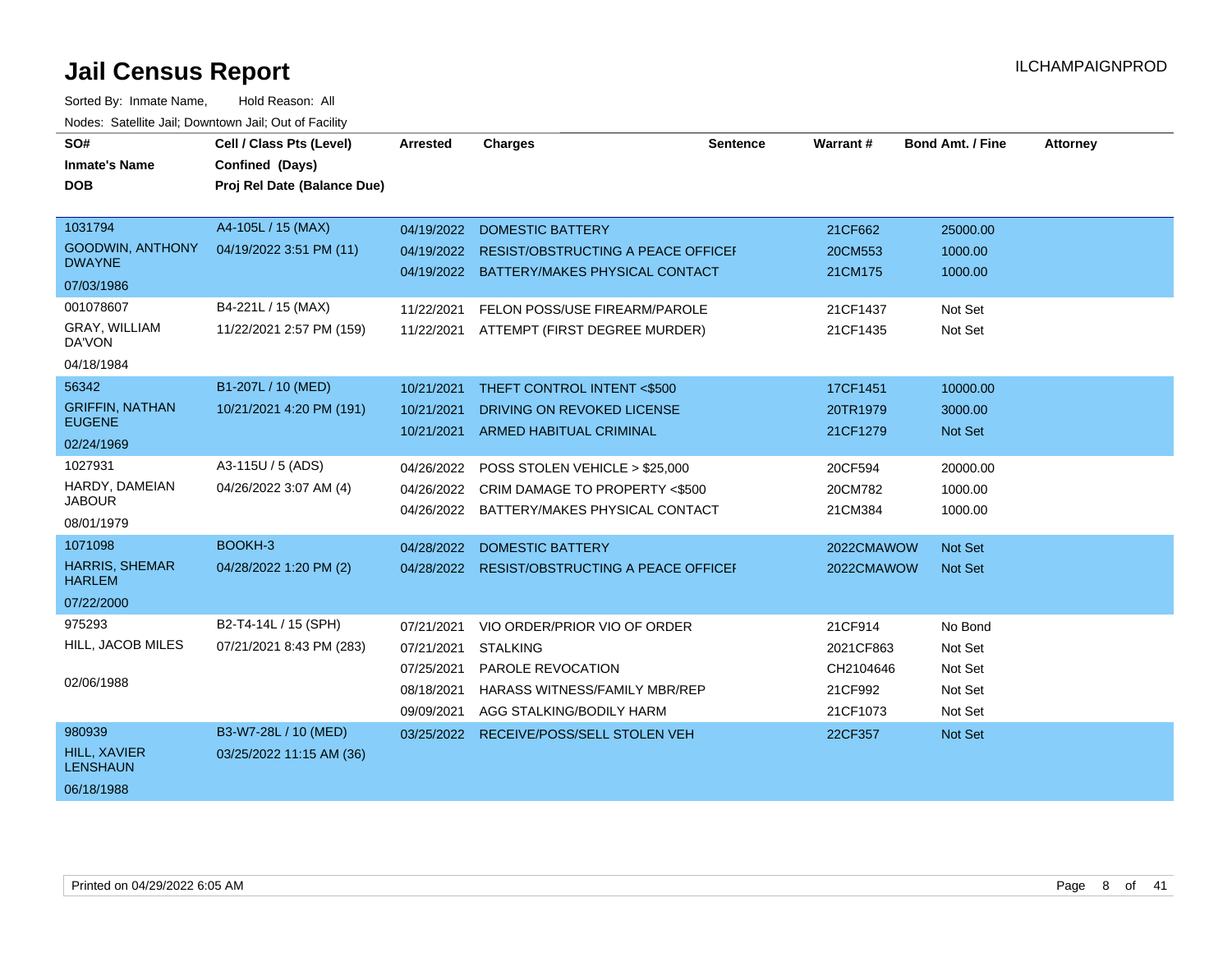Sorted By: Inmate Name, Hold Reason: All Nodes: Satellite Jail; Downtown Jail; Out of Facility

| noaco. Catomto can, Domntonn can, Cat or I domt |                             |                 |                                           |                 |            |                         |                 |
|-------------------------------------------------|-----------------------------|-----------------|-------------------------------------------|-----------------|------------|-------------------------|-----------------|
| SO#                                             | Cell / Class Pts (Level)    | <b>Arrested</b> | <b>Charges</b>                            | <b>Sentence</b> | Warrant#   | <b>Bond Amt. / Fine</b> | <b>Attorney</b> |
| <b>Inmate's Name</b>                            | Confined (Days)             |                 |                                           |                 |            |                         |                 |
| <b>DOB</b>                                      | Proj Rel Date (Balance Due) |                 |                                           |                 |            |                         |                 |
| 51028                                           | B3-W5-20L / 10 (MED)        | 02/23/2022      | <b>POSS STOLEN VEHICLE</b>                |                 | 20-CF-377  | No Bond                 |                 |
| HUFFMAN, MICHAEL<br><b>LEONARD</b>              | 02/23/2022 3:14 AM (66)     |                 | 02/23/2022 AGG FLEEING/2+ CON DEVICES     |                 | 19CF1839   | 50000.00                |                 |
| 07/24/1980                                      |                             |                 |                                           |                 |            |                         |                 |
| 1061186                                         | A1-224U / 15 (MAX)          | 03/16/2022      | MURDER/STRONG PROB KILL/INJURE            |                 | 22CF329    | No Bond                 |                 |
| INGRAM, CHERELL<br>LETRISE                      | 03/16/2022 10:17 PM (45)    |                 |                                           |                 |            |                         |                 |
| 10/01/1986                                      |                             |                 |                                           |                 |            |                         |                 |
| 38993                                           | A4-101L / 15 (MAX)          |                 | 02/13/2021 ATTEMPT (FIRST DEGREE MURDER)  |                 | 21CF181    | Not Set                 |                 |
| <b>JACKSON, LAMONT</b><br><b>JEREMIE</b>        | 02/13/2021 7:45 AM (441)    |                 |                                           |                 |            |                         |                 |
| 07/31/1973                                      |                             |                 |                                           |                 |            |                         |                 |
| 001077711                                       | BOOKH-3                     |                 | 04/28/2022 AGG CRIM SEX ABUSE/BODILY HARM |                 | 21CF190    | No Bond                 |                 |
| JACOBS, JOSHUA<br>PAUL                          | 04/28/2022 2:50 PM (2)      |                 |                                           |                 |            |                         |                 |
| 02/07/1997                                      | 6/2/2022 (0.00)             |                 |                                           |                 |            |                         |                 |
| 001077866                                       | BOOKH-3                     | 04/28/2022      | AGG UNLAWFUL USE WEAPON/PERSON            |                 | 2022CFAWOW | <b>Not Set</b>          |                 |
| <b>JENKINS, ISAIAH</b>                          | 04/28/2022 8:32 PM (2)      | 04/28/2022      | POSS FIREARM W/ DEFACED SER NO            |                 | 2022CFAWOW | <b>Not Set</b>          |                 |
| <b>DUJUAN</b>                                   |                             | 04/28/2022      | RESIST/OBSTRUCTING A PEACE OFFICEI        |                 | 2022CFAWOW | <b>Not Set</b>          |                 |
| 04/26/1994                                      |                             |                 |                                           |                 |            |                         |                 |
| 1076684                                         | <b>BOOKH-1 / 5 (ADS)</b>    | 04/27/2022      | <b>CRIMINAL TRESPASS BUILDING</b>         |                 | 22CMAWOW   | 100.00                  |                 |
| JENKINS, KORON<br>SAMUEL                        | 04/27/2022 1:46 PM (3)      |                 |                                           |                 |            |                         |                 |
| 04/28/2002                                      |                             |                 |                                           |                 |            |                         |                 |
| 001078703                                       | A1-225U / 15 (ADS)          | 12/20/2021      | MURDER/INTENT TO KILL/INJURE              |                 | 21CF1574   | Not Set                 |                 |
| <b>JOHNS, SHANIQUH</b><br><b>THERESA</b>        | 12/22/2021 6:41 AM (129)    |                 |                                           |                 |            |                         |                 |
| 04/03/1992                                      |                             |                 |                                           |                 |            |                         |                 |
| 001079105                                       | A3-116L                     | 04/25/2022      | POSS STOLEN VEHICLE > \$25,000            |                 | 22CF505    | Not Set                 |                 |
| JOHNSON, EVERETT<br>LEON                        | 04/25/2022 3:08 PM (5)      |                 | 04/25/2022 CRIM DAMAGE TO PROPERTY <\$500 |                 | 20CM375    | 3000.00                 |                 |
| 01/22/1965                                      |                             |                 |                                           |                 |            |                         |                 |

Printed on 04/29/2022 6:05 AM **Page 9 of 41**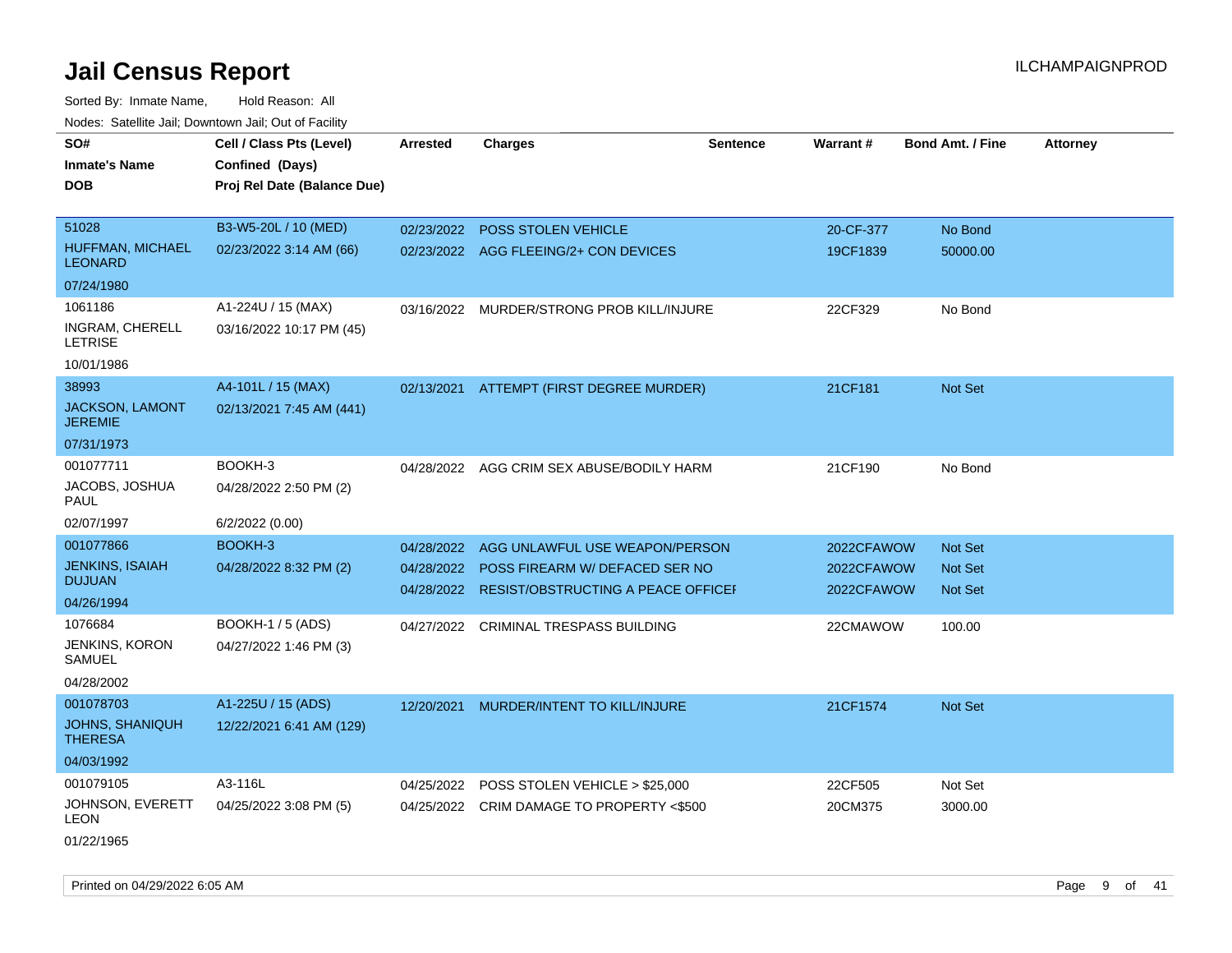Sorted By: Inmate Name, Hold Reason: All

|--|

| SO#                                      | Cell / Class Pts (Level)                   | <b>Arrested</b> | <b>Charges</b>                           | <b>Sentence</b> | Warrant#   | <b>Bond Amt. / Fine</b> | <b>Attorney</b> |
|------------------------------------------|--------------------------------------------|-----------------|------------------------------------------|-----------------|------------|-------------------------|-----------------|
| <b>Inmate's Name</b>                     | Confined (Days)                            |                 |                                          |                 |            |                         |                 |
| <b>DOB</b>                               | Proj Rel Date (Balance Due)                |                 |                                          |                 |            |                         |                 |
| 001079089                                | B2-T2-07U / 15 (SPH)                       | 04/22/2022      | PRED CRIM SEX ASLT/VIC <13/FIR           |                 | 21CF858    | 250000.00               |                 |
|                                          | JONES, DAVARUIS LEE 04/22/2022 6:34 AM (8) |                 |                                          |                 |            |                         |                 |
|                                          |                                            |                 |                                          |                 |            |                         |                 |
| 04/21/2001                               |                                            |                 |                                          |                 |            |                         |                 |
| 1042582                                  | B1-107U / 15 (MAX)                         |                 | 03/10/2022 VIOLATE ORDER PROTECTION      |                 | 22CM61     | Not Set                 |                 |
| JONES, DEONTA<br><b>DANTRAL</b>          | 03/10/2022 4:50 AM (51)                    |                 |                                          |                 |            |                         |                 |
| 02/01/1993                               |                                            |                 |                                          |                 |            |                         |                 |
| 001078645                                | B3-W1-02L / 10 (MED)                       | 12/02/2021      | AGG DISCHARGE FIREARM                    |                 | 21CF1478   | No Bond                 |                 |
| JONES, KELVIN<br><b>KHYRIC</b>           | 12/02/2021 6:56 PM (149)                   |                 |                                          |                 |            |                         |                 |
| 02/27/2001                               |                                            |                 |                                          |                 |            |                         |                 |
| 956822                                   | A4-101U / 15 (MAX)                         | 11/25/2021      | AGGRAVATED DOMESTIC BATTERY              |                 | 21CF1442   | Not Set                 |                 |
| JONES, MARIO                             | 11/25/2021 10:37 AM (156)                  | 11/25/2021      | PAROLE REVOCATION                        |                 | CH2106361  | No Bond                 |                 |
| NATHANIEL                                |                                            | 11/25/2021      | UNLAWFUL RESTRAINT                       |                 | 21CF1443   | Not Set                 |                 |
| 10/27/1987                               |                                            |                 |                                          |                 |            |                         |                 |
| 59668                                    | B2-T1-04L / 10 (SPH)                       | 02/11/2022      | FAIL TO RPT CHNG ADDRESS/EMPL            |                 | 20 CF 1241 | 75000.00                |                 |
| <b>JONES, MARTELL</b><br><b>DEANGELO</b> | 02/11/2022 3:19 PM (78)                    |                 | 02/11/2022 AGGRAVATED ARSON/BODILY HARM  |                 | 22 CF 169  | 75000.00                |                 |
| 07/11/1983                               |                                            |                 |                                          |                 |            |                         |                 |
| 1008468                                  | B4-125L / 10 (MED)                         | 12/01/2021      | FELON POSS/USE WEAPON/FIREARM            |                 | 21CF1472   | Not Set                 |                 |
| JONES, MARTEZ                            | 12/01/2021 1:28 PM (150)                   | 12/02/2021      | PROBATION VIOLATION                      |                 | 20CF1151   | Not Set                 |                 |
| <b>LAMONTE</b>                           |                                            |                 |                                          |                 |            |                         |                 |
| 06/22/1993                               |                                            |                 |                                          |                 |            |                         |                 |
| 54821                                    | A4-107U / 10 (ADS)                         | 04/20/2022      | DRIVING RVK/SUSP DUI/SSS 4-9             |                 | 20CF1477   | 25000.00                |                 |
| <b>JONES, PHILLIP</b><br><b>WAYNE</b>    | 04/20/2022 12:35 PM (10)                   |                 | 04/20/2022 POSSESSION OF METH/5<15 GRAMS |                 | 2021CF30   | 25000.00                |                 |
| 09/11/1979                               |                                            |                 |                                          |                 |            |                         |                 |
| 994904                                   | B4-127U / 10 (MED)                         |                 | 04/21/2022 RESIDENTIAL ARSON             |                 | 22CF486    | No Bond                 |                 |
| KEIGHER, BRADLY<br><b>ALAN</b>           | 04/21/2022 2:51 PM (9)                     |                 |                                          |                 |            |                         |                 |
| 10/03/1988                               |                                            |                 |                                          |                 |            |                         |                 |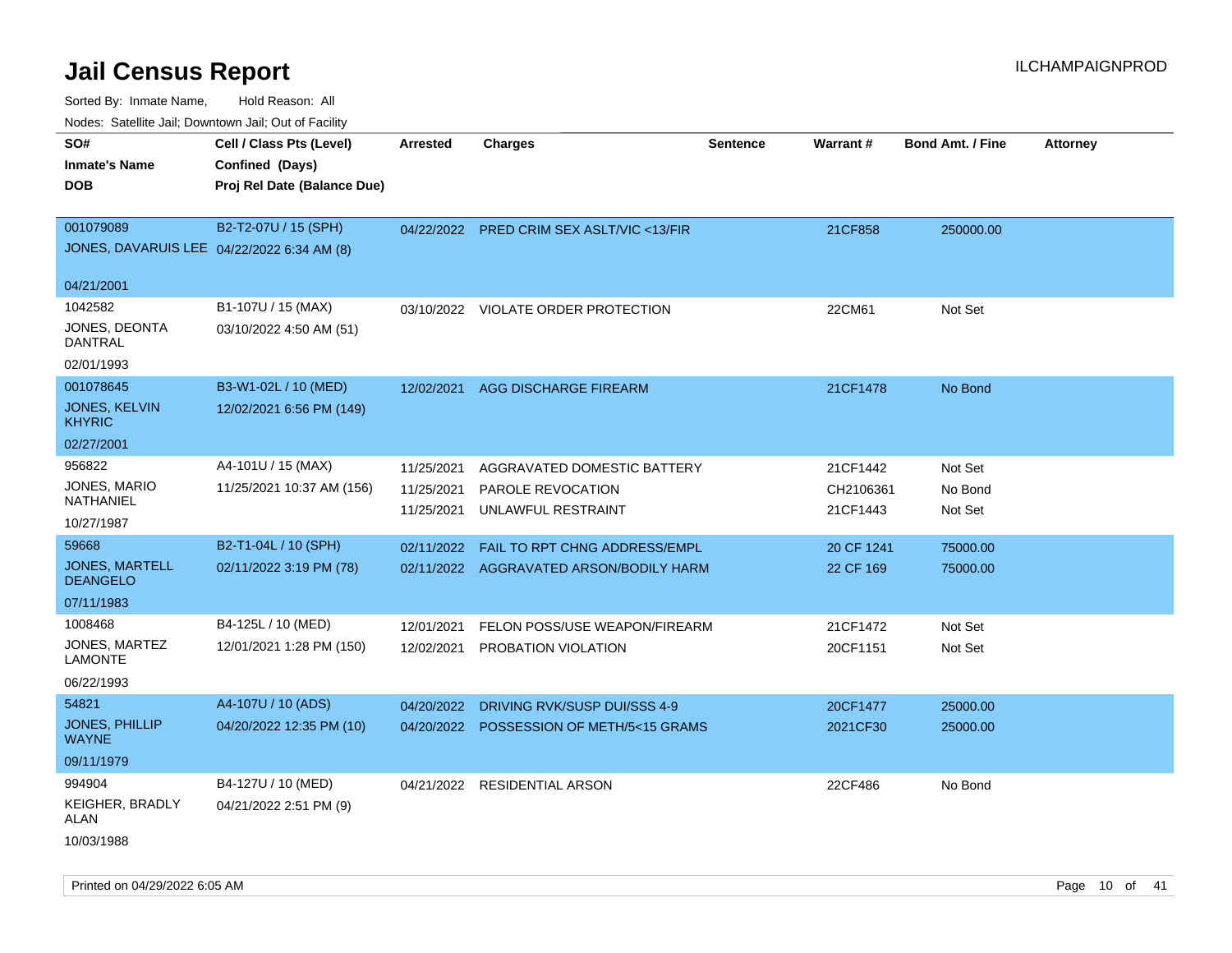| SO#<br><b>Inmate's Name</b><br><b>DOB</b>                                                                | Cell / Class Pts (Level)<br>Confined (Days)<br>Proj Rel Date (Balance Due)         | <b>Arrested</b>                                                    | <b>Charges</b>                                                                                                                                                                                                              | <b>Sentence</b> | Warrant#                                                            | <b>Bond Amt. / Fine</b>                                           | <b>Attorney</b> |
|----------------------------------------------------------------------------------------------------------|------------------------------------------------------------------------------------|--------------------------------------------------------------------|-----------------------------------------------------------------------------------------------------------------------------------------------------------------------------------------------------------------------------|-----------------|---------------------------------------------------------------------|-------------------------------------------------------------------|-----------------|
| 1000825<br><b>KELLEY, MEGAN</b><br><b>MARIE</b><br>10/31/1991<br>44798<br>KILLAM, STEVEN<br><b>WAYNE</b> | BOOKF-2<br>04/27/2022 6:19 PM (3)<br>A4-107L / 10 (MED)<br>04/19/2022 5:26 PM (11) | 04/27/2022<br>04/27/2022<br>04/27/2022<br>04/27/2022<br>04/19/2022 | <b>RESIST/OBSTRUCTING A PEACE OFFICEF</b><br>POSSESSION OF METH/5<15 GRAMS<br><b>POSSESSION OF METH&lt;5 GRAMS</b><br>DRIVING ON REVOKED LICENSE<br>04/27/2022 DOMESTIC BTRY/PHYSICAL CONTACT<br>AGG BATTERY/GOVERNMENT EMP |                 | <b>22CF4</b><br>21CF965<br>21CF1639<br>21CF38<br>20CM139<br>22CF481 | 10000.00<br>5000.00<br>75000.00<br>50000.00<br>5000.00<br>Not Set |                 |
| 03/30/1977                                                                                               |                                                                                    |                                                                    |                                                                                                                                                                                                                             |                 |                                                                     |                                                                   |                 |
| 53045<br>MARKHAM, HENRY<br><b>EARL</b>                                                                   | B4-127L / 10 (MED)<br>04/21/2022 10:56 PM (9)                                      | 04/21/2022                                                         | DOMESTIC BTRY/CONTACT/VIO O/P<br>04/21/2022 AGGRAVATED BATTERY/NURSE                                                                                                                                                        |                 | 22CF487                                                             | <b>Not Set</b><br>Not Set                                         |                 |
| 02/10/1981<br>1038892<br>MCCAULEY, TIMOTHY<br><b>WILLIAM</b><br>03/05/1989                               | 6/19/2022 (0.00)<br>B2-T1-03U / 10 (SPH)<br>02/16/2022 8:49 PM (73)                |                                                                    | 02/16/2022 PRED CRIM SEX ASLT/BODILY HARM                                                                                                                                                                                   |                 | 22CF199                                                             | No Bond                                                           |                 |
| 48792<br>MCCLAIN, HURCHEL<br><b>JOSEPH</b><br>05/01/1979                                                 | B4-126L / 10 (MED)<br>11/20/2021 4:11 AM (161)                                     | 11/19/2021                                                         | AGG BATTERY/DISCHARGE FIREARM                                                                                                                                                                                               |                 | 21CF1425                                                            | Not Set                                                           |                 |
| 1005514<br>MCDONALD,<br>RAYTRELL DOMINIQUE<br>03/08/1992                                                 | BOOKH-3<br>04/27/2022 11:11 PM (3)                                                 |                                                                    | 04/27/2022 FELON POSS/USE WEAPON/FIREARM                                                                                                                                                                                    |                 | 22CF518                                                             | Not Set                                                           |                 |
| 001077938<br>MCGAHA,<br><b>CHRISTOPHER D</b><br>07/27/1991                                               | <b>BOOKH-6 / 15 (ADS)</b><br>05/10/2021 7:02 PM (355)                              | 05/10/2021<br>05/11/2021<br>05/27/2021                             | AGG KIDNAPING DISCH FIR/HARM<br><b>MURDER</b><br><b>ESCAPE FROM DEPT OF CORRECTION</b>                                                                                                                                      |                 | 21CF532<br>2021-CF-215<br>21CF600                                   | <b>Not Set</b><br>No Bond<br>Not Set                              |                 |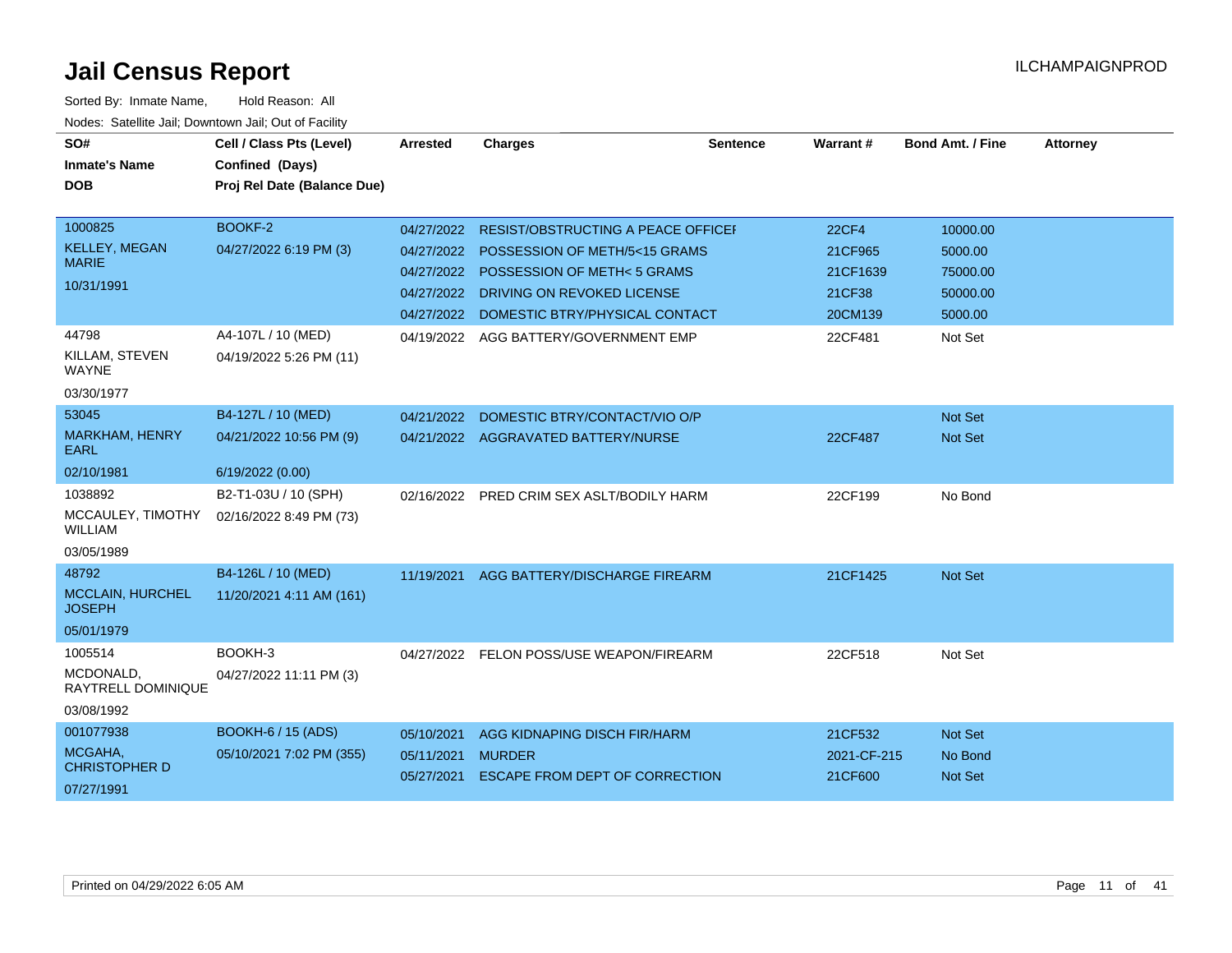Sorted By: Inmate Name, Hold Reason: All

Nodes: Satellite Jail; Downtown Jail; Out of Facility

| roaco. Catolino dall, Downtown dall, Out of Fability |                                              |                 |                                          |                 |           |                         |                 |
|------------------------------------------------------|----------------------------------------------|-----------------|------------------------------------------|-----------------|-----------|-------------------------|-----------------|
| SO#                                                  | Cell / Class Pts (Level)                     | <b>Arrested</b> | <b>Charges</b>                           | <b>Sentence</b> | Warrant#  | <b>Bond Amt. / Fine</b> | <b>Attorney</b> |
| <b>Inmate's Name</b>                                 | Confined (Days)                              |                 |                                          |                 |           |                         |                 |
| <b>DOB</b>                                           | Proj Rel Date (Balance Due)                  |                 |                                          |                 |           |                         |                 |
|                                                      |                                              |                 |                                          |                 |           |                         |                 |
| 66710                                                | A4-207U / 15 (ADS)                           |                 | 01/19/2022 ARMED VIOLENCE/CATEGORY I     |                 | 22CF88    | Not Set                 |                 |
| <b>MEEKS, CASSARIOUS</b><br><b>MONTE</b>             | 01/20/2022 11:40 AM (100)                    |                 |                                          |                 |           |                         |                 |
| 06/22/1984                                           |                                              |                 |                                          |                 |           |                         |                 |
| 1043071                                              | A2-120L / 10 (MED)                           | 11/08/2021      | CRIM DMG/GOVT PROP/<\$500                |                 | 21CF1378  | Not Set                 |                 |
| MERRELL-<br>SUTHERLAND, ALICIA                       | 11/08/2021 2:22 AM (173)                     |                 |                                          |                 |           |                         |                 |
| 11/26/1972                                           |                                              |                 |                                          |                 |           |                         |                 |
| 968679                                               | B1-203U / 15 (MAX)                           |                 | 04/10/2022 ARMED VIOLENCE/CATEGORY I     |                 | 21CF911   | 750000.00               |                 |
| <b>MILES, ANTHONY</b><br><b>MARCUS JERALE</b>        | 04/10/2022 9:29 PM (20)                      |                 |                                          |                 |           |                         |                 |
| 10/21/1985                                           |                                              |                 |                                          |                 |           |                         |                 |
| 41584                                                | B4-227L / 15 (MAX)                           |                 | 12/01/2021 ARMED HABITUAL CRIMINAL       |                 | 21CF1467  | Not Set                 |                 |
|                                                      | MILLER, JOSE LOVELL 12/02/2021 1:04 AM (149) |                 |                                          |                 |           |                         |                 |
|                                                      |                                              |                 |                                          |                 |           |                         |                 |
| 10/07/1975                                           |                                              |                 |                                          |                 |           |                         |                 |
| 1052889                                              | A3-112L / 10 (MED)                           |                 | 03/31/2022 AGGRAVATED DOMESTIC BATTERY   |                 | 22CF375   | No Bond                 |                 |
| <b>MOORE, JEREMIAH</b><br><b>THOMAS</b>              | 03/31/2022 2:39 AM (30)                      |                 |                                          |                 |           |                         |                 |
| 07/21/1996                                           |                                              |                 |                                          |                 |           |                         |                 |
| 539294                                               | B1-205L / 10 (MED)                           | 01/11/2022      | AGG DUI/NO VALID DL                      |                 | 22CF49    | Not Set                 |                 |
| MOSLEY, JAMES<br><b>CALVIN</b>                       | 01/11/2022 9:43 PM (109)                     |                 | 01/11/2022 PAROLE REVOCATION             |                 | CH2200227 | No Bond                 |                 |
| 12/11/1985                                           |                                              |                 |                                          |                 |           |                         |                 |
| 001078814                                            | A3-213U / 5 (ADS)                            |                 | 04/23/2022 VIO BAIL BOND/CLASS 4 OFFENSE |                 | 22CM128   | Not Set                 |                 |
| <b>MYLES, JENTAVIOUS</b><br><b>KENTRAIL</b>          | 04/23/2022 11:28 PM (7)                      |                 |                                          |                 |           |                         |                 |
| 10/12/2001                                           |                                              |                 |                                          |                 |           |                         |                 |
| 001078517                                            | B1-102L / 15 (MAX)                           |                 | 10/19/2021 ATTEMPT (FIRST DEGREE MURDER) |                 | 21CF1267  | Not Set                 |                 |
| NELSON, RORY<br><b>DEMOND</b>                        | 10/19/2021 3:55 AM (193)                     |                 |                                          |                 |           |                         |                 |
| 08/14/1984                                           |                                              |                 |                                          |                 |           |                         |                 |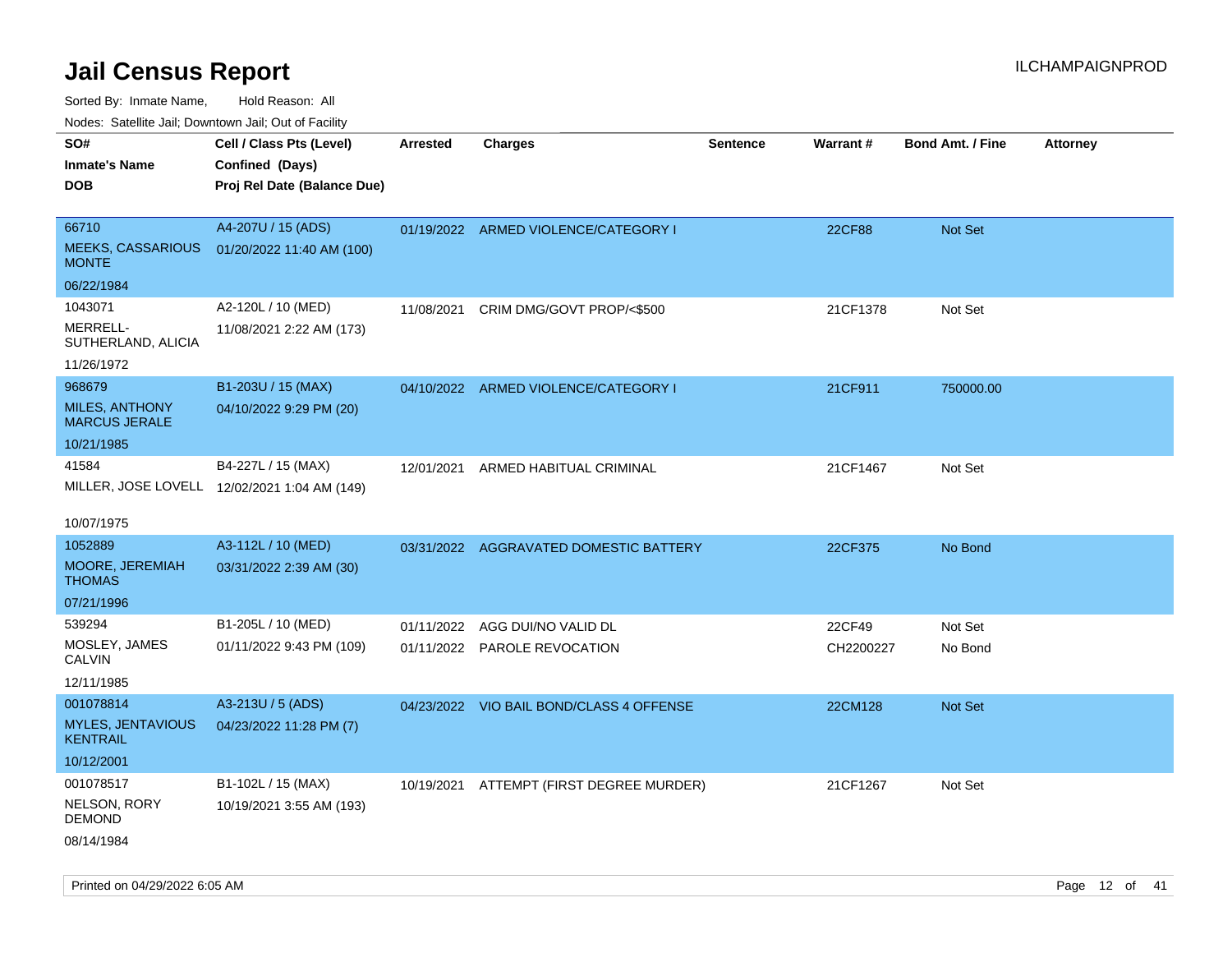Sorted By: Inmate Name, Hold Reason: All Nodes: Satellite Jail; Downtown Jail; Out of Facility

| SO#                                   | Cell / Class Pts (Level)    | <b>Arrested</b> | <b>Charges</b>                            | <b>Sentence</b> | Warrant#      | <b>Bond Amt. / Fine</b> | <b>Attorney</b> |
|---------------------------------------|-----------------------------|-----------------|-------------------------------------------|-----------------|---------------|-------------------------|-----------------|
| <b>Inmate's Name</b>                  | Confined (Days)             |                 |                                           |                 |               |                         |                 |
| <b>DOB</b>                            | Proj Rel Date (Balance Due) |                 |                                           |                 |               |                         |                 |
|                                       |                             |                 |                                           |                 |               |                         |                 |
| 001078854                             | B2-T2-05U / 15 (MAX)        |                 | 02/15/2022 AGG BATTERY/DISCHARGE FIREARM  |                 | 2019JD22      | No Bond                 |                 |
| PATNAUDE, MARTY<br><b>WW</b>          | 02/15/2022 5:12 PM (74)     |                 | 02/15/2022 ARMED VIOLENCE/CATEGORY I      |                 | 22CF190       | Not Set                 |                 |
| 08/26/2003                            |                             |                 |                                           |                 |               |                         |                 |
| 61251                                 | A3-114L / 15 (ADS)          | 12/27/2021      | PRED CRIM SEX ASLT/VICTIM <13             |                 | 21CF651       | No Bond                 |                 |
| PETMECKY, JOHN<br><b>ROBERT</b>       | 12/27/2021 1:52 PM (124)    |                 |                                           |                 |               |                         |                 |
| 03/09/1983                            |                             |                 |                                           |                 |               |                         |                 |
| 1030954                               | B3-W4-16L / 10 (MED)        | 01/14/2022      | ARMED VIOLENCE/CATEGORY I                 |                 | 22CF76        | Not Set                 |                 |
| PETTIGREW.<br><b>MALCOME JAMIESON</b> | 01/15/2022 4:35 AM (105)    |                 | 01/14/2022 MFG/DEL CANNABIS/10-30 GRAMS   |                 | 2020CF9       | 15000.00                |                 |
| 02/20/1995                            |                             |                 |                                           |                 |               |                         |                 |
| 1059394                               | B3-W1-04L / 5 (MIN)         |                 | 02/16/2022 AGG DUI/NO VALID DL            |                 | 2020CF1396    | No Bond                 |                 |
| PHILLIPS, ISAAC<br><b>TERRELL</b>     | 02/16/2022 9:00 AM (73)     |                 |                                           |                 |               |                         |                 |
| 12/27/1996                            | 5/15/2022 (0.00)            |                 |                                           |                 |               |                         |                 |
| 1069766                               | $A1-124L / 5$ (MIN)         | 04/05/2022      | DUI ANY AMOUNT OF DRUG                    |                 | 17-DT-00267-1 | No Bond                 |                 |
| PHILLIPS, REBEKAH<br><b>LOUISE</b>    | 04/05/2022 2:44 PM (25)     |                 | 04/05/2022 POSS HYPO/SYRINGE/NEEDLES/2ND+ |                 | 20CF460       | 940.00                  |                 |
| 09/06/1985                            |                             |                 |                                           |                 |               |                         |                 |
| 1022441                               | B2-T1-01U / 10 (SPH)        | 10/27/2021      | AGG BATTERY/PEACE OFFICER                 |                 | 2021 CF 12    | No Bond                 |                 |
| PICKENS, DONTRELL<br><b>DEMAR</b>     | 10/27/2021 1:39 PM (185)    | 10/27/2021      | AGG BATTERY/PEACE OFFICER                 |                 | 2020 CF 1488  | No Bond                 |                 |
| 12/10/1993                            |                             |                 |                                           |                 |               |                         |                 |
| 60613                                 | A3-115L / 10 (ADS)          |                 | 04/26/2022 FELON POSS/USE WEAPON/FIREARM  |                 | 22CF513       | No Bond                 |                 |
| POINDEXTER.<br><b>ANTHONY DEVON</b>   | 04/26/2022 8:49 PM (4)      |                 |                                           |                 |               |                         |                 |
| 06/14/1978                            |                             |                 |                                           |                 |               |                         |                 |
| 001079114                             | BOOKF-2                     | 04/29/2022      | CIVIL FTA WARRANT                         |                 | 2014SC1491    | 1500.00                 |                 |
| POREMBA, RITA<br><b>RENEE</b>         | 04/29/2022 3:38 AM (1)      |                 | 04/29/2022 CIVIL FTA WARRANT              |                 | 2012LM1036    | 2500.00                 |                 |
| 07/09/1990                            |                             |                 |                                           |                 |               |                         |                 |

Printed on 04/29/2022 6:05 AM **Page 13** of 41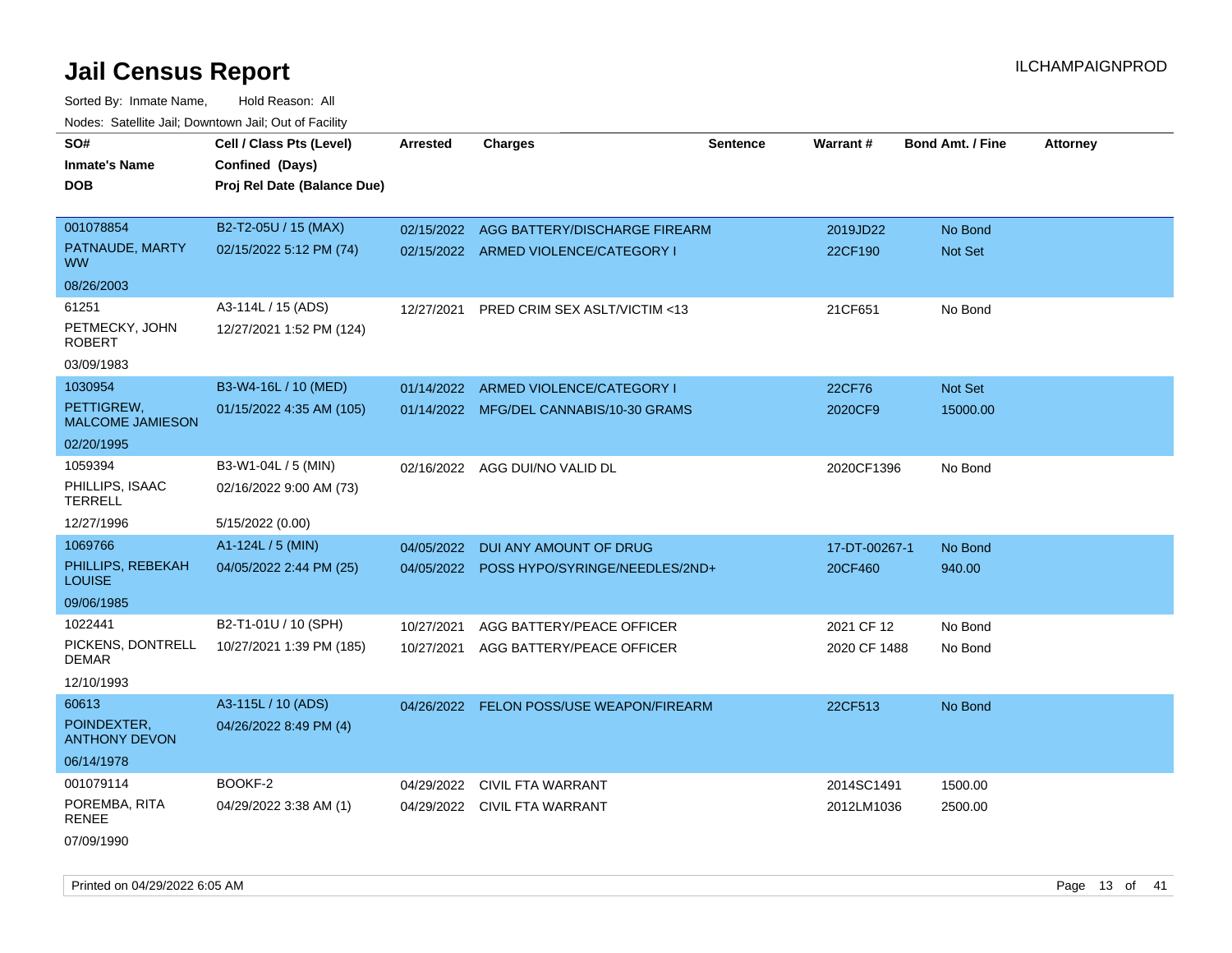| rouco. Calcinic Jan, Downtown Jan, Out of Facility |                                                                            |                   |                                           |                 |                 |                         |                 |
|----------------------------------------------------|----------------------------------------------------------------------------|-------------------|-------------------------------------------|-----------------|-----------------|-------------------------|-----------------|
| SO#<br><b>Inmate's Name</b><br>DOB                 | Cell / Class Pts (Level)<br>Confined (Days)<br>Proj Rel Date (Balance Due) | <b>Arrested</b>   | <b>Charges</b>                            | <b>Sentence</b> | <b>Warrant#</b> | <b>Bond Amt. / Fine</b> | <b>Attorney</b> |
|                                                    |                                                                            |                   |                                           |                 |                 |                         |                 |
| 1075241                                            | A3-211L                                                                    | 04/26/2022        | <b>RESIST/OBSTRUCTING A PEACE OFFICER</b> |                 | 22CM134         | 100.00                  |                 |
| <b>QUICK, JORDAN</b><br>MICHAEL                    | 04/27/2022 12:29 AM (3)                                                    | 04/26/2022        | <b>PROBATION VIOLATION</b>                |                 | 2020CF142       | 5000.00                 |                 |
| 01/23/2000                                         |                                                                            |                   |                                           |                 |                 |                         |                 |
| 001078482                                          | B1-204L / 10 (MED)                                                         |                   | 03/14/2022 AGG DISCHARGE FIREARM/VEH/SCH  |                 | 22CF299         | 250000.00               |                 |
| <b>REED, MONTRES</b><br>ANTRON                     | 03/14/2022 12:06 PM (47)                                                   |                   |                                           |                 |                 |                         |                 |
| 02/26/2004                                         |                                                                            |                   |                                           |                 |                 |                         |                 |
| 001079048                                          | A1-227L / 15 (MAX)                                                         | 04/10/2022 MURDER |                                           |                 | 21CF649         | 1000000.00              |                 |
| <b>ROBINSON, AMARI</b>                             | 04/10/2022 9:44 AM (20)                                                    | 04/10/2022        | <b>AGGRAVATED BATTERY</b>                 |                 | 2022-JD-014     | <b>Not Set</b>          |                 |
| <b>MICHELLE TAMIRA</b>                             |                                                                            | 04/10/2022        | <b>CRIMINAL DAMAGE</b>                    |                 | 2022-JD-014     | Not Set                 |                 |
| 04/10/2004                                         |                                                                            |                   | 04/10/2022 AGG UNLAWFUL USE WEAPON/PERSON |                 | 21-JD-079       | <b>Not Set</b>          |                 |
| 979485                                             | B2-T4-16L / 15 (SPH)                                                       | 03/12/2021        | <b>PRED CRIM SEX ASLT/VICTIM &lt;13</b>   |                 | 21CF282         | Not Set                 |                 |
| RODRIGUEZ, JOSHUA<br><b>ANTHONY</b>                | 03/12/2021 1:57 PM (414)                                                   |                   |                                           |                 |                 |                         |                 |
| 04/06/1990                                         |                                                                            |                   |                                           |                 |                 |                         |                 |
| 61330                                              | B4-224L / 15 (MAX)                                                         | 12/01/2021        | ARMED HABITUAL CRIMINAL                   |                 | 21CF1473        | <b>Not Set</b>          |                 |
| <b>RUFFIN, JONATHON</b><br>CECIL                   | 12/01/2021 5:34 AM (150)                                                   | 12/01/2021        | <b>PAROLE REVOCATION</b>                  |                 | CH2107545       | No Bond                 |                 |
| 05/10/1984                                         |                                                                            |                   |                                           |                 |                 |                         |                 |
| 001077681                                          | B3-W5-17U / 10 (MED)                                                       | 04/08/2022        | CRIM DMG/GOVT PROP/<\$500                 |                 | 22CM101         | Not Set                 |                 |
| <b>SALES, ANDREW</b>                               | 04/08/2022 6:03 PM (22)                                                    | 04/11/2022        | ELEC HRSMT/OBSCENE/FORC FEL               |                 | 21CF406         | Not Set                 |                 |
| KEVIN                                              |                                                                            | 04/11/2022        | AGGRAVATED DOMESTIC BATTERY               |                 | 21CF247         | Not Set                 |                 |
| 02/25/1979                                         |                                                                            |                   |                                           |                 |                 |                         |                 |
| 001079056                                          | B4-221U / 15 (MAX)                                                         |                   | 04/12/2022 AGG UNLAWFUL USE OF WEAPON/VEH |                 | 22CF450         | Not Set                 |                 |
| XR.                                                | SANDERS, JAZONTAE 04/12/2022 8:34 PM (18)                                  |                   |                                           |                 |                 |                         |                 |
| 03/13/2002                                         |                                                                            |                   |                                           |                 |                 |                         |                 |
| 1071161                                            | B4-124L / 15 (MAX)                                                         | 08/18/2021        | DELIVERY OF OR POSSESSION OF W/INT        |                 | 21CF1008        | No Bond                 |                 |
| SANDERS, MARKELL<br>LAMAR                          | 08/18/2021 6:18 PM (255)                                                   |                   |                                           |                 |                 |                         |                 |
| 02/02/2000                                         |                                                                            |                   |                                           |                 |                 |                         |                 |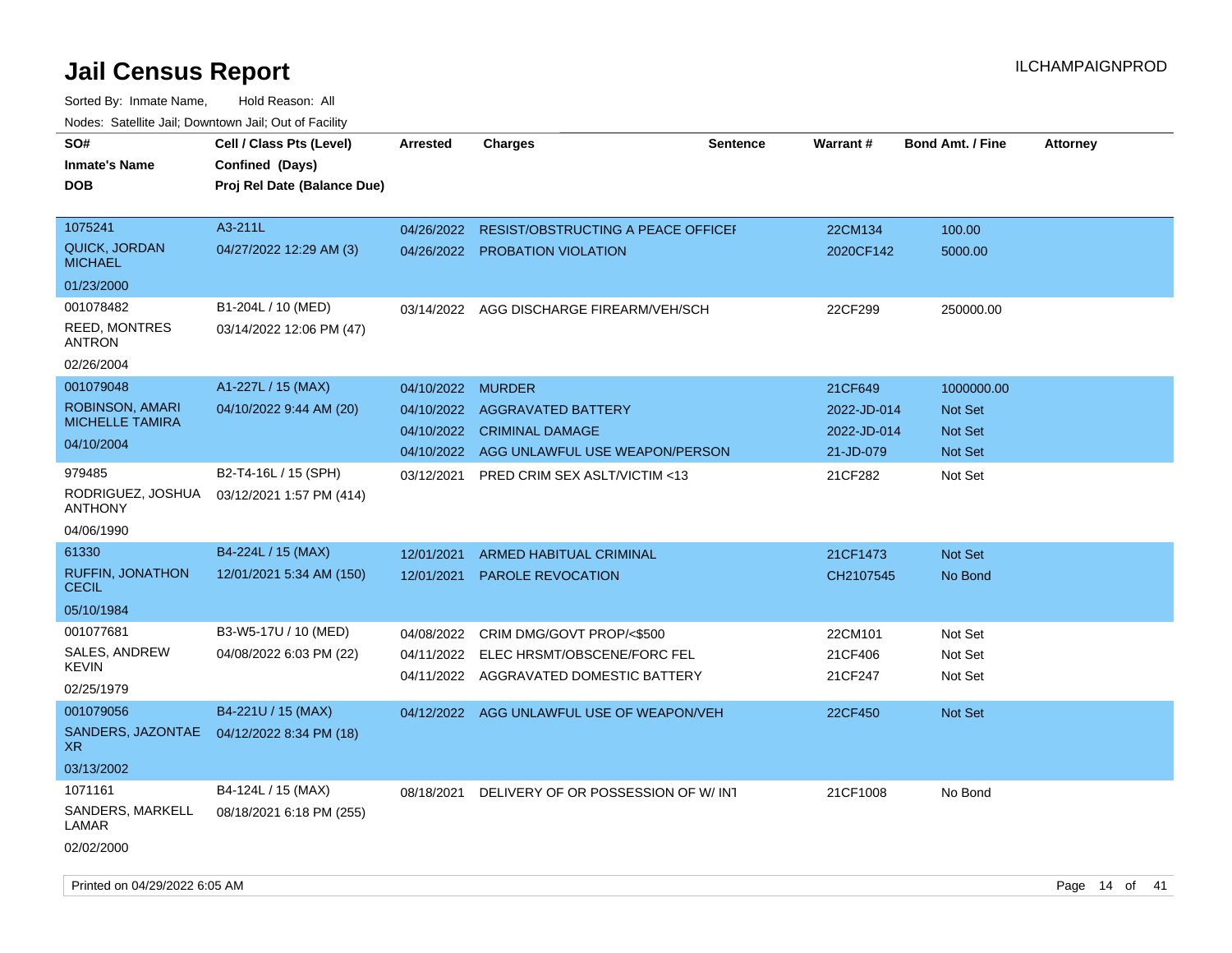Sorted By: Inmate Name, Hold Reason: All Nodes: Satellite Jail; Downtown Jail; Out of Facility

| rougs. Calcing Jan, Downtown Jan, Out of Facility |                                              |                 |                                          |                 |            |                         |                 |
|---------------------------------------------------|----------------------------------------------|-----------------|------------------------------------------|-----------------|------------|-------------------------|-----------------|
| SO#<br><b>Inmate's Name</b>                       | Cell / Class Pts (Level)<br>Confined (Days)  | <b>Arrested</b> | <b>Charges</b>                           | <b>Sentence</b> | Warrant#   | <b>Bond Amt. / Fine</b> | <b>Attorney</b> |
| <b>DOB</b>                                        | Proj Rel Date (Balance Due)                  |                 |                                          |                 |            |                         |                 |
| 001078441                                         | <b>BOOKF-3 / 15 (ADS)</b>                    | 10/01/2021      | ARMED HABITUAL CRIMINAL                  |                 | 21CF1182   | Not Set                 |                 |
| SINGLETON, CORRIE<br><b>DERRELL</b>               | 10/01/2021 12:36 PM (211)                    |                 | 12/20/2021 SPEEDING 26-34 MPH OVER LIMIT |                 | 2021TR2701 | 1000.00                 |                 |
| 05/07/1983                                        |                                              |                 |                                          |                 |            |                         |                 |
| 001078608                                         | <b>BOOK-OPEN</b>                             |                 | 04/28/2022 MFG/DEL CANNABIS/30-500 GRAMS |                 | 22CF520    | No Bond                 |                 |
| SOMERS, DYLAN<br>THOMAS                           | 04/28/2022 4:49 AM (2)                       |                 |                                          |                 |            |                         |                 |
| 05/18/2000                                        |                                              |                 |                                          |                 |            |                         |                 |
| 975068                                            | A3-215U / 15 (ADS)                           | 04/26/2022      | DRVG ON SUSP LICENSE/FTA                 |                 | 19TR17004  | 690.00                  |                 |
| SPEARMAN, JOE<br><b>DEMARKUS TERREL</b>           | 04/26/2022 3:34 PM (4)                       |                 | 04/26/2022 ARMED VIOLENCE/CATEGORY I     |                 | 22CF515    | No Bond                 |                 |
| 12/15/1989                                        |                                              |                 |                                          |                 |            |                         |                 |
| 001077770                                         | A1-124U / 5 (MIN)                            |                 | 01/06/2022 RESIDENTIAL BURGLARY          |                 | 21CF319    | Not Set                 |                 |
|                                                   | STOFFLE, KELLY ANNE 01/06/2022 3:14 PM (114) |                 |                                          |                 |            |                         |                 |
| 04/12/1989                                        |                                              |                 |                                          |                 |            |                         |                 |
| 38305                                             | B2-T2-06L / 10 (SPH)                         | 03/18/2020      | <b>CRIMINAL SEXUAL ABUSE</b>             |                 | 20CF-343   | 500000.00               |                 |
| STOVER, JOSH<br><b>ANDREW</b>                     | 03/18/2020 10:24 AM (773)                    |                 |                                          |                 |            |                         |                 |
| 08/18/1973                                        |                                              |                 |                                          |                 |            |                         |                 |
| 001078742                                         | A1-226L / 5 (MIN)                            |                 | 04/01/2022 BURGLARY                      |                 | 22CF33     | 10000.00                |                 |
| TAYLOR, ERIKA LYNN                                | 04/01/2022 10:15 AM (29)                     |                 |                                          |                 |            |                         |                 |
| 04/09/1996                                        |                                              |                 |                                          |                 |            |                         |                 |
| 32058                                             | B4-123U / 15 (MAX)                           | 06/14/2021      | <b>AGG DISCH FIREARM</b>                 |                 | 21CF690    | <b>Not Set</b>          |                 |
| THOMPSON, STEVEN<br>ONEAL                         | 06/14/2021 6:44 AM (320)                     |                 |                                          |                 |            |                         |                 |
| 03/14/1969                                        |                                              |                 |                                          |                 |            |                         |                 |
| 001078792                                         | B4-122U / 15 (MAX)                           | 01/24/2022      | <b>FUGITIVE FROM JUSTICE</b>             |                 | 22CF99     | Not Set                 |                 |
| TRAMBLE, TOM<br><b>MARCUS</b>                     | 01/24/2022 10:24 AM (96)                     |                 | 01/24/2022 ARMED VIOLENCE/CATEGORY I     |                 | 22CF101    | Not Set                 |                 |
| 02/28/1985                                        |                                              |                 |                                          |                 |            |                         |                 |

Printed on 04/29/2022 6:05 AM Page 15 of 41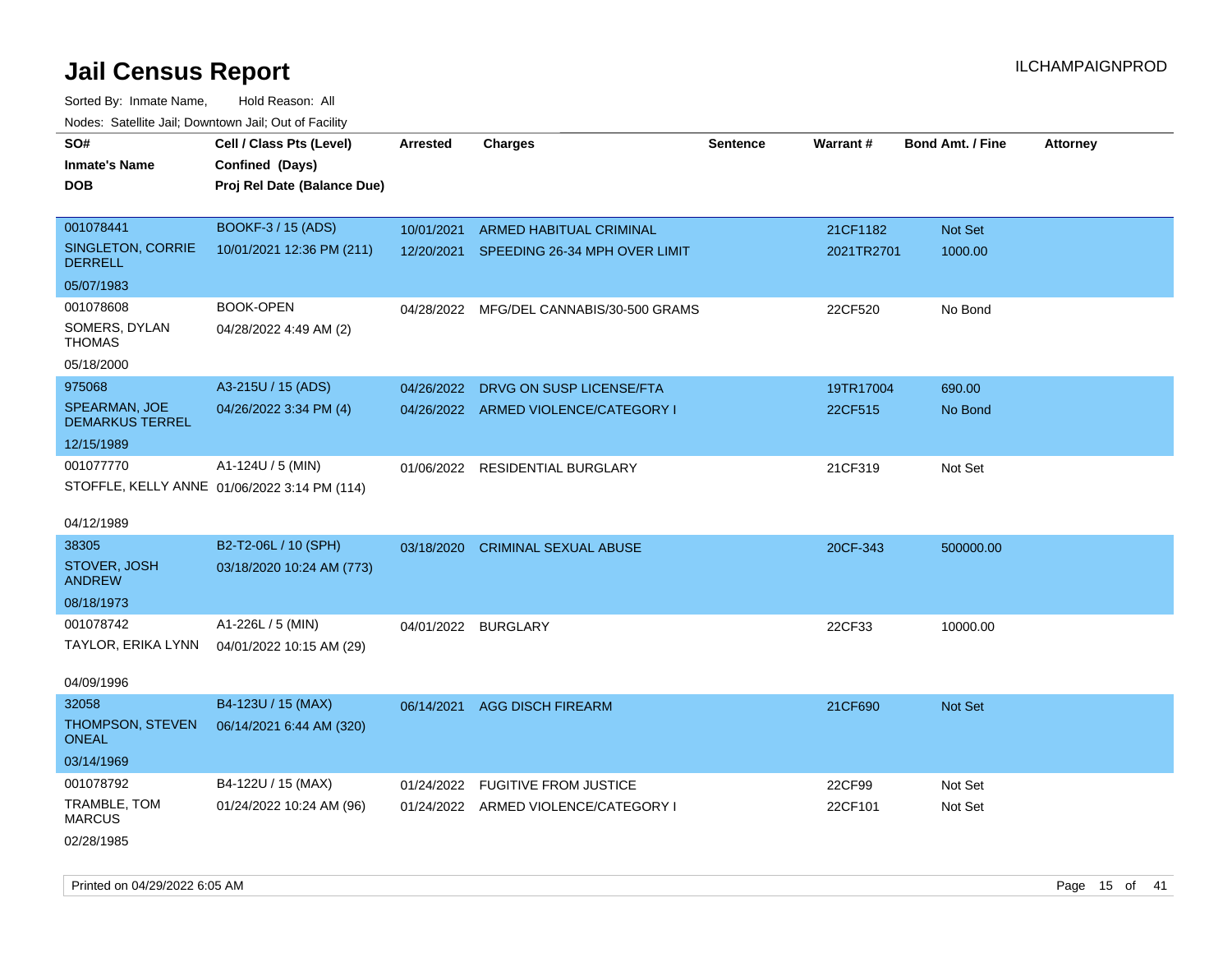| SO#                                          | Cell / Class Pts (Level)    | <b>Arrested</b>   | <b>Charges</b>                         | <b>Sentence</b> | Warrant#   | <b>Bond Amt. / Fine</b> | <b>Attorney</b> |
|----------------------------------------------|-----------------------------|-------------------|----------------------------------------|-----------------|------------|-------------------------|-----------------|
| <b>Inmate's Name</b>                         | Confined (Days)             |                   |                                        |                 |            |                         |                 |
| <b>DOB</b>                                   | Proj Rel Date (Balance Due) |                   |                                        |                 |            |                         |                 |
|                                              |                             |                   |                                        |                 |            |                         |                 |
| 1076325                                      | B1-105U / 15 (MAX)          |                   | 03/25/2022 AGG UUW/LOADED/NO FCCA/FOID |                 | 2020CF742  | 25000.00                |                 |
| <b>TURNER, PRINTISS</b><br>VASHAWN-DEMAN,    | 03/25/2022 3:15 PM (36)     | 03/25/2022 MURDER |                                        |                 | 2021CF1071 | 1500000.00              |                 |
| 11/10/2001                                   |                             | 03/25/2022        | <b>DOMESTIC BATTERY</b>                |                 | 20CM468    | 1000.00                 |                 |
|                                              |                             | 03/25/2022        | AGG UUW/LOADED/NO FCCA/FOID            |                 | 21CF1520   | 50000.00                |                 |
|                                              |                             | 03/28/2022        | <b>FUGITIVE FROM JUSTICE</b>           |                 | 22CF360    | 50000.00                |                 |
| 50548                                        | B3-W3-12L / 10 (MED)        | 03/29/2022        | AGG UNLAWFUL USE OF WEAPON/VEH         |                 | 21CF1067   | No Bond                 |                 |
| VINEYARD, SHORNOR<br><b>JAMAL</b>            | 03/29/2022 8:51 AM (32)     |                   |                                        |                 |            |                         |                 |
| 12/14/1979                                   |                             |                   |                                        |                 |            |                         |                 |
| 1076520                                      | B4-223L / 15 (MAX)          | 04/20/2022        | ARMED VIOLENCE/CATEGORY I              |                 | 22CF485    | Not Set                 |                 |
| WARNER-UDUEBOR,<br><b>JAESEN CHI</b>         | 04/20/2022 2:56 PM (10)     |                   |                                        |                 |            |                         |                 |
| 04/11/2001                                   |                             |                   |                                        |                 |            |                         |                 |
| 1070737                                      | A1-126L / 15 (MAX)          | 10/14/2021        | AGG KIDNAPG/<13/INTEL DISABL           | (DHS)           | 2020CF418  | 250000.00               |                 |
| <b>WASHINGTON</b><br><b>JASTINA VIRGINIA</b> | 10/14/2021 12:02 PM (198)   |                   |                                        |                 |            |                         |                 |
| 04/11/2000                                   |                             |                   |                                        |                 |            |                         |                 |
| 977140                                       | B1-203L / 10 (MED)          | 10/24/2021        | ARMED HABITUAL CRIMINAL                |                 | 21CF1289   | <b>Not Set</b>          |                 |
| <b>WEBSTER, DERRIAL</b><br><b>DEVON</b>      | 10/24/2021 2:46 AM (188)    |                   |                                        |                 |            |                         |                 |
| 01/14/1990                                   |                             |                   |                                        |                 |            |                         |                 |
| 001078328                                    | B1-105L / 15 (MAX)          | 08/30/2021        | FELON POSS/USE WEAPON/FIREARM          |                 | 21CF1045   | Not Set                 |                 |
| WHITE, JUSTIN<br><b>STEVEN</b>               | 08/30/2021 10:48 AM (243)   |                   |                                        |                 |            |                         |                 |
| 10/25/1995                                   |                             |                   |                                        |                 |            |                         |                 |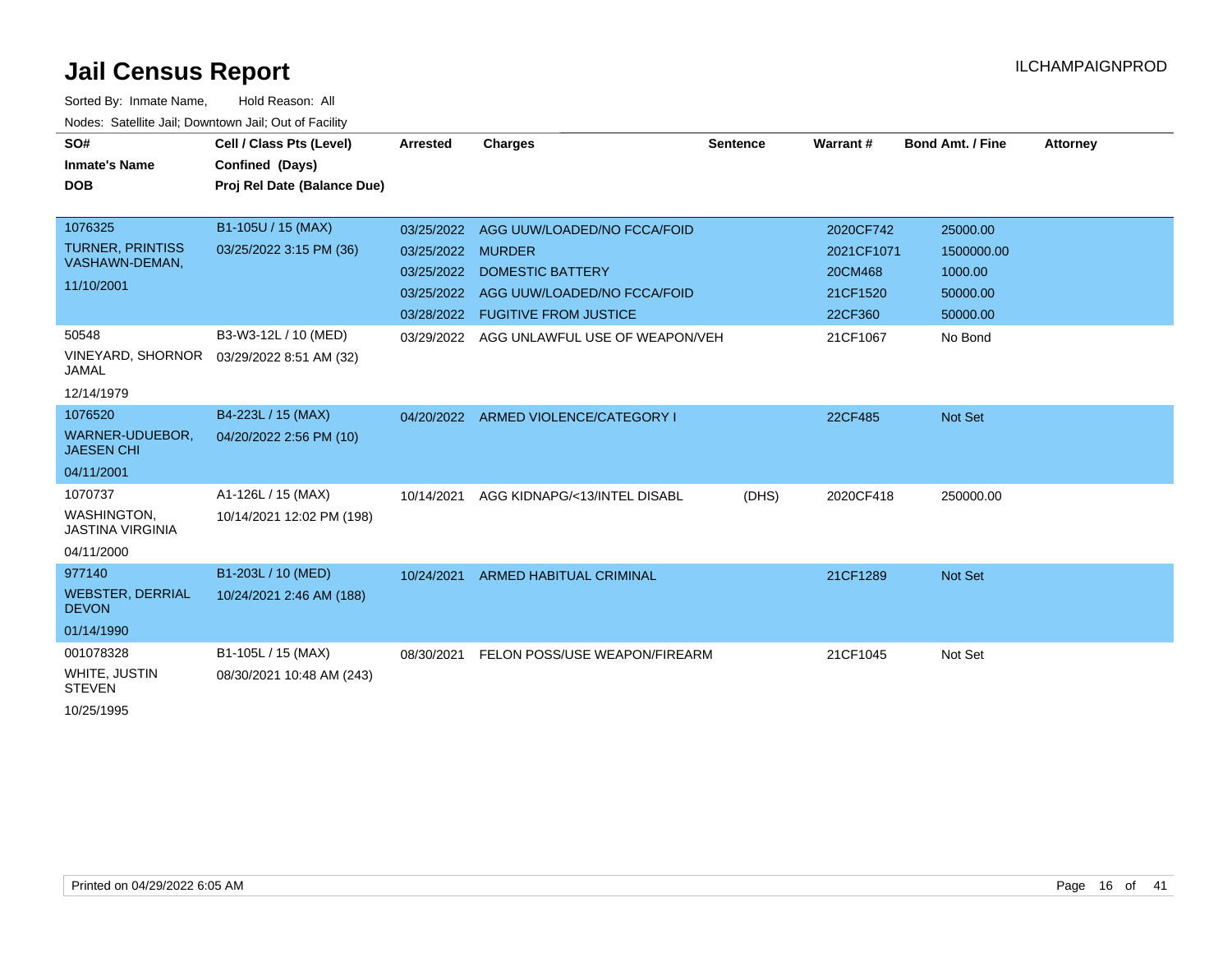| SO#<br><b>Inmate's Name</b><br><b>DOB</b>                         | Cell / Class Pts (Level)<br>Confined (Days)<br>Proj Rel Date (Balance Due) | Arrested                                                           | <b>Charges</b>                                                                                                                                                                                                                                                                       | <b>Sentence</b> | Warrant#                                                                                       | <b>Bond Amt. / Fine</b>                                                         | <b>Attorney</b> |
|-------------------------------------------------------------------|----------------------------------------------------------------------------|--------------------------------------------------------------------|--------------------------------------------------------------------------------------------------------------------------------------------------------------------------------------------------------------------------------------------------------------------------------------|-----------------|------------------------------------------------------------------------------------------------|---------------------------------------------------------------------------------|-----------------|
| 001077235<br><b>WHITLEY, CHARLES</b><br>09/03/1975<br>1050084     | A3-215L / 5 (ADS)<br>04/26/2022 6:11 PM (4)<br>BOOKF-2                     | 04/26/2022<br>04/26/2022<br>04/26/2022<br>04/26/2022<br>04/28/2022 | POSSESSING A CONTROLLED SUBSTANC<br>DRIVING/NEVER ISSUED LICENSE<br>POSS AMT CON SUB EXCEPT(A)/(D)<br>CANC/REVOKE/SUSPEND REGIS/IL<br>04/26/2022 WARRANT OUT OF COUNTY<br>04/26/2022 WARRANT OUT OF COUNTY<br>04/26/2022 WARRANT OUT OF COUNTY<br>RESIST/OBSTRUCTING A PEACE OFFICEF |                 | 22CF507<br>21TR6377<br>20CF1077<br>21TR8937<br>20TR10761<br>20TR10760<br>20CM646<br>2022CMAWOW | Not Set<br>90.00<br>940.00<br>90.00<br>3000.00<br>3000.00<br>5000.00<br>Not Set |                 |
| <b>WILCOX, HOPE</b><br><b>MICHELLE</b><br>05/12/1993              | 04/28/2022 9:18 PM (2)                                                     | 04/28/2022                                                         | AGG BATTERY/PEACE OFFICER                                                                                                                                                                                                                                                            |                 | 2022CFAWOW                                                                                     | Not Set                                                                         |                 |
| 963324<br><b>WILLIAMS, HERMAN</b><br><b>RASHAAD</b><br>12/01/1988 | A3-212L / 10 (ADS)<br>04/24/2022 6:46 PM (6)                               | 04/24/2022                                                         | AGG BTRY/PREGNANT/HANDICAPPED<br>04/24/2022 CIVIL FTA WARRANT<br>04/24/2022 POSS AMT CON SUB EXCEPT(A)/(D)                                                                                                                                                                           |                 | 16CF1327<br>07F10<br>19CF273                                                                   | 150000.00<br>110000.00<br>150000.00                                             |                 |
| 638552<br>WILLIAMS, MICHAEL<br><b>JAMES</b><br>03/29/1964         | B2-T2-08L / 5 (SPH)<br>10/07/2021 12:20 PM (205)                           | 10/07/2021                                                         | CHILD PORNOGRAPHY/PHOTOGRAPH                                                                                                                                                                                                                                                         |                 | 2021CF1207                                                                                     | No Bond                                                                         |                 |
| 1066370<br><b>WILLIAMS, REONTE</b><br><b>REMIR</b><br>05/14/1999  | B1-101L / 15 (MAX)<br>07/28/2021 5:40 AM (276)                             | 07/28/2021                                                         | ARMED VIOLENCE/CATEGORY III                                                                                                                                                                                                                                                          |                 | 2021 CF 882                                                                                    | Not Set                                                                         |                 |
| 1051953<br>WINSTON, ALYSSIA<br><b>LETEECE</b><br>03/17/1996       | A2-221L / 10 (MED)<br>02/02/2022 4:29 AM (87)                              | 02/02/2022                                                         | DOMESTIC BATTERY/OTHER PRIOR<br>03/28/2022 AGG ROBBERY/INDICATE ARM W/FIR                                                                                                                                                                                                            |                 | 22CF144<br>22CF353                                                                             | Not Set<br>Not Set                                                              |                 |
| 001077731<br>YOUNG, AARON<br><b>BLAKE</b><br>03/04/2000           | B1-206L / 15 (MAX)<br>04/12/2022 12:53 PM (18)                             |                                                                    | 04/12/2022 ATTEMPT (FIRST DEGREE MURDER)                                                                                                                                                                                                                                             |                 | 22CF428                                                                                        | 1500000.00                                                                      |                 |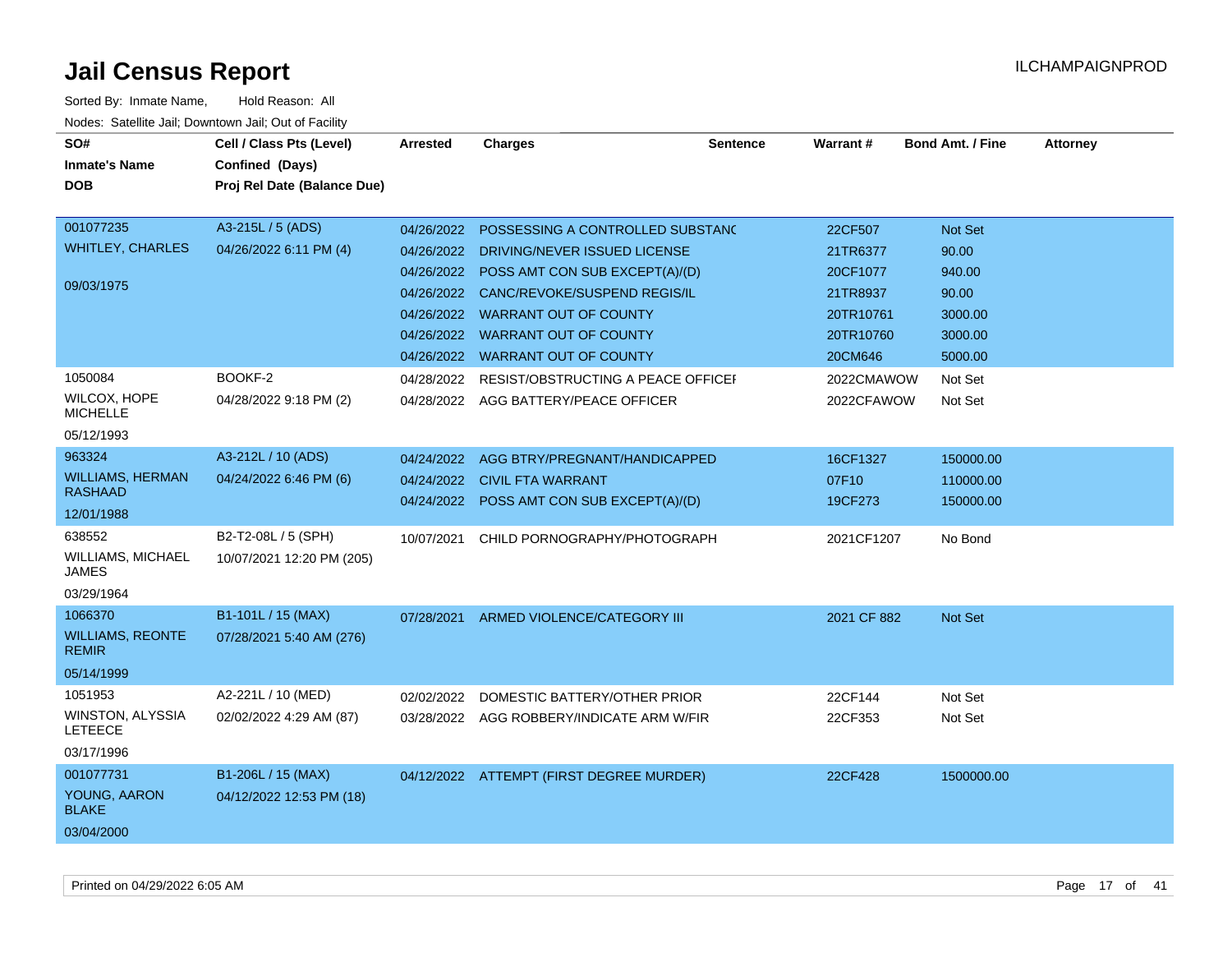Sorted By: Inmate Name, Hold Reason: All Nodes: Satellite Jail; Downtown Jail; Out of Facility

**Total Satellite Jail: 130 Males: 107 Females: 23 Unknown: 0**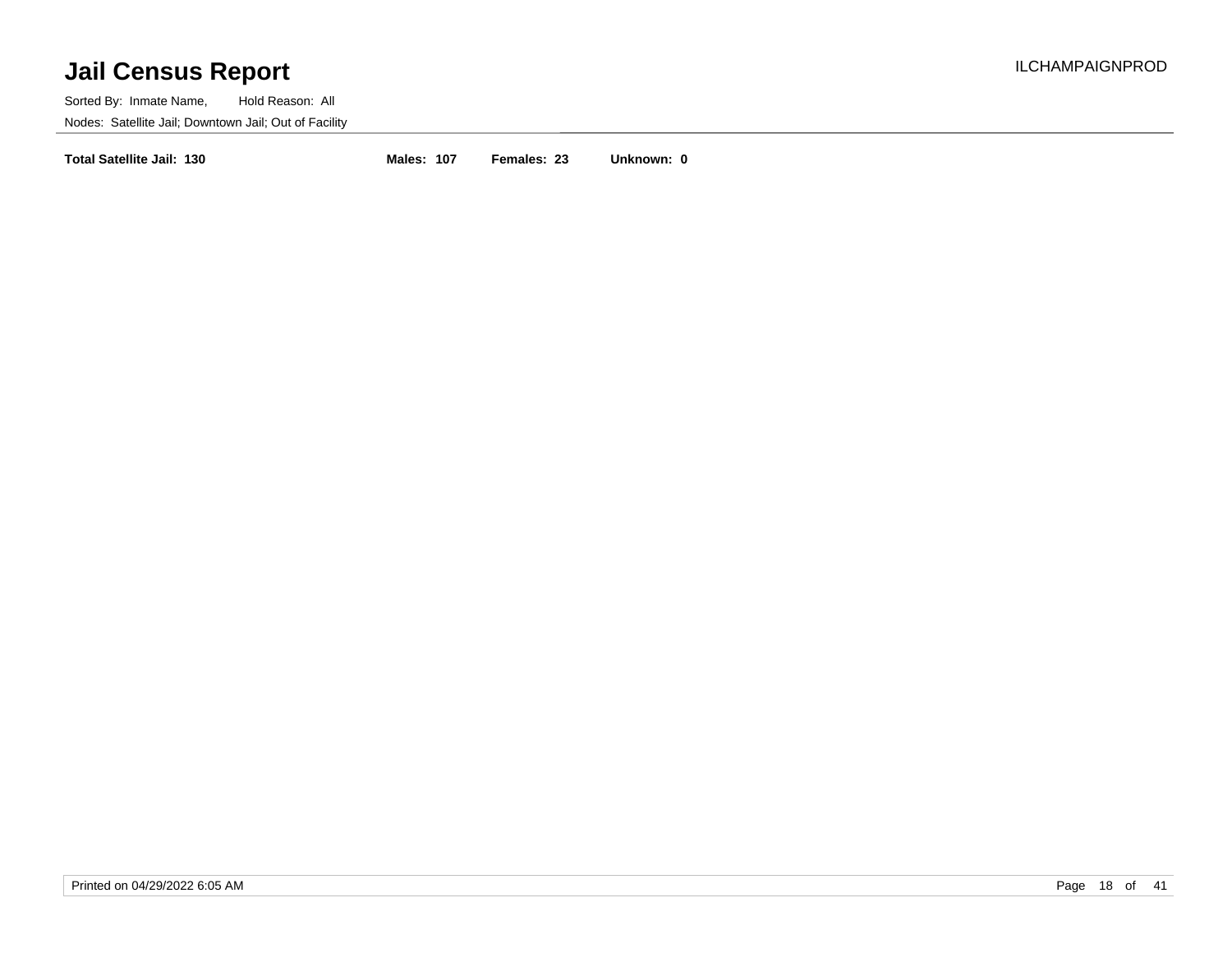Sorted By: Inmate Name, Hold Reason: All Nodes: Satellite Jail; Downtown Jail; Out of Facility

| <b>Downtown Jail</b><br>SO#<br><b>Inmate's Name</b><br><b>DOB</b> | Cell / Class Pts (Level)<br>Confined (Days)<br>Proj Rel Date (Balance Due) | <b>Arrested</b>                                                    | <b>Charges</b>                                                                                                                                     | <b>Sentence</b> | <b>Warrant#</b>                                       | <b>Bond Amt. / Fine</b>                             | <b>Attorney</b> |
|-------------------------------------------------------------------|----------------------------------------------------------------------------|--------------------------------------------------------------------|----------------------------------------------------------------------------------------------------------------------------------------------------|-----------------|-------------------------------------------------------|-----------------------------------------------------|-----------------|
|                                                                   |                                                                            |                                                                    |                                                                                                                                                    |                 |                                                       |                                                     |                 |
| 952871<br>AUTEBERRY, JOSHUA<br><b>DAVID</b>                       | G3U / 5 (MIN)<br>03/13/2022 7:24 PM (48)                                   |                                                                    | 03/13/2022 METH DELIVERY/5<15 GRAMS                                                                                                                |                 | 22CF300                                               | No Bond                                             |                 |
| 12/28/1984                                                        |                                                                            |                                                                    |                                                                                                                                                    |                 |                                                       |                                                     |                 |
| 001078218<br>BAKER, REED ALLEN<br>07/28/1981                      | D1 / 5 (ADS)<br>03/23/2022 6:55 PM (38)                                    | 03/23/2022<br>03/23/2022<br>03/24/2022                             | CRIMINAL TRESPASS TO LAND<br>DISORDERLY CONDUCT<br><b>RETAIL THEFT</b>                                                                             |                 | 21CM340<br>20OV0267<br>20CM658                        | 1000.00<br>1000.00<br>5000.00                       |                 |
| 517915                                                            | G6L / 5 (MIN)                                                              | 08/03/2021                                                         | <b>BURGLARY</b>                                                                                                                                    |                 | 21CF289                                               | 20000.00                                            |                 |
| <b>BOXLEY, CHARLES</b><br><b>OMAR</b>                             | 08/03/2021 2:18 PM (270)                                                   | 08/03/2021<br>08/03/2021                                           | <b>BURGLARY</b><br>FORGERY/ISSUE/DELIVER DOCUMENT                                                                                                  |                 | 21CF679                                               | 20000.00<br>No Bond                                 |                 |
| 01/10/1985                                                        |                                                                            |                                                                    |                                                                                                                                                    |                 |                                                       |                                                     |                 |
| 47897<br>BRANAMAN,<br><b>CLIFFORD EARL</b><br>03/09/1975          | E2L / 15 (ADS)<br>01/19/2022 9:21 PM (101)                                 | 01/19/2022<br>01/19/2022<br>01/19/2022<br>02/08/2022<br>02/08/2022 | PAROLE REVOCATION<br><b>VIOLATE ORDER PROTECTION</b><br>DRVG REVOKED/2+/PERS INJ/DEATH<br>DRIVE REVOKED/RECK HOMIC/3<br>DRIVING ON REVOKED LICENSE |                 | VA2201139<br>22CF85<br>22CF84<br>21CF1280<br>21TR8305 | No Bond<br>Not Set<br>Not Set<br>Not Set<br>Not Set |                 |
| 995432<br><b>BROWN, JAVON</b><br><b>SHANTEZ</b><br>10/14/1991     | I2 / 10 (ADS)<br>12/20/2021 2:06 AM (131)                                  | 12/20/2021                                                         | FAIL TO RPT WKLY/NO FIXED ADDR                                                                                                                     |                 | 21CF1559                                              | <b>Not Set</b>                                      |                 |
| 001078900<br>BYRD, ANDREW<br><b>DARNELL</b><br>12/30/2003         | J7L / 15 (ADS)<br>03/02/2022 11:59 PM (59)                                 | 03/02/2022                                                         | MURDER/INTENT TO KILL/INJURE                                                                                                                       |                 | 22CF252                                               | Not Set                                             |                 |
| 001078092<br><b>WILLIAM</b><br>06/25/1986                         | H2U / 10 (ADS)<br>CHOUNARD, STANLEY 12/27/2021 10:47 PM (124)              | 12/27/2021                                                         | AGG BATTERY/PUBLIC PLACE                                                                                                                           |                 | 2021CF1042                                            | 5000.00                                             |                 |

Printed on 04/29/2022 6:05 AM Page 19 of 41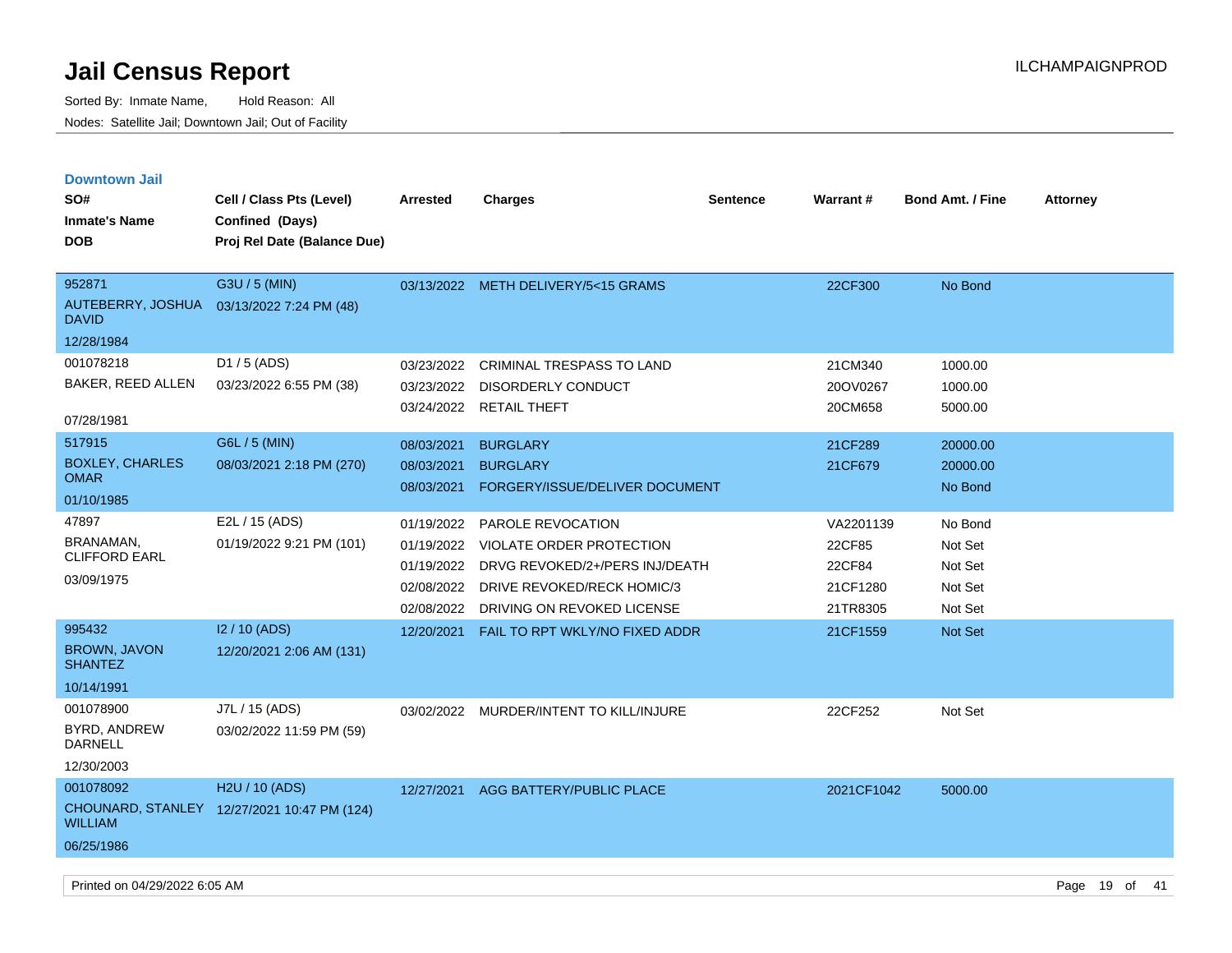Sorted By: Inmate Name, Hold Reason: All Nodes: Satellite Jail; Downtown Jail; Out of Facility

| SO#                                              | Cell / Class Pts (Level)    | <b>Arrested</b> | <b>Charges</b>                            | Sentence | Warrant#    | <b>Bond Amt. / Fine</b> | <b>Attorney</b> |
|--------------------------------------------------|-----------------------------|-----------------|-------------------------------------------|----------|-------------|-------------------------|-----------------|
| <b>Inmate's Name</b>                             | Confined (Days)             |                 |                                           |          |             |                         |                 |
| <b>DOB</b>                                       | Proj Rel Date (Balance Due) |                 |                                           |          |             |                         |                 |
| 56241                                            | E6L / 5 (MIN)               |                 | 01/13/2022 VIOLATE ORDER/PRIOR DOM BTRY   |          | 22CF59      | Not Set                 |                 |
| <b>CLARK, DAMON</b>                              | 01/13/2022 4:36 AM (107)    |                 |                                           |          |             |                         |                 |
| <b>GILLMORE</b>                                  |                             |                 | 04/04/2022 CIVIL FTA WARRANT              |          | 2007D200    | 100000.00               |                 |
| 12/21/1976                                       |                             |                 |                                           |          |             |                         |                 |
| 001078838                                        | D <sub>2</sub> / 15 (ADS)   |                 | 02/12/2022 PRED CRIM SEX ASLT/BODILY HARM |          | 21CF30      | 150000.00               |                 |
| CLAYTON, KAREEM<br>JAMAL                         | 02/12/2022 8:55 AM (77)     |                 |                                           |          |             |                         |                 |
| 02/03/1974                                       |                             |                 |                                           |          |             |                         |                 |
| 1075361                                          | $15/5$ (ADS)                | 04/16/2021      | <b>BURGLARY</b>                           |          | 21CF414     | <b>Not Set</b>          |                 |
| <b>COWART, TORREY</b><br><b>BENJAMEN, Junior</b> | 04/16/2021 9:17 PM (379)    |                 |                                           |          |             |                         |                 |
| 11/22/1987                                       |                             |                 |                                           |          |             |                         |                 |
| 1072673                                          | G7L / 5 (MIN)               |                 | 04/14/2022 VIOLATE ORDER PROTECTION       |          | 2022CM112   | No Bond                 |                 |
| COWART, WILL<br><b>SIMEON</b>                    | 04/14/2022 1:19 PM (16)     |                 |                                           |          |             |                         |                 |
| 02/18/1999                                       |                             |                 |                                           |          |             |                         |                 |
| 1074319                                          | K1 / 15 (SPH)               | 10/12/2021      | AGGRAVATED CRUELTY TO ANIMALS             |          | 21CF1238    | <b>Not Set</b>          |                 |
| CRAIG, DAVUCCI<br><b>DAVION</b>                  | 10/12/2021 11:36 AM (200)   | 10/14/2021      | <b>MURDER</b>                             |          | 21CF1239    | Not Set                 |                 |
| 08/02/2001                                       |                             |                 |                                           |          |             |                         |                 |
| 571307                                           | J3L / 15 (ADS)              | 09/14/2020      | CRIM SEXUAL ABUSE/CONSENT                 |          | 2020CF1026  | Not Set                 |                 |
| DOMINGO-<br>CASTANEDA,                           | 09/14/2020 11:19 PM (593)   | 09/14/2020      | PRED CRIM SEX ASLT/VICTIM <13             |          | 2020CF1025  | Not Set                 |                 |
| 09/29/1989                                       |                             |                 |                                           |          |             |                         |                 |
| 527379                                           | D6 / 15 (ADS)               | 10/25/2021      | <b>ARMED HABITUAL CRIMINAL</b>            |          | 21CF1297    | <b>Not Set</b>          |                 |
| DRAKE, MARCELL<br><b>DEON</b>                    | 10/25/2021 5:05 PM (187)    | 10/27/2021      | AGG DOMESTIC BATTERY/STRANGLE             |          | 21CF1245    | <b>Not Set</b>          |                 |
| 04/20/1987                                       |                             |                 |                                           |          |             |                         |                 |
| 527081                                           | F1U / 10 (MED)              | 09/06/2021      | ARSON/REAL/PERSONAL PROP>\$150            |          | 2021 CF 797 | 25000.00                |                 |
| FERGUSON,<br><b>CHRISTOPHER</b>                  | 09/06/2021 1:18 PM (236)    |                 |                                           |          |             |                         |                 |
| 12/21/1981                                       |                             |                 |                                           |          |             |                         |                 |

Printed on 04/29/2022 6:05 AM Page 20 of 41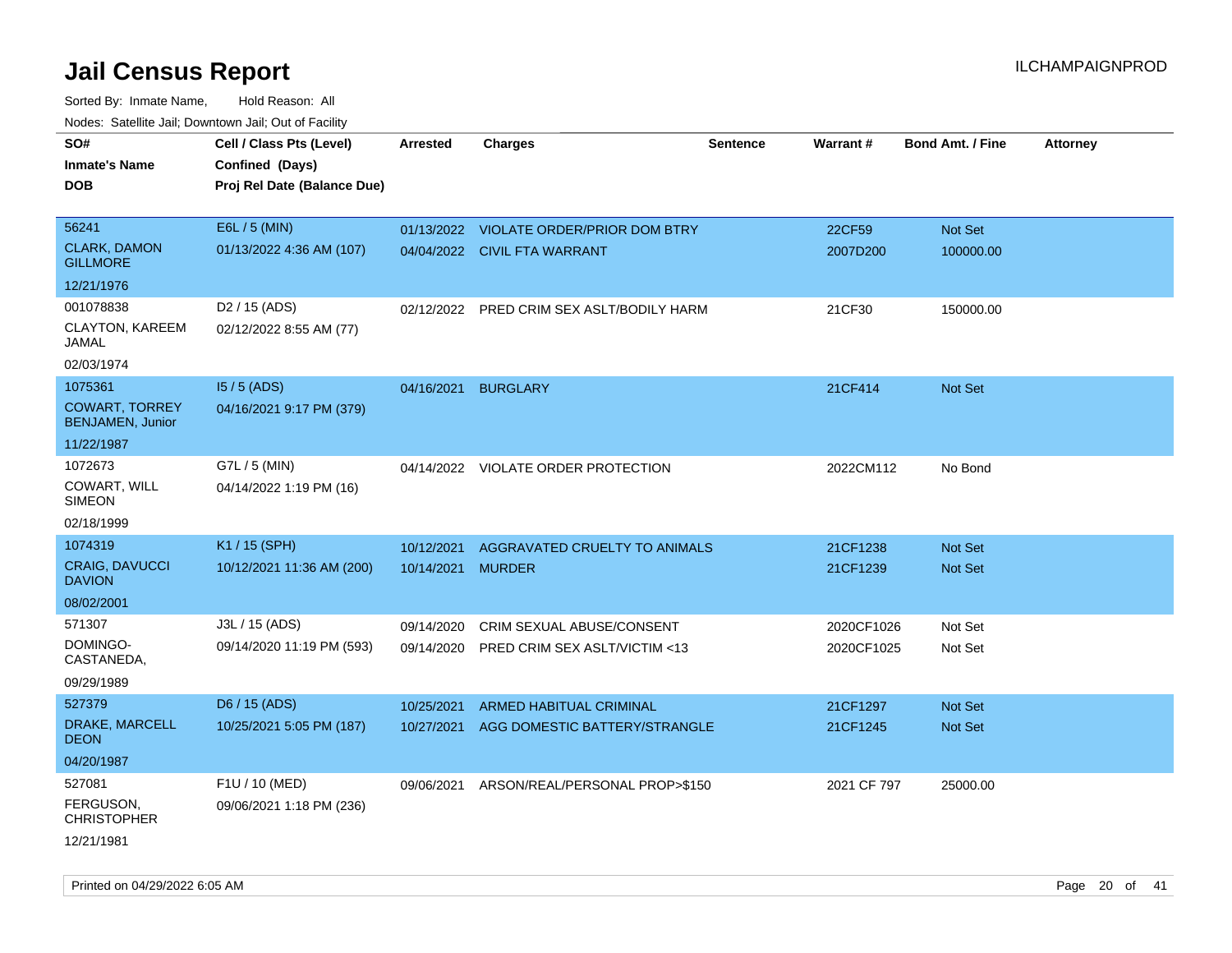Sorted By: Inmate Name, Hold Reason: All Nodes: Satellite Jail; Downtown Jail; Out of Facility

| Nudes. Satellite Jali, Downtown Jali, Out of Facility |                             |                  |                                           |                 |                 |                         |                 |
|-------------------------------------------------------|-----------------------------|------------------|-------------------------------------------|-----------------|-----------------|-------------------------|-----------------|
| SO#                                                   | Cell / Class Pts (Level)    | Arrested         | <b>Charges</b>                            | <b>Sentence</b> | <b>Warrant#</b> | <b>Bond Amt. / Fine</b> | <b>Attorney</b> |
| <b>Inmate's Name</b>                                  | Confined (Days)             |                  |                                           |                 |                 |                         |                 |
| <b>DOB</b>                                            | Proj Rel Date (Balance Due) |                  |                                           |                 |                 |                         |                 |
|                                                       |                             |                  |                                           |                 |                 |                         |                 |
| 524764                                                | G3L / 5 (MIN)               |                  | 09/18/2021 METH DELIVERY/15<100 GRAMS     |                 | 21CF627         | 50000.00                |                 |
| <b>FISCUS, ROBERT</b><br>LOWELL                       | 09/18/2021 10:50 AM (224)   |                  |                                           |                 |                 |                         |                 |
| 02/17/1986                                            |                             |                  |                                           |                 |                 |                         |                 |
| 1068917                                               | H6U / 5 (ADS)               | 08/11/2021       | VIO ORDER/PRIOR VIO OF ORDER              |                 | 21CF965         | Not Set                 |                 |
| GARCIA, JUAN<br>CARLOS                                | 08/11/2021 9:24 PM (262)    |                  |                                           |                 |                 |                         |                 |
| 10/21/1997                                            |                             |                  |                                           |                 |                 |                         |                 |
| 32913                                                 | $11/15$ (ADS)               |                  | 12/03/2021 PRED CRIM SEX ASLT/VICTIM <13  |                 | 21CF1481        | <b>Not Set</b>          |                 |
| GROB, WARREN A,<br>Junior                             | 12/03/2021 4:24 PM (148)    |                  |                                           |                 |                 |                         |                 |
| 12/07/1950                                            |                             |                  |                                           |                 |                 |                         |                 |
| 001079080                                             | C1U / 15 (MAX)              |                  | 04/18/2022 FELON POSS/USE WEAPON/FIREARM  |                 | 22CF477         | No Bond                 |                 |
| <b>HARRIS, MILEEK</b><br>JAEQUAN                      | 04/19/2022 12:10 AM (11)    |                  |                                           |                 |                 |                         |                 |
| 08/04/2000                                            |                             |                  |                                           |                 |                 |                         |                 |
| 001078868                                             | $K3/5$ (ADS)                |                  | 02/24/2022 STALKING/CAUSE FEAR FOR SAFETY |                 | 22CF227         | 150000.00               |                 |
| HARRIS-MINER,<br><b>NICHOLAS</b>                      | 02/24/2022 3:56 PM (65)     |                  |                                           |                 |                 |                         |                 |
| 07/08/1998                                            |                             |                  |                                           |                 |                 |                         |                 |
| 987949                                                | B1 / 10 (SPH)               |                  | 03/29/2022 FELON POSS/FIREARM             |                 | 22CF365         | Not Set                 |                 |
| HOLT, TERRELL<br>VALENTINO                            | 03/29/2022 12:53 AM (32)    |                  |                                           |                 |                 |                         |                 |
| 02/17/1991                                            |                             |                  |                                           |                 |                 |                         |                 |
| 501278                                                | H4U / 5 (ADS)               |                  | 04/18/2022 INDIRECT CIVIL CONTEMPT        |                 |                 | 987.00                  |                 |
| HURSEY, DANIEL<br>SCOTT                               | 04/18/2022 9:26 AM (12)     |                  |                                           |                 |                 |                         |                 |
| 08/30/1987                                            | 5/17/2022 (0.00)            |                  |                                           |                 |                 |                         |                 |
| 518711                                                | G5L / 5 (MIN)               | 01/30/2022 THEFT |                                           |                 | 22CF133         | Not Set                 |                 |
| <b>INGERSON, LUCUS</b><br>JAMES                       | 01/30/2022 4:57 PM (90)     |                  |                                           |                 |                 |                         |                 |
| 09/16/1979                                            |                             |                  |                                           |                 |                 |                         |                 |

Printed on 04/29/2022 6:05 AM Page 21 of 41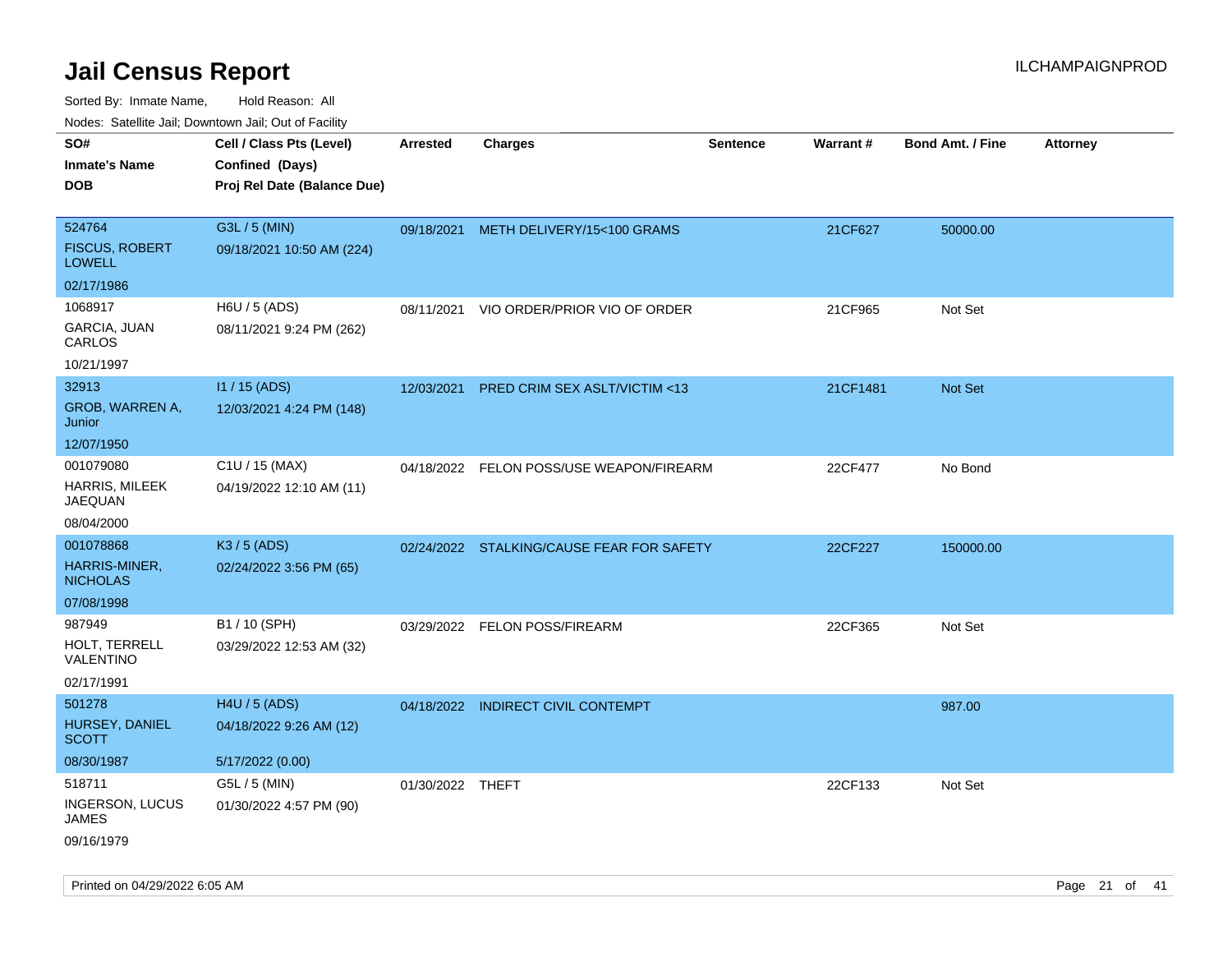Sorted By: Inmate Name, Hold Reason: All Nodes: Satellite Jail; Downtown Jail; Out of Facility

| SO#                                      | Cell / Class Pts (Level)                    | <b>Arrested</b>     | <b>Charges</b>                           | <b>Sentence</b> | Warrant#  | <b>Bond Amt. / Fine</b> | <b>Attorney</b> |
|------------------------------------------|---------------------------------------------|---------------------|------------------------------------------|-----------------|-----------|-------------------------|-----------------|
| <b>Inmate's Name</b>                     | Confined (Days)                             |                     |                                          |                 |           |                         |                 |
| <b>DOB</b>                               | Proj Rel Date (Balance Due)                 |                     |                                          |                 |           |                         |                 |
|                                          |                                             |                     |                                          |                 |           |                         |                 |
| 001078766                                | I3 / 5 (ADS)                                | 02/08/2022          | <b>AGGRAVATED BATTERY</b>                |                 | 22CF160   | <b>Not Set</b>          |                 |
| <b>JOHNSON, IYONZI</b>                   | 02/08/2022 11:56 AM (81)                    | 02/08/2022 BURGLARY |                                          |                 | 22CF63    | 3000.00                 |                 |
| 07/16/1994                               |                                             |                     |                                          |                 |           |                         |                 |
| 1073894                                  | $H1L / 5$ (ADS)                             | 04/07/2022          | PROBATION VIOLATION                      |                 | 2021CF920 | Not Set                 |                 |
| <b>JOKICH, ANTON VEGO</b>                | 04/07/2022 5:40 PM (23)                     |                     |                                          |                 |           |                         |                 |
| 05/30/1969                               |                                             |                     |                                          |                 |           |                         |                 |
| 001078818                                | D3 / 10 (MED)                               | 02/04/2022          | DOMESTIC BATTERY/OTHER PRIOR             |                 | 22CF148   | Not Set                 |                 |
| KINSEL, EVERAL<br><b>MICHAEL WILLIAM</b> | 02/04/2022 7:37 PM (85)                     |                     |                                          |                 |           |                         |                 |
| 10/16/1985                               |                                             |                     |                                          |                 |           |                         |                 |
| 527447                                   | J1L / 10 (ADS)                              | 02/22/2022          | <b>BURGLARY</b>                          |                 | 22CF224   | Not Set                 |                 |
| KIRKWOOD, TYLER                          | 02/22/2022 10:47 AM (67)                    | 02/22/2022          | AGG BATTERY/GREAT BODILY HARM            |                 | 22CF223   | Not Set                 |                 |
| <b>JAMES</b>                             |                                             | 02/23/2022          | <b>BURGLARY</b>                          |                 | 22CF152   | Not Set                 |                 |
| 10/04/1985                               |                                             | 04/05/2022          | <b>RESIDENTIAL BURGLARY</b>              |                 | 22CF383   | Not Set                 |                 |
| 001077710                                | G9U / 5 (MIN)                               | 03/31/2022          | AGG DOMESTIC BATTERY/STRANGLE            |                 | 21CF212   | No Bond                 |                 |
| LANGE, DEVONTAE<br><b>AND'RE</b>         | 03/31/2022 2:21 PM (30)                     |                     | 03/31/2022 AGG BATTERY/PUBLIC PLACE      |                 | 21CF279   | No Bond                 |                 |
| 03/05/1994                               |                                             |                     |                                          |                 |           |                         |                 |
| 29681                                    | J2L / 15 (ADS)                              | 07/14/2020          | PREDATORY CRIMINAL SEX ASSLT/CHILD       |                 | 20CF-781  | 250000.00               |                 |
| LENOIR, JOHN<br><b>CHRISTOPHER</b>       | 07/14/2020 12:51 PM (655)                   |                     |                                          |                 |           |                         |                 |
| 04/20/1966                               |                                             |                     |                                          |                 |           |                         |                 |
| 001078797                                | 14 / 10 (ADS)                               |                     | 01/26/2022 VIO STALKING NO CONTACT ORDER |                 | 22CM31    | Not Set                 |                 |
| LEVIN, DANIEL DAVID                      | 01/26/2022 3:00 PM (94)                     |                     |                                          |                 |           |                         |                 |
| 08/08/1984                               |                                             |                     |                                          |                 |           |                         |                 |
| 1063030                                  | D4 / 15 (ADS)                               | 12/20/2021          | <b>MURDER</b>                            |                 | 21CF1571  | Not Set                 |                 |
|                                          | MASON, RYAN ONEIAL 12/21/2021 9:30 AM (130) | 12/22/2021          | PAROLE REVOCATION                        |                 | CH2107979 | Not Set                 |                 |

02/22/1991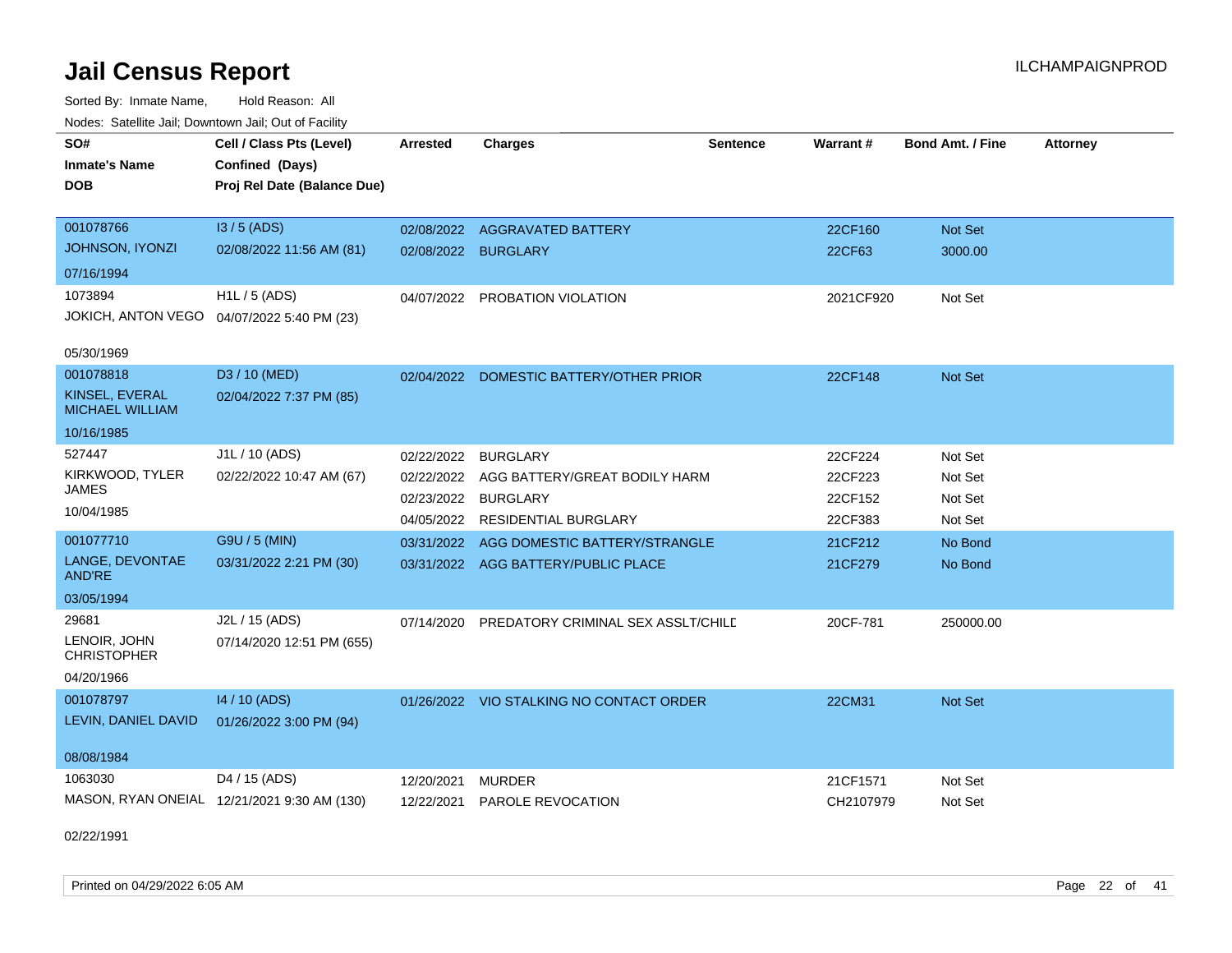Sorted By: Inmate Name, Hold Reason: All Nodes: Satellite Jail; Downtown Jail; Out of Facility

| roaco. Catolino cali, Domntonn cali, Out of Facility |                             |                          |                                                                |                 |                 |                      |                 |
|------------------------------------------------------|-----------------------------|--------------------------|----------------------------------------------------------------|-----------------|-----------------|----------------------|-----------------|
| SO#                                                  | Cell / Class Pts (Level)    | <b>Arrested</b>          | <b>Charges</b>                                                 | <b>Sentence</b> | <b>Warrant#</b> | Bond Amt. / Fine     | <b>Attorney</b> |
| <b>Inmate's Name</b>                                 | Confined (Days)             |                          |                                                                |                 |                 |                      |                 |
| <b>DOB</b>                                           | Proj Rel Date (Balance Due) |                          |                                                                |                 |                 |                      |                 |
|                                                      |                             |                          |                                                                |                 |                 |                      |                 |
| 1076591                                              | G8U / 5 (MIN)               | 02/22/2022               | DELIVERY OF OR POSSESSION OF W/ INT                            |                 | 20CF961         | 500000.00            |                 |
| MATTHEWS,<br><b>CHRISTIAN ANTHONY</b>                | 02/22/2022 7:42 PM (67)     |                          | 02/23/2022 MAIL FRAUD                                          |                 | 2:21CR173       | No Bond              |                 |
| 03/15/1989                                           |                             |                          |                                                                |                 |                 |                      |                 |
| 40235                                                | G1L / 5 (MIN)               | 10/04/2021               | AGG DUI/4                                                      |                 | 2021CF1145      | 35000.00             |                 |
| MERRIWEATHER,<br><b>MARCUS TODD</b>                  | 10/04/2021 4:41 PM (208)    |                          |                                                                |                 |                 |                      |                 |
| 11/28/1967                                           |                             |                          |                                                                |                 |                 |                      |                 |
| 1040273                                              | E5U / 15 (ADS)              | 09/30/2021               | PRED CRIM SEX ASLT/VICTIM <13                                  |                 | 21CF329         | 500000.00            |                 |
| METCALFE, LANELL<br><b>JARON</b>                     | 09/30/2021 11:32 PM (212)   |                          |                                                                |                 |                 |                      |                 |
| 09/22/1988                                           |                             |                          |                                                                |                 |                 |                      |                 |
| 1042168                                              | G6U / 5 (MIN)               | 02/26/2022 AGG DUI/4     |                                                                |                 | 22CF238         | Not Set              |                 |
| MONTALVO, ANTONIO                                    | 02/26/2022 6:14 AM (63)     |                          |                                                                |                 |                 |                      |                 |
|                                                      |                             |                          |                                                                |                 |                 |                      |                 |
| 05/03/1976                                           |                             |                          |                                                                |                 |                 |                      |                 |
| 001078993                                            | J5L / 10 (ADS)              |                          | 03/29/2022 AGG ASLT PEACE OFF/FIRE/ER WRK                      |                 | <b>22CM87</b>   | <b>Not Set</b>       |                 |
| MURPHY, JUSTIN RAY                                   | 03/29/2022 6:40 PM (32)     |                          |                                                                |                 |                 |                      |                 |
| 03/12/1997                                           |                             |                          |                                                                |                 |                 |                      |                 |
| 001078357                                            | A2L / 15 (SPH)              |                          |                                                                |                 | 21CF1230        |                      |                 |
| PETTIGREW, CAREY                                     | 09/17/2021 9:56 AM (225)    | 09/17/2021<br>09/17/2021 | ARMED ROBBERY/ARMED W/FIREARM<br>ARMED ROBBERY/ARMED W/FIREARM |                 | 22-CF-7         | Not Set<br>500000.00 |                 |
| <b>CORNITRIAS DEOBLO</b>                             |                             | 09/17/2021               | ARMED ROBBERY/ARMED W/FIREARM                                  |                 | 21CF1128        | Not Set              |                 |
| 08/31/1986                                           |                             | 09/17/2021               | ARMED ROBBERY/ARMED W/FIREARM                                  |                 | 21CF1129        | Not Set              |                 |
| 1008308                                              | F2L / 10 (MED)              |                          |                                                                |                 |                 |                      |                 |
| PETTIGREW, MARIO                                     |                             | 01/30/2022 ASSAULT       |                                                                |                 | 19CM364         | 4000.00              |                 |
| <b>TRAVINIO</b>                                      | 01/30/2022 6:15 AM (90)     |                          | 01/30/2022 AGG BTRY/GREAT BOD HARM/60+                         |                 | 22CF131         | No Bond              |                 |
| 08/11/1992                                           |                             |                          |                                                                |                 |                 |                      |                 |
| 1070610                                              | J6L / 10 (ADS)              | 03/03/2022               | AGG BATTERY/PUBLIC PLACE                                       |                 | 21CF930         | Not Set              |                 |
| PHILLIS, AARON<br><b>MONTRELL</b>                    | 03/03/2022 2:49 PM (58)     |                          | 03/03/2022 AGG BATTERY/GREAT BODILY HARM                       |                 | 21CF482         | 5000.00              |                 |
| 03/26/1999                                           |                             |                          |                                                                |                 |                 |                      |                 |

Printed on 04/29/2022 6:05 AM Page 23 of 41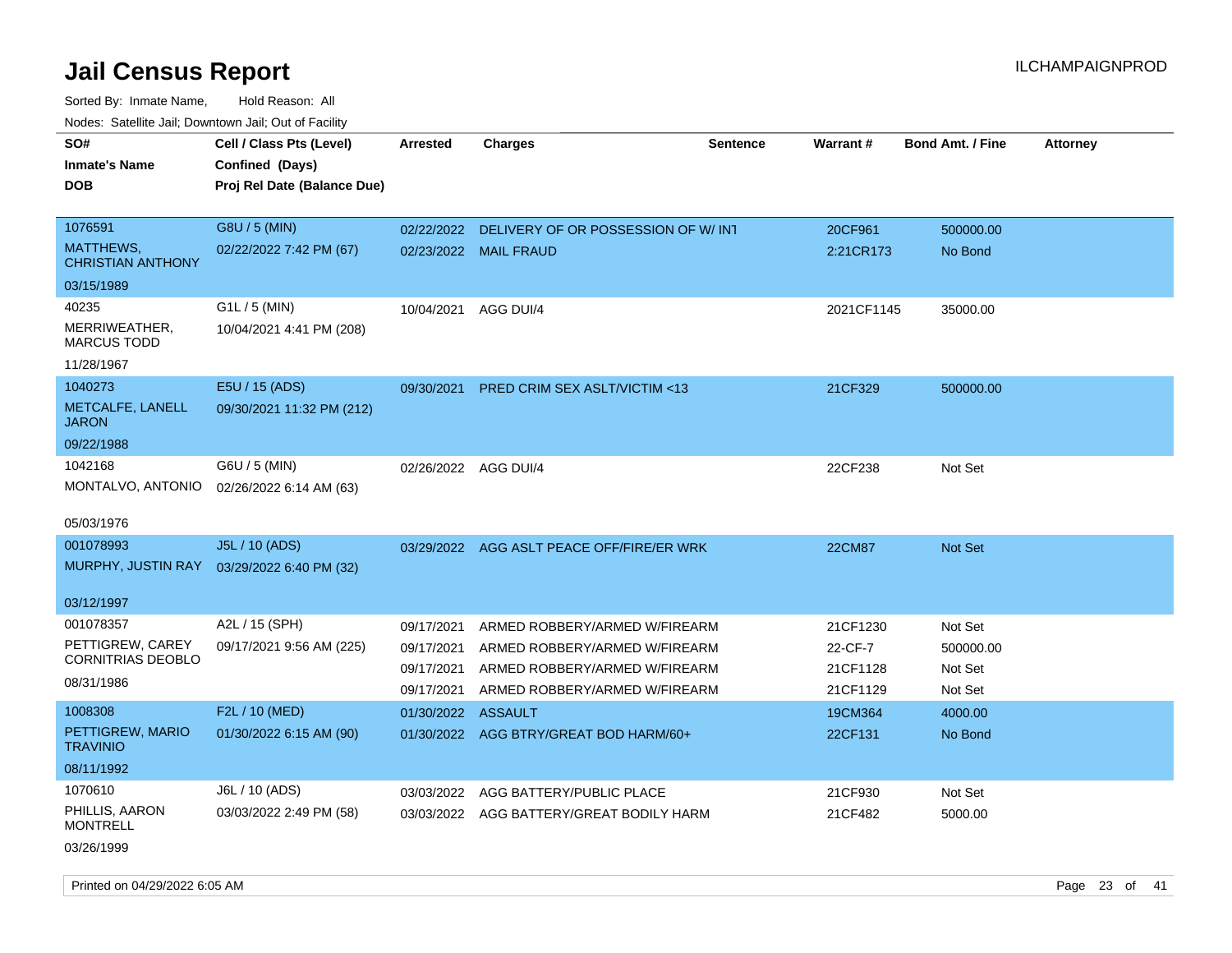Sorted By: Inmate Name, Hold Reason: All Nodes: Satellite Jail; Downtown Jail; Out of Facility

| SO#<br><b>Inmate's Name</b><br><b>DOB</b> | Cell / Class Pts (Level)<br>Confined (Days)<br>Proj Rel Date (Balance Due) | <b>Arrested</b>          | <b>Charges</b>                                        | <b>Sentence</b> | <b>Warrant#</b> | <b>Bond Amt. / Fine</b> | <b>Attorney</b> |
|-------------------------------------------|----------------------------------------------------------------------------|--------------------------|-------------------------------------------------------|-----------------|-----------------|-------------------------|-----------------|
|                                           |                                                                            |                          |                                                       |                 |                 |                         |                 |
| 001078005                                 | E4L / 10 (MED)                                                             | 03/08/2022               | HOME INVASION/CAUSE INJURY                            |                 | 22CF280         | <b>Not Set</b>          |                 |
|                                           | PINEX, MARCHELLO D  03/08/2022 2:54 AM (53)                                |                          | 03/08/2022 AGGRAVATED BATTERY/STRANGLE                |                 | 19CR605101      | No Bond                 |                 |
| 12/25/1991                                |                                                                            |                          |                                                       |                 |                 |                         |                 |
| 001077783                                 | H5U / 10 (ADS)                                                             |                          | 01/05/2022 AGGRAVATED BATTERY                         |                 | 21CF325         | Not Set                 |                 |
| RIVERA, DARYL<br><b>ANTONIO</b>           | 01/05/2022 4:20 PM (115)                                                   |                          |                                                       |                 |                 |                         |                 |
| 11/14/1981                                |                                                                            |                          |                                                       |                 |                 |                         |                 |
| 1072114                                   | A1U / 15 (SPH)                                                             | 01/17/2021               | ATTEMPT (FIRST DEGREE MURDER)                         |                 | 2021CF65        | <b>Not Set</b>          |                 |
| ROBINSON, DONNELL<br><b>LEVON</b>         | 01/17/2021 2:40 PM (468)                                                   | 01/17/2021<br>02/17/2021 | ARMED ROBBERY/NO FIREARM<br><b>AGGRAVATED BATTERY</b> | 4y (DOC)        | 2020CF824       | 75000.00<br>250000.00   |                 |
| 10/23/2000                                |                                                                            |                          |                                                       |                 |                 |                         |                 |
| 1064798                                   | B3 / 15 (ADS)                                                              | 01/17/2022               | <b>MURDER</b>                                         |                 | 2021CF695       | 1500000.00              |                 |
| <b>STENNIS, BRUCE</b><br><b>DEONTAY</b>   | 01/17/2022 1:29 PM (103)                                                   |                          | 01/17/2022 MFG/DEL 1<15 GR COCAINE/ANLG               |                 | 21CF520         | 50000.00                |                 |
| 08/12/1998                                |                                                                            |                          |                                                       |                 |                 |                         |                 |
| 1066794                                   | G5U / 5 (MIN)                                                              |                          | 04/15/2022 VIO ORDER/PRIOR VIO OF ORDER               |                 | 2021CF1061      | 150000.00               |                 |
| <b>TAYLOR, STANLEY</b><br><b>JAMES</b>    | 04/15/2022 9:27 AM (15)                                                    |                          |                                                       |                 |                 |                         |                 |
| 01/05/1994                                |                                                                            |                          |                                                       |                 |                 |                         |                 |
| 1056971                                   | B2 / 10 (SPH)                                                              | 08/07/2021               | FELON POSS/USE WEAPON/FIREARM                         |                 | 21CF948         | No Bond                 |                 |
| TRAVIS, DENZEL<br>DANTRELL                | 08/07/2021 7:36 AM (266)                                                   |                          | 08/08/2021 AGG BATTERY/PUBLIC PLACE                   |                 | 2020CF647       | 25000.00                |                 |
| 03/21/1993                                |                                                                            |                          |                                                       |                 |                 |                         |                 |
| 30108                                     | J4L / 15 (ADS)                                                             | 07/30/2021               | <b>MURDER</b>                                         |                 | 21CF902         | 2000000.00              |                 |
| VANDYKE, DARYL<br><b>ANTHONY</b>          | 07/30/2021 8:29 PM (274)                                                   |                          |                                                       |                 |                 |                         |                 |
| 10/04/1965                                |                                                                            |                          |                                                       |                 |                 |                         |                 |
| 968681                                    | D5 / 15 (ADS)                                                              | 08/27/2021               | AGG CRIM SX AB/VIC 13<18/TRUST                        |                 | 2020CF499       | 250000.00               |                 |
| WADE, DEMETRIUS<br>DARYL                  | 08/27/2021 2:25 AM (246)                                                   | 08/27/2021               | INDIRECT CRIMINAL CONTEMPT                            | 3y (DOC)        | 2021CC16        | No Bond                 |                 |
| $      -$                                 |                                                                            |                          |                                                       |                 |                 |                         |                 |

01/07/1987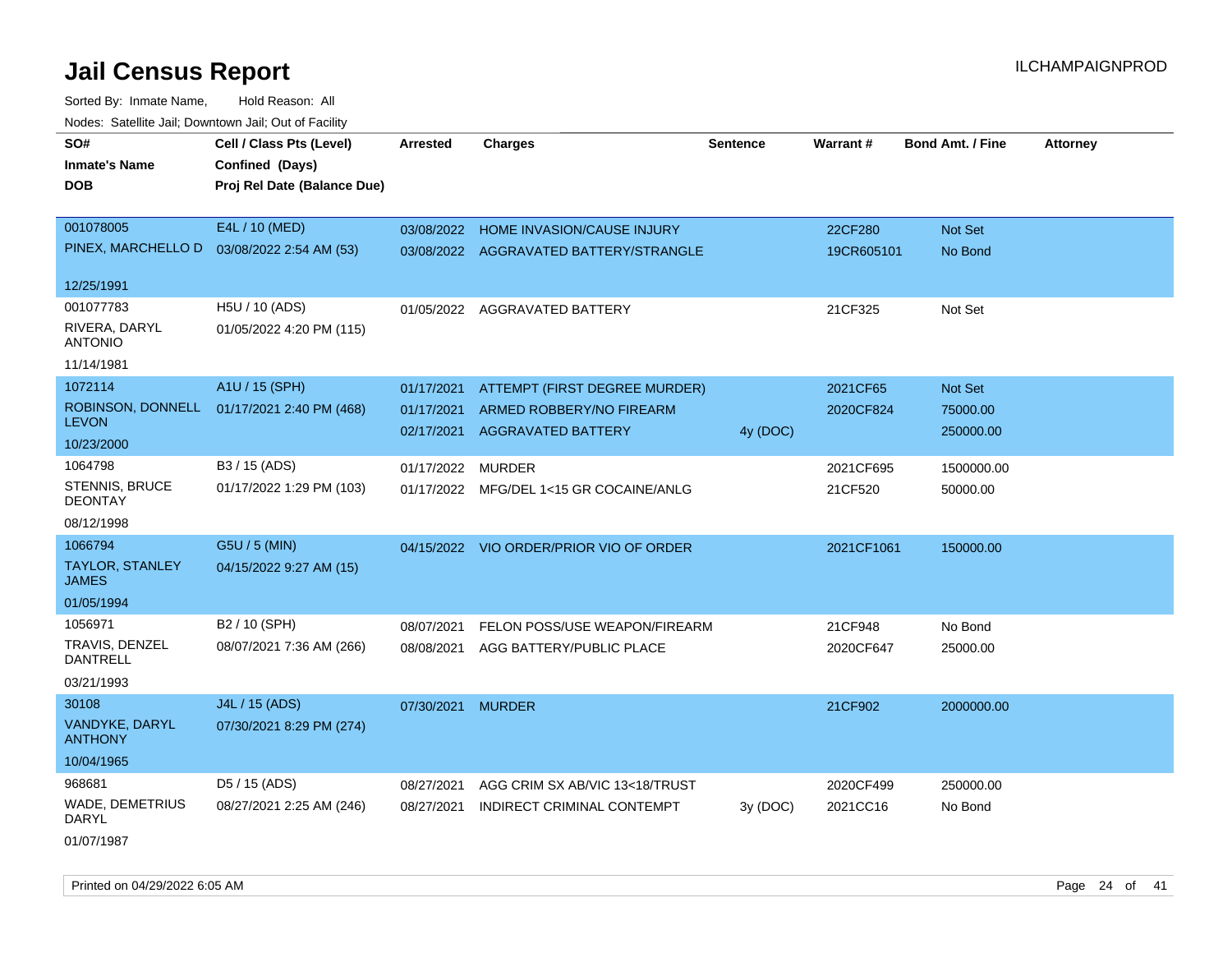| SO#                                        | Cell / Class Pts (Level)    | Arrested   | <b>Charges</b>                   | <b>Sentence</b> | Warrant#  | <b>Bond Amt. / Fine</b> | <b>Attorney</b> |
|--------------------------------------------|-----------------------------|------------|----------------------------------|-----------------|-----------|-------------------------|-----------------|
| <b>Inmate's Name</b>                       | Confined (Days)             |            |                                  |                 |           |                         |                 |
| <b>DOB</b>                                 | Proj Rel Date (Balance Due) |            |                                  |                 |           |                         |                 |
|                                            |                             |            |                                  |                 |           |                         |                 |
| 1070971                                    | H3L / 5 (ADS)               | 12/07/2021 | <b>IDENTITY THEFT/&lt;\$300</b>  |                 | 20CF922   | Not Set                 |                 |
| <b>WEIR, CLINTON</b><br><b>HOWARD</b>      | 12/08/2021 3:45 AM (143)    | 12/07/2021 | <b>RECKLESS DRIVING</b>          |                 | 19TR2348  | Not Set                 |                 |
| 03/15/1983                                 |                             |            |                                  |                 |           |                         |                 |
| 54212                                      | E3U / 10 (ADS)              | 12/21/2021 | ARMED VIOLENCE/CATEGORY I        |                 | 21CF1576  | Not Set                 |                 |
| <b>WHITLOCK, GEORGE</b>                    | 12/21/2021 1:20 PM (130)    | 12/21/2021 | RECEIVE/POSS/SELL STOLEN VEH     |                 | 2021CF669 | 10000.00                |                 |
| ABRAM                                      |                             | 12/21/2021 | VIOLATE ORDER PROTECTION         |                 | 2021CM391 | 1000.00                 |                 |
| 11/10/1978                                 |                             |            |                                  |                 |           |                         |                 |
| 1058072                                    | A2U / 15 (SPH)              | 02/25/2021 | ARMED HABITUAL CRIMINAL          |                 |           | Not Set                 |                 |
| <b>WILLIAMS, KENNETH</b><br><b>BERNARD</b> | 02/25/2021 3:24 PM (429)    |            |                                  |                 |           |                         |                 |
| 10/04/1985                                 |                             |            |                                  |                 |           |                         |                 |
| 001078995                                  | $G1U / 5$ (MIN)             |            | 03/29/2022 METH DELIVERY<5 GRAMS |                 | 22CF371   | Not Set                 |                 |
| ZINK, PRESTIN L                            | 03/29/2022 11:33 PM (32)    |            |                                  |                 |           |                         |                 |
| 08/19/1997                                 |                             |            |                                  |                 |           |                         |                 |
| <b>Total Downtown Jail: 51</b>             |                             | Males: 51  | Unknown: 0<br>Females: 0         |                 |           |                         |                 |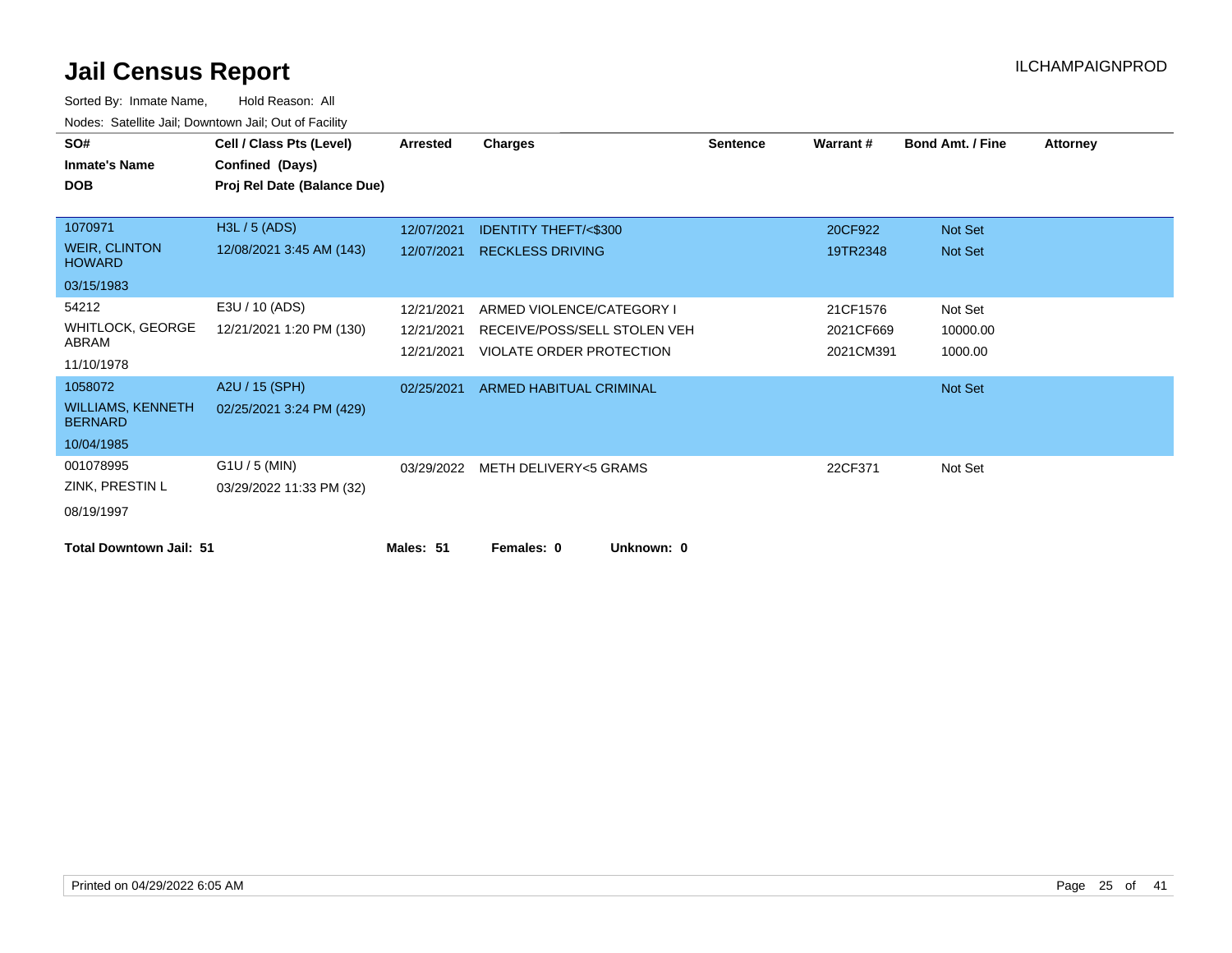|  | <b>Out of Facility</b> |  |
|--|------------------------|--|
|  |                        |  |
|  |                        |  |
|  |                        |  |

| SO#<br><b>Inmate's Name</b><br><b>DOB</b>                 | Cell / Class Pts (Level)<br>Confined (Days)<br>Proj Rel Date (Balance Due) | Arrested                 | <b>Charges</b>                                                                     | <b>Sentence</b> | Warrant#                      | <b>Bond Amt. / Fine</b>          | <b>Attorney</b> |
|-----------------------------------------------------------|----------------------------------------------------------------------------|--------------------------|------------------------------------------------------------------------------------|-----------------|-------------------------------|----------------------------------|-----------------|
| 983810<br>AKINS, KEVIN IVAN                               | <b>KAN / 15 (MAX)</b><br>12/14/2021 5:34 PM (137)                          | 12/14/2021               | <b>ARMED HABITUAL CRIMINAL</b>                                                     |                 | 21CF1526                      | Not Set                          |                 |
| 09/23/1990                                                |                                                                            |                          |                                                                                    |                 |                               |                                  |                 |
| 001078621                                                 | KAN / 10 (MED)<br>BAILEY, DANIEL SCOTT 12/23/2021 9:44 AM (128)            | 12/23/2021               | <b>RESIDENTIAL BURGLARY</b>                                                        | 4y (DOC)        | 21CF1582                      | Not Set                          |                 |
| 05/09/1999                                                |                                                                            |                          |                                                                                    |                 |                               |                                  |                 |
| 548350                                                    | <b>EHD</b>                                                                 | 03/29/2022               | AGG DUI/NO VALID DL                                                                |                 | 2020CF268                     | Not Set                          |                 |
| <b>BAILEY, NORBERT</b><br><b>WILLIAM</b>                  | 03/29/2022 9:11 AM (32)                                                    |                          |                                                                                    |                 |                               |                                  |                 |
| 02/14/1992                                                | 5/23/2022 (0.00)                                                           |                          |                                                                                    |                 |                               |                                  |                 |
| 001077899<br>BARKSDALE, RAY<br><b>SHAWN</b><br>10/31/1990 | KAN / 5 (MIN)<br>03/20/2022 2:40 PM (41)                                   | 03/20/2022<br>03/20/2022 | <b>BURGLARY</b><br>03/20/2022 POSSESSION OF METH/5<15 GRAMS<br>POSS STOLEN VEHICLE |                 | 21CF593<br>21CF655<br>21CF505 | 20000.00<br>20000.00<br>20000.00 |                 |
| 19971                                                     | <b>EHD</b>                                                                 | 11/09/2021               | DRIVING RVK/SUSP DUI/SSS 4-9                                                       |                 | 2021CF968                     | Not Set                          |                 |
| <b>LYNN</b>                                               | BARNESKE, RAYMOND 11/09/2021 9:32 AM (172)                                 |                          |                                                                                    |                 |                               |                                  |                 |
| 08/17/1961                                                | 5/6/2022 (0.00)                                                            |                          |                                                                                    |                 |                               |                                  |                 |
| 516062                                                    | KAN / 15 (MAX)                                                             | 02/22/2021               | <b>PHONE HARASSMENT/2+</b>                                                         |                 | 20CF194                       | 5000.00                          |                 |
| BENNETT, JOHN<br><b>MICHAEL</b>                           | 02/22/2021 10:47 AM (432)                                                  | 02/22/2021               | AGG DISCH FIR/VEH/PC OFF/FRMAN                                                     |                 | 21CF210                       | No Bond                          |                 |
| 04/30/1986                                                |                                                                            |                          |                                                                                    |                 |                               |                                  |                 |
| 33993                                                     | <b>KAN / 10 (MED)</b>                                                      | 06/14/2021               | AGGRAVATED DOMESTIC BATTERY                                                        |                 | 21CF688                       | Not Set                          |                 |
| <b>BOOKER, STEPHON</b><br><b>MONTELL</b>                  | 06/14/2021 7:42 PM (320)                                                   | 06/14/2021<br>06/14/2021 | POSSESSING A CONTROLLED SUBSTANC<br><b>PAROLE REVOCATION</b>                       |                 | 21CF657<br>CH2103612          | Not Set<br>No Bond               |                 |
| 06/11/1971                                                |                                                                            |                          |                                                                                    |                 |                               |                                  |                 |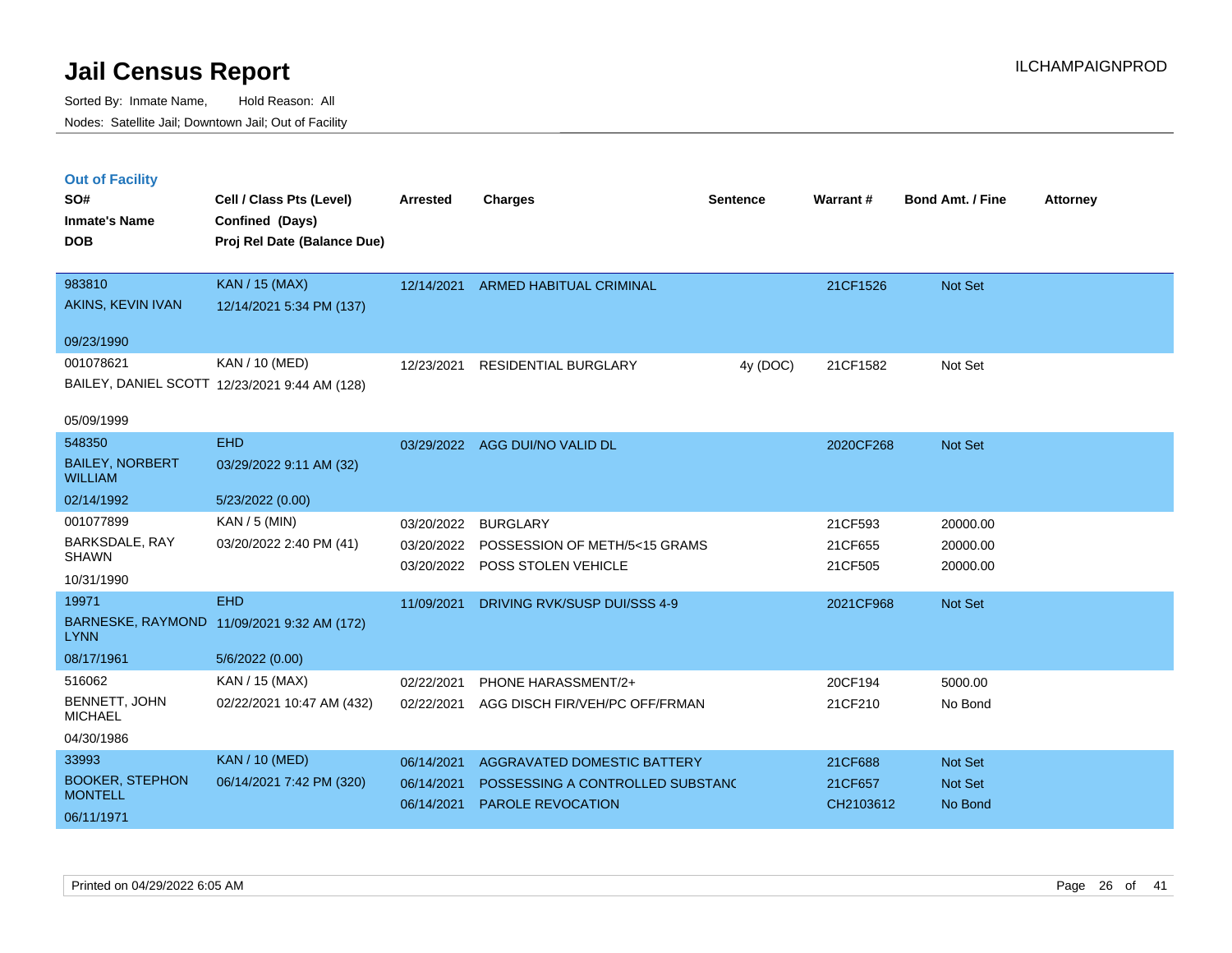| Noues. Sateme Jan, Downtown Jan, Out or Facility  |                             |                 |                                          |                 |                 |                         |                 |
|---------------------------------------------------|-----------------------------|-----------------|------------------------------------------|-----------------|-----------------|-------------------------|-----------------|
| SO#                                               | Cell / Class Pts (Level)    | <b>Arrested</b> | <b>Charges</b>                           | <b>Sentence</b> | <b>Warrant#</b> | <b>Bond Amt. / Fine</b> | <b>Attorney</b> |
| <b>Inmate's Name</b>                              | Confined (Days)             |                 |                                          |                 |                 |                         |                 |
| DOB                                               | Proj Rel Date (Balance Due) |                 |                                          |                 |                 |                         |                 |
|                                                   |                             |                 |                                          |                 |                 |                         |                 |
| 35366                                             | <b>EHD</b>                  | 04/05/2022      | DRIVING RVK/SUSP DUI/SSS 4-9             |                 | 2020CF1405      | Not Set                 |                 |
| <b>BRADLEY, EARNEST</b><br><b>ANGELO VALENTIN</b> | 04/05/2022 8:58 AM (25)     | 04/05/2022      | DRIVING RVK/SUSP DUI/SSS 4-9             |                 | 2021CF361       | Not Set                 |                 |
| 07/30/1968                                        | 6/2/2022 (0.00)             |                 |                                          |                 |                 |                         |                 |
| 1074315                                           | KAN / 15 (MAX)              | 07/27/2021      | AGG DISCHARGE FIREARM/VEH/SCH            |                 | 21CF927         | Not Set                 |                 |
| <b>BRIGGS, PATRICK</b><br>MONTAY                  | 08/03/2021 4:56 PM (270)    |                 |                                          |                 |                 |                         |                 |
| 08/05/2001                                        |                             |                 |                                          |                 |                 |                         |                 |
| 001078880                                         | <b>KAN / 15 (MAX)</b>       | 02/25/2022      | <b>PAROLE REVOCATION</b>                 |                 | HN-2200660      | No Bond                 |                 |
| <b>BROACH, CAREU</b>                              | 02/25/2022 3:58 PM (64)     | 02/25/2022      | ARMED VIOLENCE/CATEGORY I                |                 | 22CF237         | <b>Not Set</b>          |                 |
| 02/27/2003                                        |                             | 02/25/2022      | AGG DISCHARGE FIREARM/BLDG/SCH           |                 | 22600096201     | No Bond                 |                 |
| 001079000                                         | KAN / 15 (MAX)              | 04/01/2022      | MURDER/STRONG PROB KILL/INJURE           |                 | 22CF102         | 2000000.00              |                 |
| BROCK, TONY LAMAR                                 | 04/01/2022 9:02 AM (29)     |                 |                                          |                 |                 |                         |                 |
| 04/01/2004                                        |                             |                 |                                          |                 |                 |                         |                 |
| 1027929                                           | <b>KAN / 15 (MAX)</b>       | 12/18/2021      | HOME INVASION/CAUSE INJURY               |                 | 21CF1560        | No Bond                 |                 |
| <b>BROUGHTON, MARK</b><br><b>ANTHONY, Junior</b>  | 12/18/2021 2:55 AM (133)    |                 |                                          |                 |                 |                         |                 |
| 02/15/1990                                        |                             |                 |                                          |                 |                 |                         |                 |
| 001078065                                         | KAN / 10 (ADS)              | 06/17/2021      | AGG BATTERY/DISCHARGE FIREARM            |                 | 21CF704         | 1000000.00              |                 |
| BROWN, CHARMAN<br>LAKEEF                          | 06/17/2021 12:32 PM (317)   |                 |                                          |                 |                 |                         |                 |
| 11/30/2002                                        |                             |                 |                                          |                 |                 |                         |                 |
| 001078008                                         | <b>KAN / 15 (MAX)</b>       |                 | 02/15/2022 AGG BATTERY/DISCHARGE FIREARM |                 | 21CF1090        | 500000.00               |                 |
| BROWN, CODY<br><b>RUSSELL</b>                     | 02/15/2022 9:17 AM (74)     |                 |                                          |                 |                 |                         |                 |
| 02/15/2004                                        |                             |                 |                                          |                 |                 |                         |                 |
| 1038554                                           | KAN / 15 (MAX)              | 08/18/2021      | ARMED HABITUAL CRIMINAL                  |                 | 21CF1162        | Not Set                 |                 |
| BROWN, CORRION<br>DEVONTAE                        | 08/18/2021 5:40 PM (255)    | 08/18/2021      | DELIVERY OF OR POSSESSION OF W/INT       |                 | 21CF1009        | No Bond                 |                 |
| 04/19/1995                                        |                             |                 |                                          |                 |                 |                         |                 |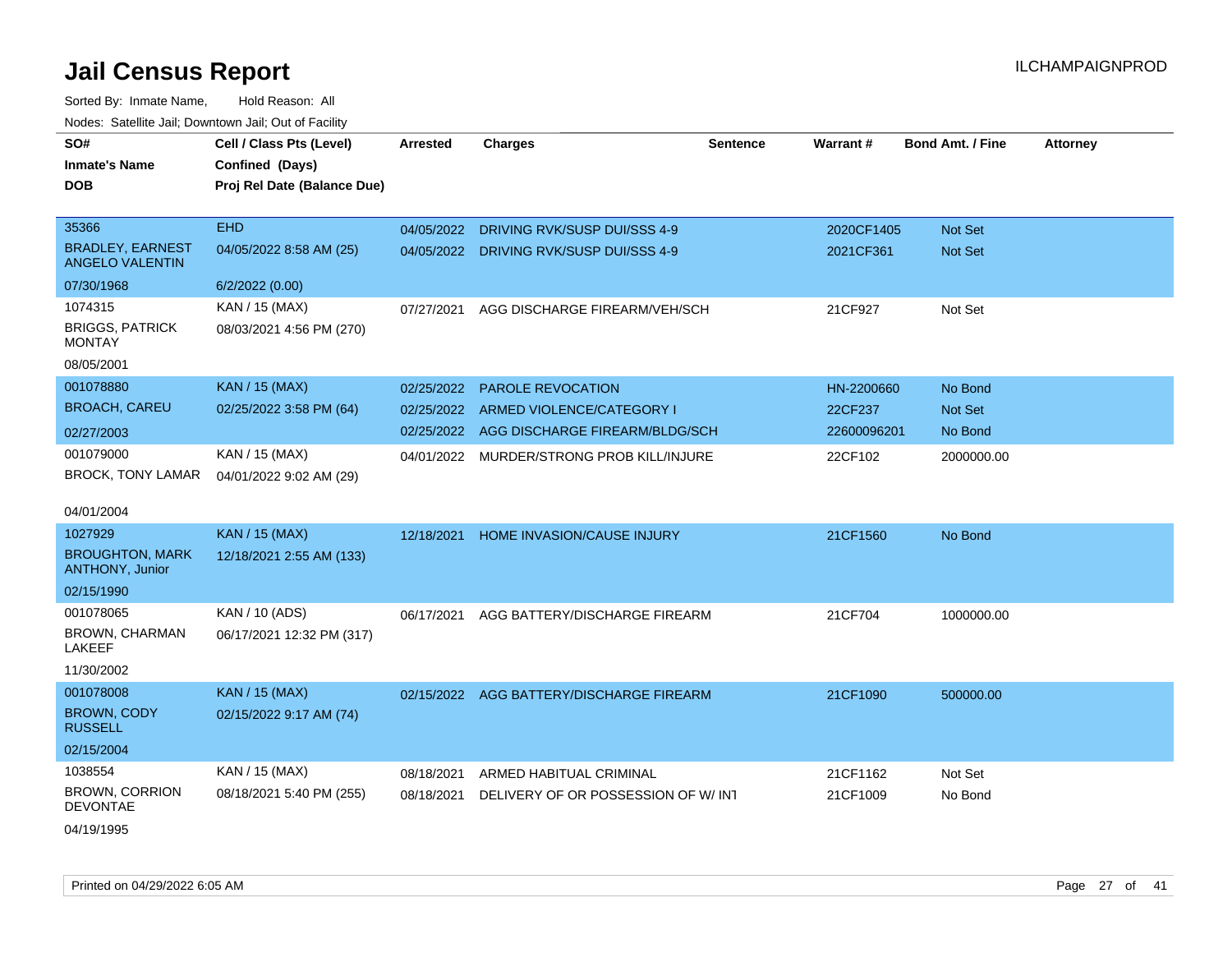| SO#<br><b>Inmate's Name</b>              | Cell / Class Pts (Level)<br>Confined (Days)  | Arrested   | <b>Charges</b>                           | <b>Sentence</b> | <b>Warrant#</b> | <b>Bond Amt. / Fine</b> | <b>Attorney</b> |
|------------------------------------------|----------------------------------------------|------------|------------------------------------------|-----------------|-----------------|-------------------------|-----------------|
| <b>DOB</b>                               | Proj Rel Date (Balance Due)                  |            |                                          |                 |                 |                         |                 |
| 1067476                                  | <b>KAN / 10 (MED)</b>                        | 11/13/2021 | AGG DOMESTIC BATTERY/STRANGLE            |                 | 20CF575         | 5000.00                 |                 |
| <b>BROWN, JAMES</b><br><b>BRONELL</b>    | 11/13/2021 2:35 AM (168)                     | 11/13/2021 | <b>RESIDENTIAL BURGLARY</b>              |                 | 21CF385         | 25000.00                |                 |
| 01/08/1996                               |                                              |            |                                          |                 |                 |                         |                 |
| 1028357                                  | KAN / 15 (MAX)                               | 03/23/2022 | DOMESTIC BATTERY/OTHER PRIOR             |                 | 22CF348         | Not Set                 |                 |
| <b>BROWN, MARCUS</b><br><b>RICKELL</b>   | 03/23/2022 7:13 PM (38)                      |            | 03/23/2022 FELON POSS/USE WEAPON/FIREARM |                 | 22CF349         | No Bond                 |                 |
| 01/06/1995                               |                                              |            |                                          |                 |                 |                         |                 |
| 1038579                                  | <b>KAN / 15 (MAX)</b>                        | 08/18/2021 | FELON POSS/USE WEAPON/FIREARM            |                 | 21CF1010        | Not Set                 |                 |
| <b>BROWN, MARKEL</b><br><b>RIKKI</b>     | 08/18/2021 2:05 PM (255)                     |            |                                          |                 |                 |                         |                 |
| 01/06/1995                               |                                              |            |                                          |                 |                 |                         |                 |
| 1003006                                  | KAN / 15 (MAX)                               | 08/19/2021 | FELON POSS/USE MACHINE GUN               |                 | 21CF1011        | No Bond                 |                 |
| <b>BROWN, ROCKEITH</b><br><b>JAVONTE</b> | 08/19/2021 12:55 AM (254)                    |            |                                          |                 |                 |                         |                 |
| 07/23/1991                               |                                              |            |                                          |                 |                 |                         |                 |
| 1068812                                  | <b>KAN / 15 (MAX)</b>                        | 12/21/2021 | AGG DISCHARGE FIREARM/OCC VEH            |                 | 21CF741         | <b>Not Set</b>          |                 |
| <b>BRYANT, DANNY</b><br><b>EUGENE</b>    | 12/21/2021 1:50 PM (130)                     | 12/21/2021 | <b>FELON POSS/USE FIREARM PRIOR</b>      |                 | 21CF1568        | Not Set                 |                 |
| 11/22/1989                               |                                              |            |                                          |                 |                 |                         |                 |
| 987334                                   | KAN / 15 (MAX)                               |            | 03/10/2021 ATTEMPT (FIRST DEGREE MURDER) |                 | 19CF689         | Not Set                 |                 |
| CAIN, ISAIAH<br><b>DEPRIEST</b>          | 03/10/2021 2:22 PM (416)                     |            |                                          |                 |                 |                         |                 |
| 12/23/1990                               |                                              |            |                                          |                 |                 |                         |                 |
| 001077954                                | <b>KAN / 10 (MED)</b>                        | 12/21/2021 | <b>RESIDENTIAL BURGLARY</b>              |                 | 21CF1570        | <b>Not Set</b>          |                 |
|                                          | CALKINS, STEVEN RAY 12/21/2021 6:35 AM (130) |            |                                          |                 |                 |                         |                 |
| 01/01/1992                               |                                              |            |                                          |                 |                 |                         |                 |
| 992962                                   | KAN / 15 (ADS)                               | 05/25/2021 | MURDER/INTENT TO KILL/INJURE             |                 | 2018CF1045      | 1000000.00              |                 |
| CAMPBELL, KEITH<br>KNAQEEB               | 05/25/2021 1:19 PM (340)                     |            |                                          |                 |                 |                         |                 |
| 07/22/1991                               |                                              |            |                                          |                 |                 |                         |                 |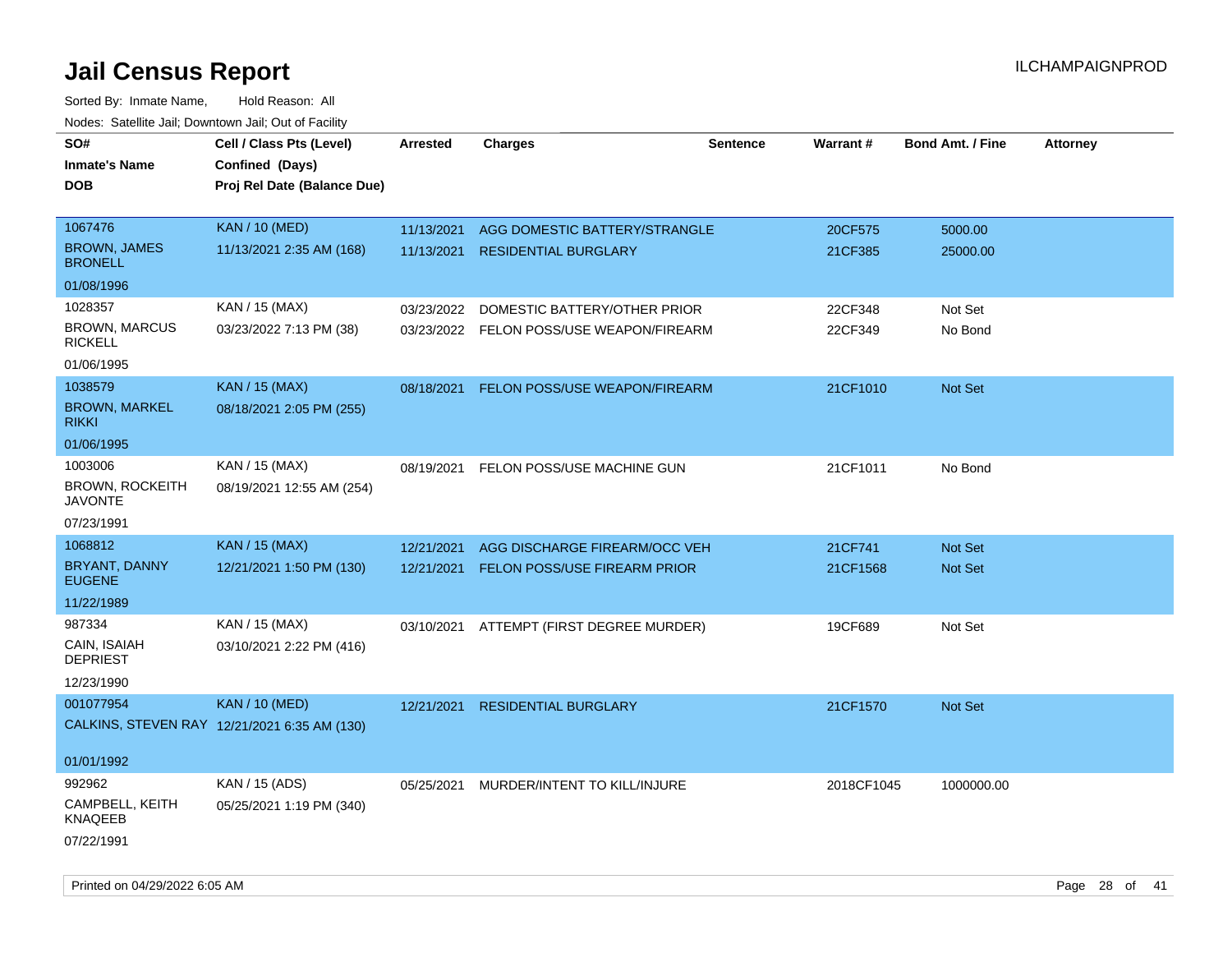Sorted By: Inmate Name, Hold Reason: All

Nodes: Satellite Jail; Downtown Jail; Out of Facility

| SO#<br><b>Inmate's Name</b><br><b>DOB</b>                   | Cell / Class Pts (Level)<br>Confined (Days)<br>Proj Rel Date (Balance Due) | <b>Arrested</b>                        | <b>Charges</b>                                                                              | <b>Sentence</b> | Warrant#                             | <b>Bond Amt. / Fine</b>                | <b>Attorney</b> |
|-------------------------------------------------------------|----------------------------------------------------------------------------|----------------------------------------|---------------------------------------------------------------------------------------------|-----------------|--------------------------------------|----------------------------------------|-----------------|
| 001078953<br><b>CAMPBELL.</b><br><b>MOHAMMED BURNELL</b>    | <b>KAN / 10 (MED)</b><br>03/15/2022 10:50 PM (46)                          | 03/15/2022                             | <b>POSSESSION OF STOLEN FIREARM</b>                                                         |                 | 2022CF319                            | Not Set                                |                 |
| 09/25/1991                                                  |                                                                            |                                        |                                                                                             |                 |                                      |                                        |                 |
| 1045467<br>CARPENTER-MOORE,<br>JOSEPH CARL, Junior          | KAN / 15 (MAX)<br>04/02/2022 5:22 PM (28)                                  | 04/01/2022                             | MFG/DEL CANNABIS/30-500 GRAMS<br>04/01/2022 MFG/DEL CANNABIS/30-500 GRAMS                   |                 | 20CF87<br>19CF1770                   | 100000.00 / 34.00<br>100000.00 / 34.00 |                 |
| 04/18/1992                                                  |                                                                            |                                        |                                                                                             |                 |                                      |                                        |                 |
| 001078576<br>CARTER, DEMONDRE<br><b>DAVON</b><br>05/27/2001 | <b>KAN / 15 (MAX)</b><br>11/09/2021 6:01 PM (172)                          | 11/09/2021                             | UNLAWFUL USE OF A WEAPON                                                                    |                 | 21CF1383                             | <b>Not Set</b>                         |                 |
| 1064838                                                     | KAN / 15 (MAX)                                                             | 04/13/2022                             | <b>VIOLATE OP/OTHER PRIOR</b>                                                               |                 | 2022CM68                             | 5000.00                                |                 |
| CARTER, JAMAL<br><b>ANTONIO</b><br>09/25/1997               | 04/13/2022 6:34 PM (17)                                                    | 04/13/2022<br>04/13/2022<br>04/18/2022 | DRIVING DURING SUSPENSION<br>FELON POSS/USE WEAPON/FIREARM<br>CRIMINAL TRESPASS TO PROPERTY |                 | 2022MT403<br>2022CF464<br>2020CF1015 | 200.00<br>Not Set<br>Not Set           |                 |
| 1064992                                                     | <b>KAN / 15 (MAX)</b>                                                      | 09/20/2021                             | ARMED VIOLENCE/CATEGORY I                                                                   |                 | 21CF1137                             | <b>Not Set</b>                         |                 |
| <b>CARTER, KEJUAN</b><br><b>JAVONTE</b>                     | 09/20/2021 11:42 PM (222)                                                  |                                        |                                                                                             |                 |                                      |                                        |                 |
| 06/27/1998                                                  |                                                                            |                                        |                                                                                             |                 |                                      |                                        |                 |
| 001078729<br>CARTER, TROY<br><b>DEMON</b><br>01/02/2004     | KAN / 15 (ADS)<br>01/02/2022 10:29 AM (118)                                |                                        | 01/02/2022 MURDER/INTENT TO KILL/INJURE                                                     |                 | 20CF396                              | 1000000.00                             |                 |
| 957936                                                      | <b>KAN</b> / 15 (MAX)                                                      | 03/10/2022                             | DELIVERY OF OR POSSESSION OF W/INT                                                          |                 | 22CF295                              | Not Set                                |                 |
| CAVETTE, JUSTIN<br><b>EUGENE</b>                            | 03/10/2022 12:10 PM (51)                                                   |                                        |                                                                                             |                 |                                      |                                        |                 |
| 08/02/1988                                                  |                                                                            |                                        |                                                                                             |                 |                                      |                                        |                 |
| 1048488<br>COLSON, WAYNE<br>ARTHUR, Third                   | KAN / 10 (ADS)<br>12/30/2021 8:27 AM (121)                                 | 12/30/2021                             | ARMED VIOLENCE/CATEGORY I                                                                   |                 | 2022CF4                              | Not Set                                |                 |
| 10/14/1995                                                  |                                                                            |                                        |                                                                                             |                 |                                      |                                        |                 |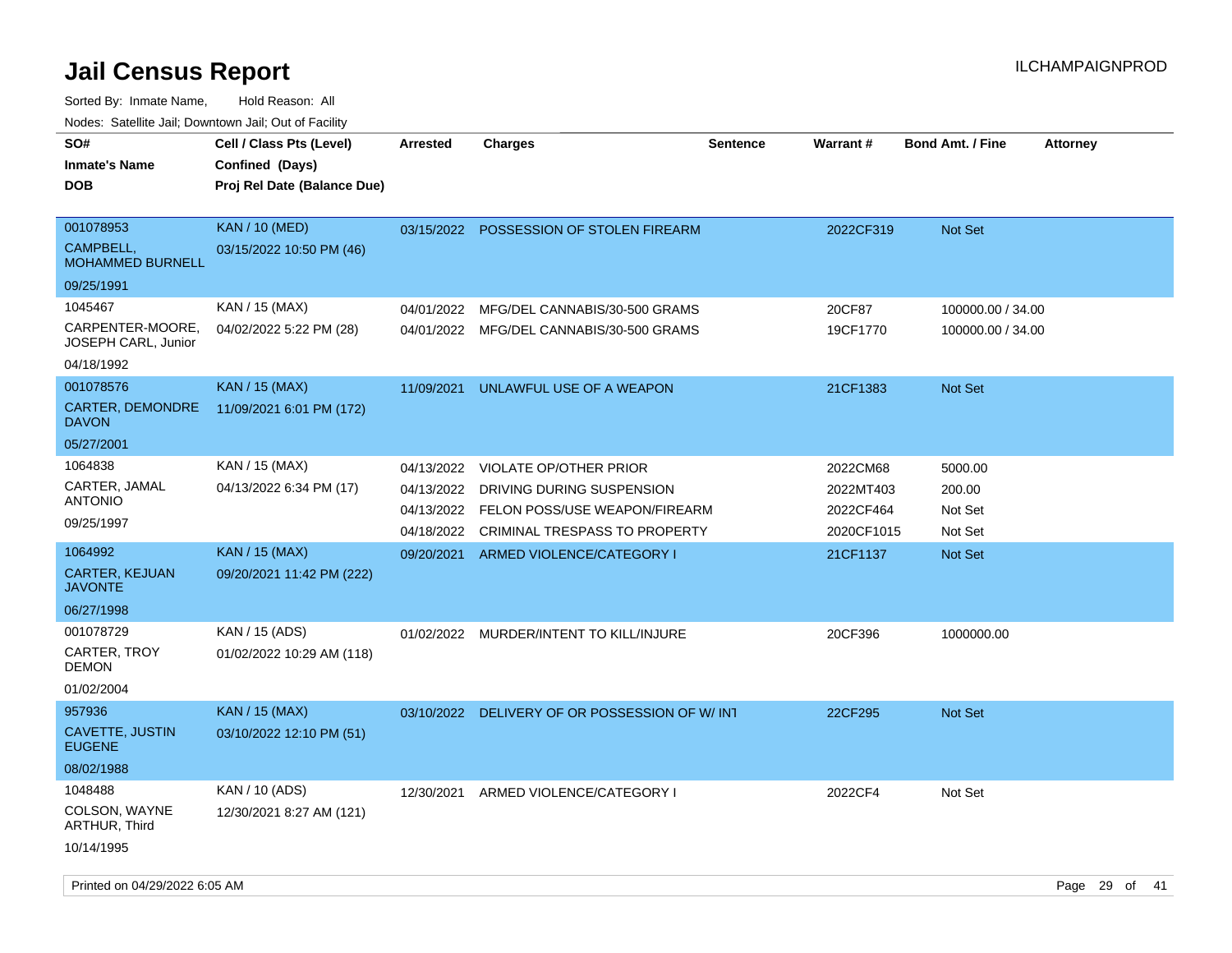| roaco. Catolino cali, Downtown cali, Out of Fability |                             |                     |                                |          |            |                         |                 |
|------------------------------------------------------|-----------------------------|---------------------|--------------------------------|----------|------------|-------------------------|-----------------|
| SO#                                                  | Cell / Class Pts (Level)    | <b>Arrested</b>     | <b>Charges</b>                 | Sentence | Warrant#   | <b>Bond Amt. / Fine</b> | <b>Attorney</b> |
| <b>Inmate's Name</b>                                 | Confined (Days)             |                     |                                |          |            |                         |                 |
| <b>DOB</b>                                           | Proj Rel Date (Balance Due) |                     |                                |          |            |                         |                 |
|                                                      |                             |                     |                                |          |            |                         |                 |
| 57733                                                | <b>KAN / 15 (SPH)</b>       | 02/25/2020          | <b>HOMICIDE</b>                |          | 2020-CF250 | No Bond                 |                 |
| <b>CRAIG, ANTOINE</b><br><b>DARRELL</b>              | 02/25/2020 4:08 PM (795)    | 02/25/2020          | FELON POSS/USE WEAPON/FIREARM  |          | 19CF-1827  | No Bond                 |                 |
| 10/09/1982                                           |                             |                     |                                |          |            |                         |                 |
| 001077939                                            | KAN / 10 (MED)              | 05/10/2021          | FIREARM/FOID INVALID/NOT ELIG  |          | 21CF526    | No Bond                 |                 |
| <b>CROSS, PATRICK</b><br><b>DONTRELLE</b>            | 05/10/2021 7:31 PM (355)    | 06/02/2021          | POSS STOLEN VEHICLE > \$25,000 |          | 21CF612    | Not Set                 |                 |
| 11/07/2001                                           |                             |                     |                                |          |            |                         |                 |
| 25022                                                | EHD / 10 (MED)              |                     | 02/17/2022 AGG DUI/2/PASS<16   |          | 2021CF560  | No Bond                 |                 |
| <b>CRUMP, ROBERT</b><br><b>ANTHONY</b>               | 02/17/2022 11:48 AM (72)    |                     |                                |          |            |                         |                 |
| 02/06/1966                                           | 5/14/2022 (0.00)            |                     |                                |          |            |                         |                 |
| 001077214                                            | KAN / 15 (MAX)              | 12/20/2021          | <b>MURDER</b>                  |          | 21CF1572   | Not Set                 |                 |
| DAVIS-MURDOCK,<br><b>ERION VASSHAD</b>               | 12/21/2021 10:13 AM (130)   |                     |                                |          |            |                         |                 |
| 06/22/1998                                           |                             |                     |                                |          |            |                         |                 |
| 001078538                                            | <b>KAN / 10 (ADS)</b>       | 10/26/2021          | CRIM SEX ASSAULT/FORCE         |          | 21CF1301   | Not Set                 |                 |
| DAWKINS, LEN                                         | 10/26/2021 8:18 PM (186)    |                     |                                |          |            |                         |                 |
| 03/23/1987                                           |                             |                     |                                |          |            |                         |                 |
| 64070                                                | KAN / 10 (MED)              | 02/18/2022 BURGLARY |                                |          | 21CF1176   | 20000.00                |                 |
| DECKER, ANTHONY V                                    | 02/18/2022 6:52 PM (71)     |                     |                                |          |            |                         |                 |
|                                                      |                             |                     |                                |          |            |                         |                 |
| 11/27/1982                                           |                             |                     |                                |          |            |                         |                 |
| 001078223                                            | <b>KAN / 5 (MIN)</b>        | 11/09/2021          | AGG DUI/NO VALID DL            |          | 21CF1382   | Not Set                 |                 |
| DIEGO-MATEO,<br><b>JOAQUIN</b>                       | 11/09/2021 10:52 PM (172)   |                     |                                |          |            |                         |                 |
| 01/23/2002                                           |                             |                     |                                |          |            |                         |                 |
| 1061304                                              | KAN / 15 (MAX)              | 10/11/2021          | ARMED HABITUAL CRIMINAL        |          | 21CF1226   | No Bond                 |                 |
| DORRIS, KEMION                                       | 10/11/2021 7:30 PM (201)    | 10/11/2021          | ARMED HABITUAL CRIMINAL        |          | 21CF1227   | No Bond                 |                 |
| <b>DAETOCE</b>                                       |                             | 10/11/2021          | HOME INVASION/FIREARM          |          | 21CF1228   | No Bond                 |                 |
| 11/19/1997                                           |                             |                     |                                |          |            |                         |                 |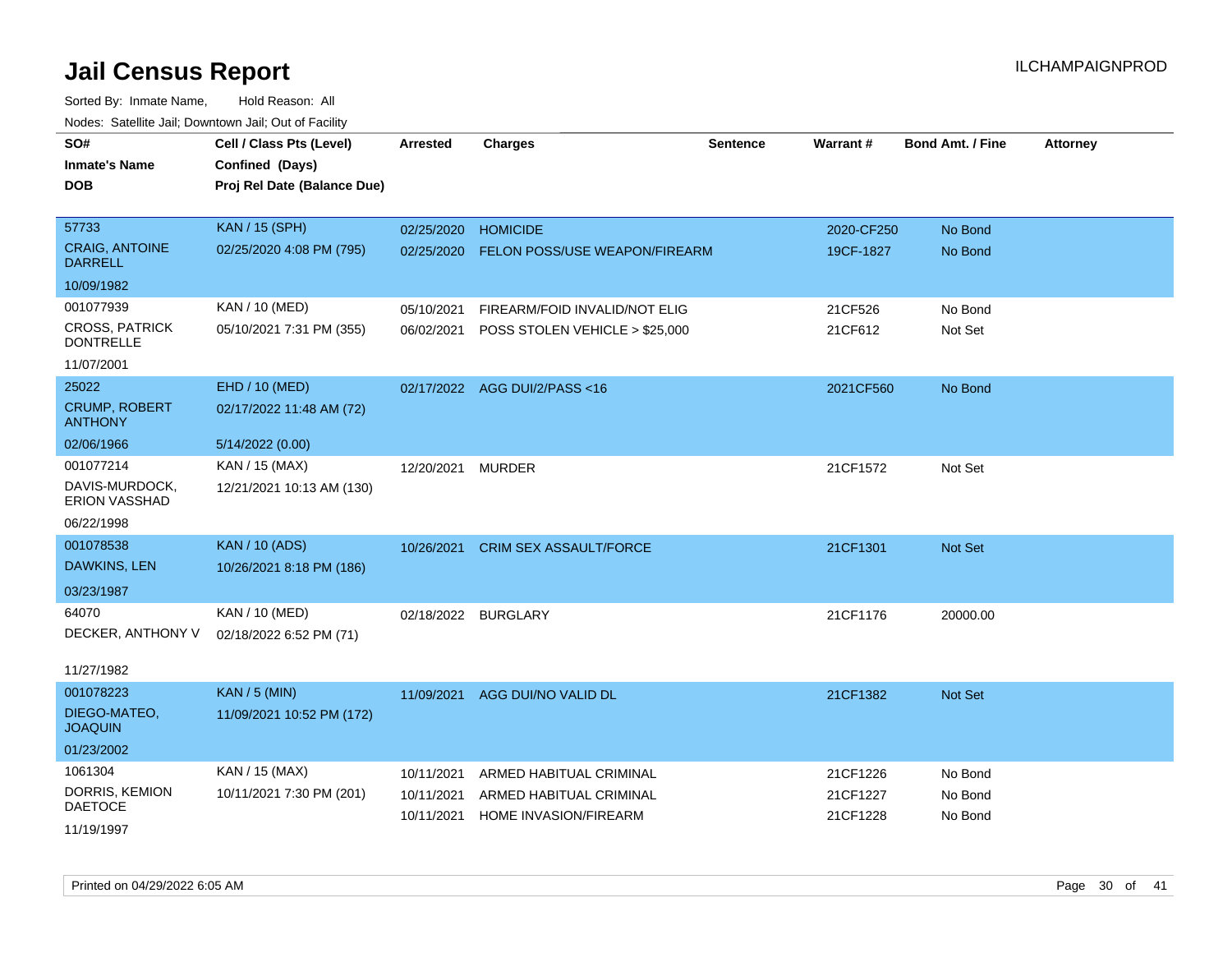Sorted By: Inmate Name, Hold Reason: All Nodes: Satellite Jail; Downtown Jail; Out of Facility

| SO#<br><b>Inmate's Name</b><br><b>DOB</b>  | Cell / Class Pts (Level)<br>Confined (Days)<br>Proj Rel Date (Balance Due) | <b>Arrested</b> | <b>Charges</b>                          | <b>Sentence</b> | Warrant#   | <b>Bond Amt. / Fine</b> | <b>Attorney</b> |
|--------------------------------------------|----------------------------------------------------------------------------|-----------------|-----------------------------------------|-----------------|------------|-------------------------|-----------------|
| 23802<br>DORSEY, JOHNNY<br><b>DUANE</b>    | <b>EHD</b><br>04/26/2022 10:00 AM (4)                                      |                 | 04/26/2022 AGG DUI/NO VALID DL          |                 | 2020CF1065 | Not Set                 |                 |
| 07/05/1962                                 | 5/2/2022 (0.00)                                                            |                 |                                         |                 |            |                         |                 |
| 959292                                     | KAN / 15 (ADS)                                                             | 04/01/2021      | ATTEMPT (FIRST DEGREE MURDER)           |                 | 2020CF565  | 2000000.00              |                 |
| DUNCAN, COREYON<br><b>ANTHONY</b>          | 04/01/2021 8:46 PM (394)                                                   | 12/17/2021      | <b>MURDER</b>                           |                 | 21CF1542   | Not Set                 |                 |
| 01/17/1989                                 |                                                                            |                 |                                         |                 |            |                         |                 |
| 1053207                                    | <b>KAN / 15 (SPH)</b>                                                      |                 | 06/06/2019 MURDER/INTENT TO KILL/INJURE |                 | 2019-CF849 | 2000000.00              |                 |
| <b>FAUST, JAQUAVEON</b><br><b>LAVELL</b>   | 06/06/2019 2:24 PM (1,059)                                                 |                 |                                         |                 |            |                         |                 |
| 07/25/1996                                 |                                                                            |                 |                                         |                 |            |                         |                 |
| 001079018                                  | <b>EHD</b>                                                                 | 04/05/2022      | DRIVING RVK/SUSP DUI/SSS 4-9            |                 | 2022CF22   | Not Set                 |                 |
| FINLEY, KEITH DAVID                        | 04/05/2022 10:38 AM (25)                                                   |                 |                                         |                 |            |                         |                 |
| 08/23/1963                                 | 10/1/2022 (0.00)                                                           |                 |                                         |                 |            |                         |                 |
| 1075614                                    | <b>KAN / 15 (MAX)</b>                                                      | 03/19/2022      | AGGRAVATED DOMESTIC BATTERY             |                 | 22CF333    | Not Set                 |                 |
| <b>GANT, TEVIN</b><br><b>ODELROW</b>       | 03/19/2022 5:29 PM (42)                                                    |                 | 03/19/2022 PAROLE REVOCATION            |                 | CM2201590  | No Bond                 |                 |
| 03/03/1991                                 |                                                                            |                 |                                         |                 |            |                         |                 |
| 1013012                                    | KAN / 15 (MAX)                                                             | 07/08/2021      | FELON POSS/USE FIREARM PRIOR            |                 | 21CF798    | Not Set                 |                 |
|                                            | GARY, XAVIER LAMAR  07/08/2021 9:24 AM (296)                               | 07/08/2021      | ATTEMPT (FIRST DEGREE MURDER)           |                 | 2021CF790  | 1000000.00              |                 |
| 12/14/1991                                 |                                                                            | 07/08/2021      | FELON POSS/USE FIREARM PRIOR            |                 | 2020CF650  | 25000.00                |                 |
| 1065946                                    | <b>KAN / 10 (MED)</b>                                                      | 09/04/2021      | AGG BATTERY/DISCHARGE FIREARM           |                 | 21CF1057   | 750000.00               |                 |
| <b>GODBOLT, DESMOND</b><br><b>DEVONTAE</b> | 09/04/2021 1:17 AM (238)                                                   | 09/04/2021      | RESIST/OBSTRUCTING A PEACE OFFICEI      |                 | 21CM407    | Not Set                 |                 |
| 11/15/1997                                 |                                                                            |                 |                                         |                 |            |                         |                 |
| 1070118                                    | KAN / 15 (MAX)                                                             | 08/31/2021      | AGGRAVATED DOMESTIC BATTERY             |                 | 21CF1049   | No Bond                 |                 |
| GRAHAM, CORTEZ<br>LAMON                    | 08/31/2021 9:32 PM (242)                                                   | 09/02/2021      | PROBATION VIOLATION                     |                 | 21CF55     | Not Set                 |                 |

03/31/1976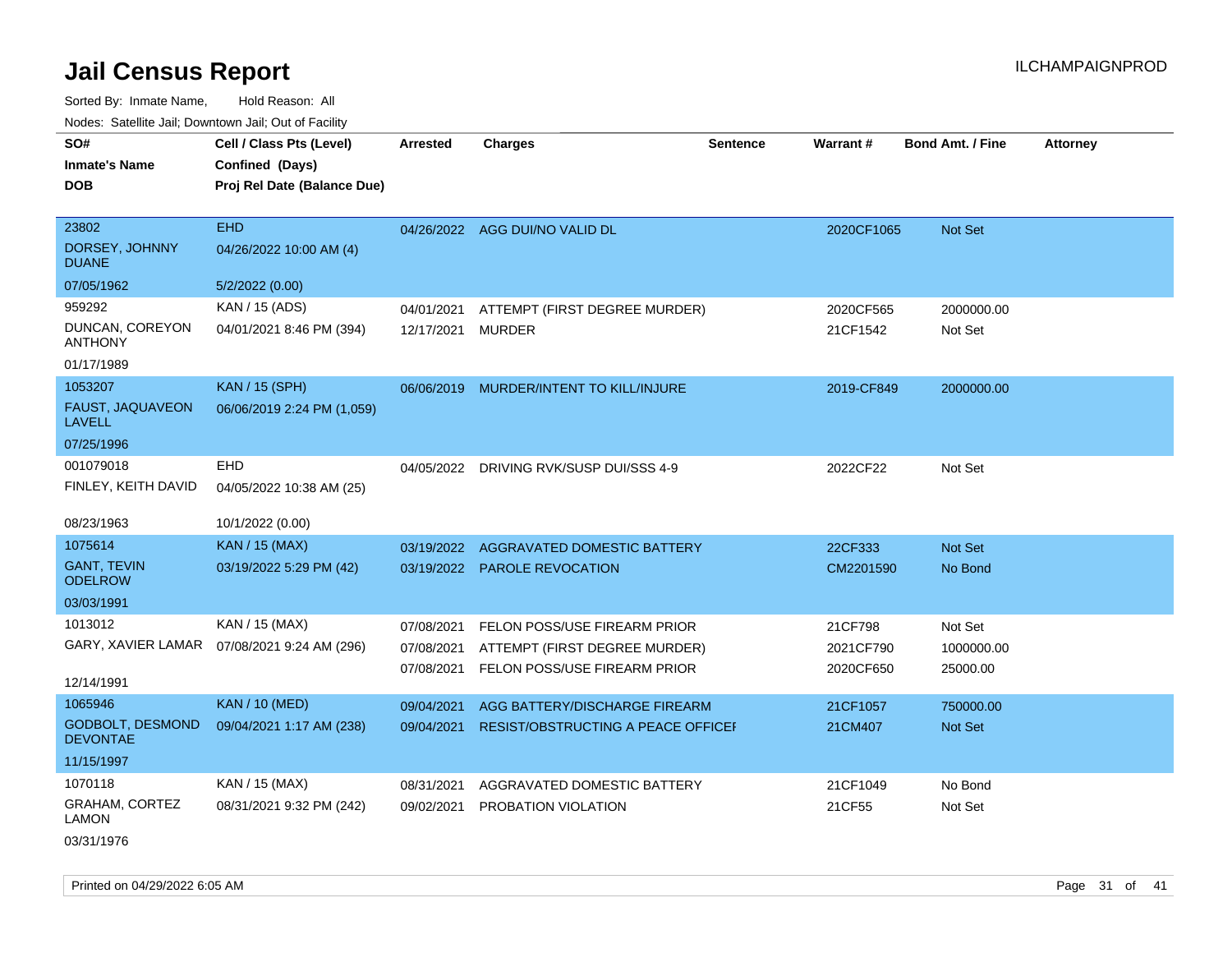| SO#<br><b>Inmate's Name</b><br><b>DOB</b>     | Cell / Class Pts (Level)<br>Confined (Days)<br>Proj Rel Date (Balance Due) | <b>Arrested</b>      | <b>Charges</b>                        | <b>Sentence</b> | <b>Warrant#</b> | <b>Bond Amt. / Fine</b> | <b>Attorney</b> |
|-----------------------------------------------|----------------------------------------------------------------------------|----------------------|---------------------------------------|-----------------|-----------------|-------------------------|-----------------|
| 1076506                                       | <b>KAN / 15 (MAX)</b>                                                      | 09/17/2021           | AGG UUW/PERSON/CM THREAT VIOL         |                 | 21CF1131        | <b>Not Set</b>          |                 |
|                                               | GRAY, JAMARH EMERE 09/17/2021 10:41 AM (225)                               | 09/20/2021           | <b>DOMESTIC BATTERY</b>               |                 | 21CM430         | Not Set                 |                 |
| 06/21/2003                                    |                                                                            |                      |                                       |                 |                 |                         |                 |
| 1055117                                       | <b>EHD</b>                                                                 |                      | 02/15/2022 AGG BATTERY/PUBLIC PLACE   |                 | 2021CM47        | Not Set                 |                 |
| GREAM, JOHN<br><b>ROBERT LEE</b>              | 02/15/2022 10:44 AM (74)                                                   |                      |                                       |                 |                 |                         |                 |
| 08/23/1996                                    |                                                                            |                      |                                       |                 |                 |                         |                 |
| 001078871                                     | <b>KAN / 5 (MIN)</b>                                                       | 02/22/2022           | <b>RESIDENTIAL BURGLARY</b>           |                 | 2020JD14        | No Bond                 |                 |
| <b>HARRIS, MARTELL</b>                        | 02/22/2022 3:44 PM (67)                                                    | 02/22/2022           | <b>INDIRECT CRIMINAL CONTEMPT</b>     |                 | 2020CC9         | 20000.00                |                 |
| <b>TE'SHAWN</b>                               |                                                                            | 02/22/2022           | <b>ESCAPE/VIOLATE ELEC MONITORING</b> |                 | 22CF316         | 150000.00               |                 |
| 07/02/2003                                    |                                                                            |                      |                                       |                 |                 |                         |                 |
| 1037683                                       | <b>EHD</b>                                                                 | 02/23/2022           | AGG DUI/LIC SUSP OR REVOKED           |                 | 2020CF350       | Not Set                 |                 |
| HARRISON, HAROLD<br>RAY                       | 02/23/2022 10:01 AM (66)                                                   | 02/23/2022 AGG DUI/3 |                                       |                 | 2020CF1351      | Not Set                 |                 |
| 11/30/1963                                    | 5/22/2022 (0.00)                                                           |                      |                                       |                 |                 |                         |                 |
| 1073611                                       | <b>KAN / 5 (MIN)</b>                                                       | 02/09/2021           | DELIVERY OF OR POSSESSION OF W/INT    |                 | 21CF160         | <b>Not Set</b>          |                 |
| <b>HAYES, CAMERON</b><br><b>TAYLOR MALEEK</b> | 02/09/2021 3:10 PM (445)                                                   | 02/09/2021           | MFG 15>100 GR ECSTASY/ANALOG          |                 | 21CF121         | 500000.00               |                 |
| 08/10/1998                                    |                                                                            |                      |                                       |                 |                 |                         |                 |
| 1045186                                       | KAN / 15 (MAX)                                                             | 08/16/2021           | ARMED VIOLENCE/CATEGORY I             |                 | 21CF934         | 1000000.00              |                 |
| HOLBROOK, JOHNNIE                             | 08/16/2021 11:07 AM (257)                                                  | 08/16/2021           | FELON POSS/USE WEAPON/FIREARM         |                 | 19CF968         | Not Set                 |                 |
| <b>MATHIS</b>                                 |                                                                            | 08/16/2021           | AGG FLEEING POLICE/21 MPH OVER        |                 | 21CF988         | Not Set                 |                 |
| 07/19/1996                                    |                                                                            | 08/16/2021           | FELON POSS/USE WEAPON/FIREARM         |                 | 21CF989         | Not Set                 |                 |
|                                               |                                                                            | 03/30/2022           | <b>MURDER</b>                         |                 |                 | 2000000.00              |                 |
| 972300                                        | <b>KAN / 10 (MED)</b>                                                      | 12/22/2021           | <b>RESIDENTIAL BURGLARY</b>           |                 | 18CF1691        | 25000.00                |                 |
| HOLT, MICHAEL<br><b>TERRELL</b>               | 12/22/2021 8:36 AM (129)                                                   | 12/22/2021           | AGG CRIM SEX ABUSE/VICTIM <9          |                 | 19CF1277        | 250000.00               |                 |
| 12/25/1989                                    |                                                                            |                      |                                       |                 |                 |                         |                 |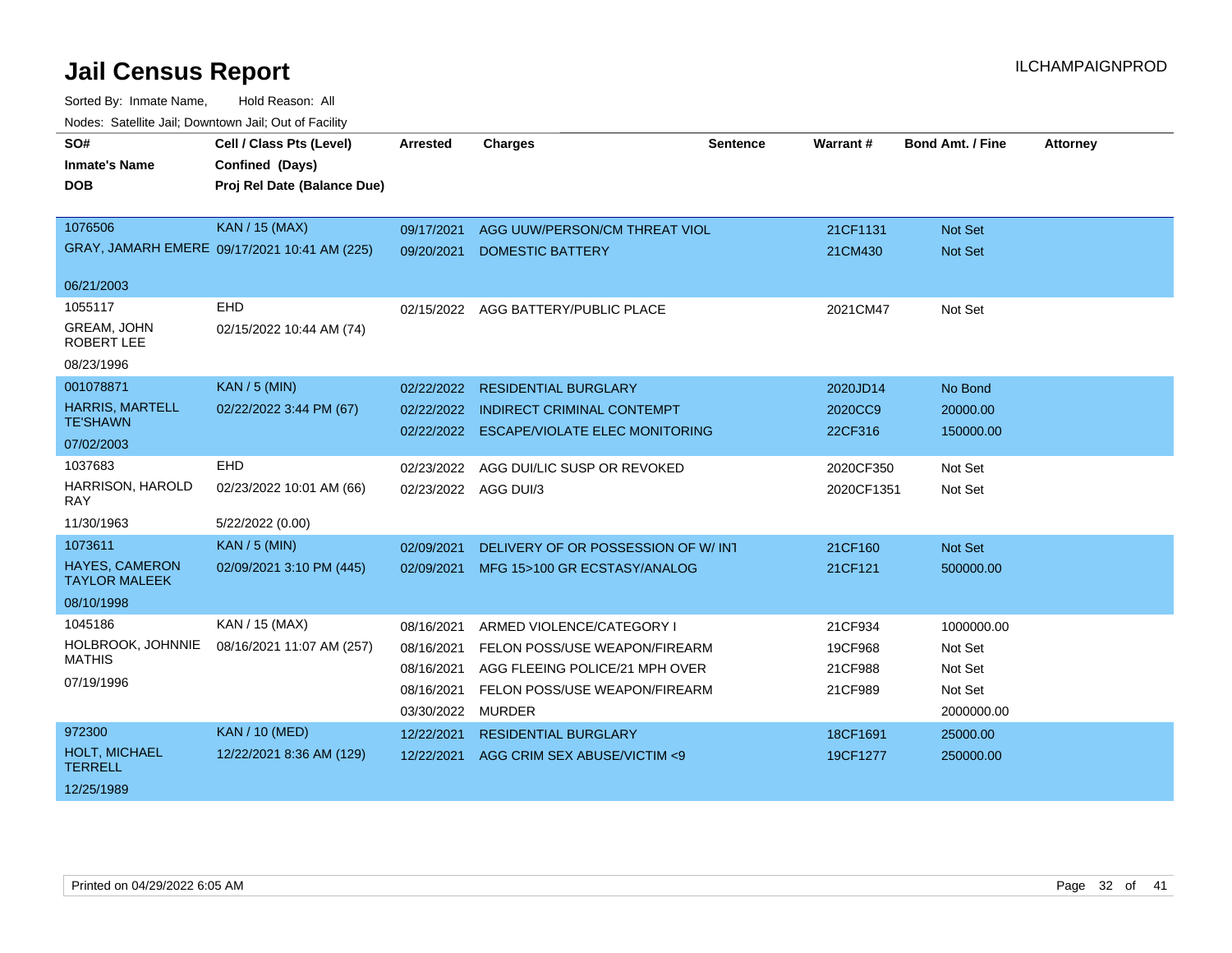| SO#<br><b>Inmate's Name</b><br><b>DOB</b>                              | Cell / Class Pts (Level)<br>Confined (Days)<br>Proj Rel Date (Balance Due) | <b>Arrested</b>                        | <b>Charges</b>                                                                                 | <b>Sentence</b> | <b>Warrant#</b>                  | <b>Bond Amt. / Fine</b>          | <b>Attorney</b> |  |
|------------------------------------------------------------------------|----------------------------------------------------------------------------|----------------------------------------|------------------------------------------------------------------------------------------------|-----------------|----------------------------------|----------------------------------|-----------------|--|
| 001078146<br>HUNT, TEIGAN<br><b>JAZAIREO</b><br>05/14/2003             | <b>KAN / 15 (MAX)</b><br>07/09/2021 12:41 PM (295)                         | 07/09/2021<br>07/09/2021               | AGG BATTERY/DISCHARGE FIREARM<br>ARMED ROBBERY/ARMED W/FIREARM                                 |                 | 21CF795<br>21CF806               | 1000000.00<br>Not Set            |                 |  |
| 989743<br><b>JACKSON, STEVE</b><br>ALLEN<br>06/04/1991                 | KAN / 15 (ADS)<br>04/13/2021 2:45 AM (382)                                 | 04/13/2021                             | AGGRAVATED DOMESTIC BATTERY                                                                    |                 | 21CF399                          | Not Set                          |                 |  |
| 001078788<br><b>JOHNSON, BRENTON</b><br>ZAE<br>08/07/1987              | KAN / 5 (ADS)<br>01/21/2022 8:33 PM (99)                                   |                                        | 01/21/2022 AGGRAVATED BATTERY                                                                  |                 | 22CF93                           | <b>Not Set</b>                   |                 |  |
| 57271<br><b>KEYS, CAPREE</b><br><b>REMONE</b>                          | <b>EHD</b><br>03/08/2022 9:17 AM (53)                                      | 03/08/2022<br>03/08/2022               | DRIVING RVK/SUSP DUI/SSS 4-9<br>DRIVING RVK/SUSP DUI/SSS 4-9                                   |                 | 2021CF34<br>2020CF1116           | Not Set<br>Not Set               |                 |  |
| 11/23/1982<br>1064445<br>LARUE, TERENCE<br><b>TRAMEL</b><br>12/23/1998 | 9/3/2022 (0.00)<br><b>KAN / 15 (MAX)</b><br>04/23/2021 11:18 AM (372)      | 04/23/2021<br>04/23/2021<br>04/23/2021 | AGG DISCHARGE FIREARM/OCC VEH<br>POSSESS 15<100 GRAMS COCAINE<br>FELON POSS/USE FIREARM/PAROLE |                 | 2021CF295<br>19CF1052<br>21CF899 | 500000.00<br>10000.00<br>Not Set |                 |  |
| 001078237<br>LAWS, TERON<br><b>RAMONTE</b><br>04/03/2001               | KAN / 15 (ADS)<br>08/03/2021 6:29 PM (270)                                 | 08/03/2021                             | AGG DISCHARGE FIREARM/OCC VEH                                                                  |                 | 21CF928                          | No Bond                          |                 |  |
| 001078470<br>LEE, AMAHRION<br>JA'MERE<br>11/05/2002                    | <b>KAN / 15 (MAX)</b><br>10/10/2021 1:23 PM (202)                          | 10/10/2021                             | MURDER/INTENT TO KILL/INJURE                                                                   |                 | 21CF1221                         | <b>Not Set</b>                   |                 |  |
| 1052425<br>LEO, MICHAEL JAMES<br>04/09/1994                            | EHD<br>04/26/2022 9:13 AM (4)<br>5/25/2022 (0.00)                          | 04/26/2022                             | DRIVING ON SUSPENDED LICENSE                                                                   |                 | 2021TR9328                       | Not Set                          |                 |  |
| Printed on 04/29/2022 6:05 AM                                          |                                                                            |                                        |                                                                                                |                 |                                  |                                  | Page 33 of 41   |  |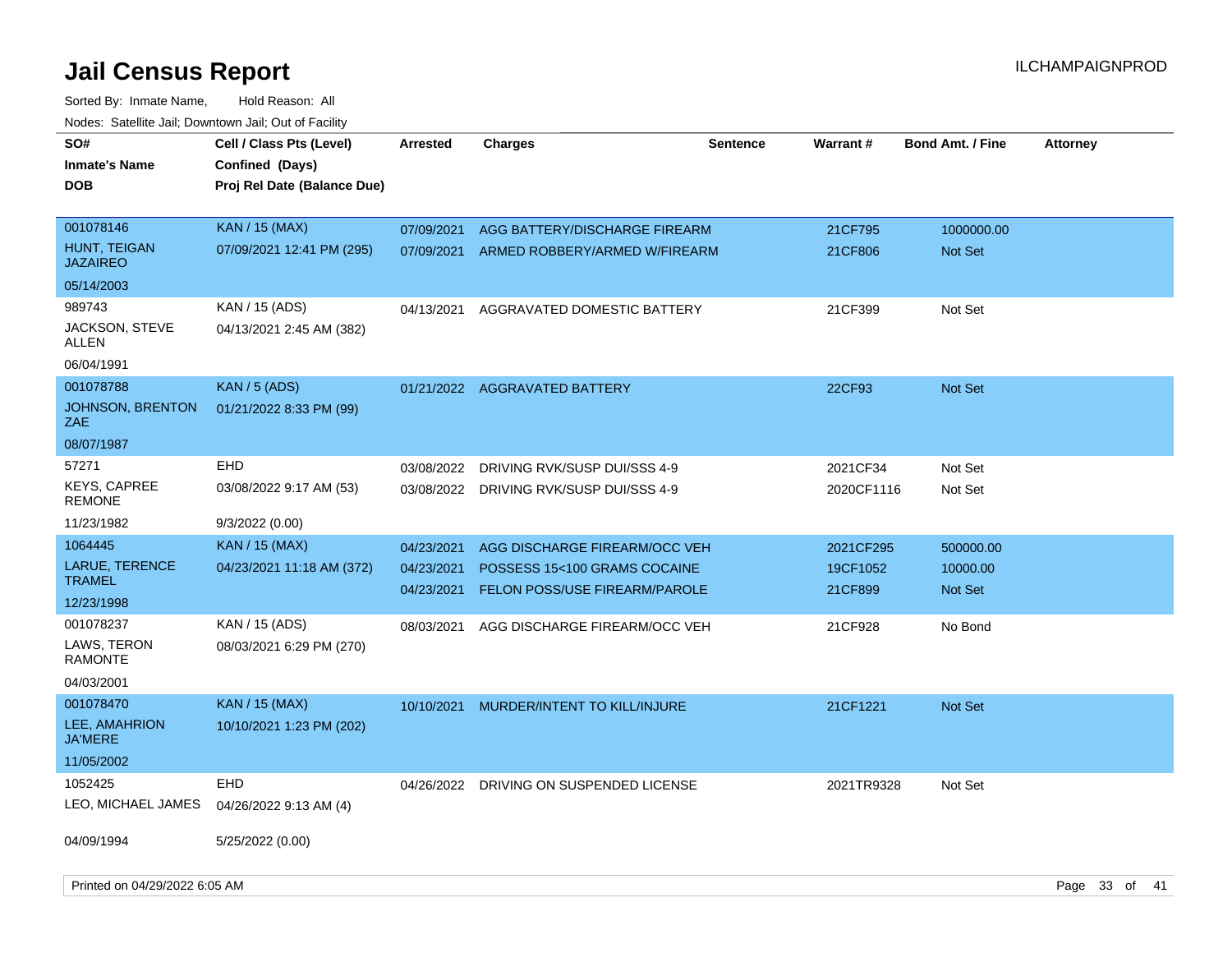| rougs. Calcing Jan, Downtown Jan, Out of Facility |                                           |                      |                                         |                 |           |                         |                 |
|---------------------------------------------------|-------------------------------------------|----------------------|-----------------------------------------|-----------------|-----------|-------------------------|-----------------|
| SO#                                               | Cell / Class Pts (Level)                  | <b>Arrested</b>      | <b>Charges</b>                          | <b>Sentence</b> | Warrant#  | <b>Bond Amt. / Fine</b> | <b>Attorney</b> |
| <b>Inmate's Name</b>                              | Confined (Days)                           |                      |                                         |                 |           |                         |                 |
| <b>DOB</b>                                        | Proj Rel Date (Balance Due)               |                      |                                         |                 |           |                         |                 |
|                                                   |                                           |                      |                                         |                 |           |                         |                 |
| 1005717                                           | <b>KAN / 5 (MIN)</b>                      | 03/31/2022 AGG DUI/3 |                                         |                 | 22CF372   | 100000.00               |                 |
| LEWIS, ORLANDO<br><b>DESHONE</b>                  | 03/31/2022 1:56 PM (30)                   | 03/31/2022 AGG DUI/3 |                                         |                 | 22CF373   | 100000.00               |                 |
| 01/31/1987                                        |                                           |                      |                                         |                 |           |                         |                 |
| 56792                                             | KAN / 10 (MED)                            | 02/02/2021           | ARMED HABITUAL CRIMINAL                 |                 | 2021CF141 | 500000.00               |                 |
| LILLARD, LAWRENCE<br><b>TYRONE</b>                | 02/02/2021 2:11 PM (452)                  | 02/22/2021           | DRIVING ON REVOKED LICENSE              |                 | 21TR426   | 5000.00                 |                 |
| 10/20/1982                                        |                                           |                      |                                         |                 |           |                         |                 |
| 40877                                             | <b>EHD</b>                                | 02/01/2022 AGG DUI/3 |                                         |                 | 2020CF986 | <b>Not Set</b>          |                 |
| MABRY-HALL,<br><b>REBECCA SUE</b>                 | 02/01/2022 9:32 AM (88)                   |                      |                                         |                 |           |                         |                 |
| 03/21/1971                                        | 5/1/2022 (0.00)                           |                      |                                         |                 |           |                         |                 |
| 001078896                                         | KAN / 15 (MAX)                            |                      | 03/01/2022 ARMED HABITUAL CRIMINAL      |                 | 22CF239   | Not Set                 |                 |
| MANN, DAVID<br>WILBERT, Junior                    | 03/01/2022 4:35 AM (60)                   |                      |                                         |                 |           |                         |                 |
| 04/02/1976                                        |                                           |                      |                                         |                 |           |                         |                 |
| 1004137                                           | <b>KAN / 15 (MAX)</b>                     |                      | 02/14/2022 AGG CRIM SEX ABUSE/VIC 13-17 |                 | 22CF165   | 250000.00               |                 |
|                                                   | MCDONALD, DAVON D 02/14/2022 4:21 PM (75) |                      |                                         |                 |           |                         |                 |
| 11/08/1992                                        |                                           |                      |                                         |                 |           |                         |                 |
| 001078575                                         | KAN / 10 (MED)                            | 11/09/2021           | <b>GUNRUNNING</b>                       |                 | 21CF1330  | 750000.00               |                 |
| MCLAURIN, KEYON A                                 | 11/09/2021 12:41 PM (172)                 |                      |                                         |                 |           |                         |                 |
|                                                   |                                           |                      |                                         |                 |           |                         |                 |
| 11/19/2002                                        |                                           |                      |                                         |                 |           |                         |                 |
| 1011046                                           | <b>KAN / 15 (ADS)</b>                     | 04/10/2021           | ATTEMPT (FIRST DEGREE MURDER)           |                 | 21CF392   | <b>Not Set</b>          |                 |
| <b>MILES, DARRION</b><br><b>ANTONIO KEVONTA</b>   | 04/11/2021 12:46 AM (384)                 | 03/24/2022 MURDER    |                                         |                 | 22CF346   | <b>Not Set</b>          |                 |
| 03/18/1990                                        |                                           |                      |                                         |                 |           |                         |                 |
| 1075635                                           | KAN / 10 (ADS)                            | 05/11/2021           | AGG DISCHARGE FIREARM/OCC VEH           |                 | 21CF538   | Not Set                 |                 |
| MILES, DEVLON VON,                                | 05/11/2021 10:39 PM (354)                 | 05/11/2021           | MFG/DEL CANNABIS/30-500 GRAMS           |                 | 20CF1402  | 100000.00               |                 |
| Junior                                            |                                           | 02/23/2022 MURDER    |                                         |                 | 22CF219   | Not Set                 |                 |
| 11/04/2000                                        |                                           |                      |                                         |                 |           |                         |                 |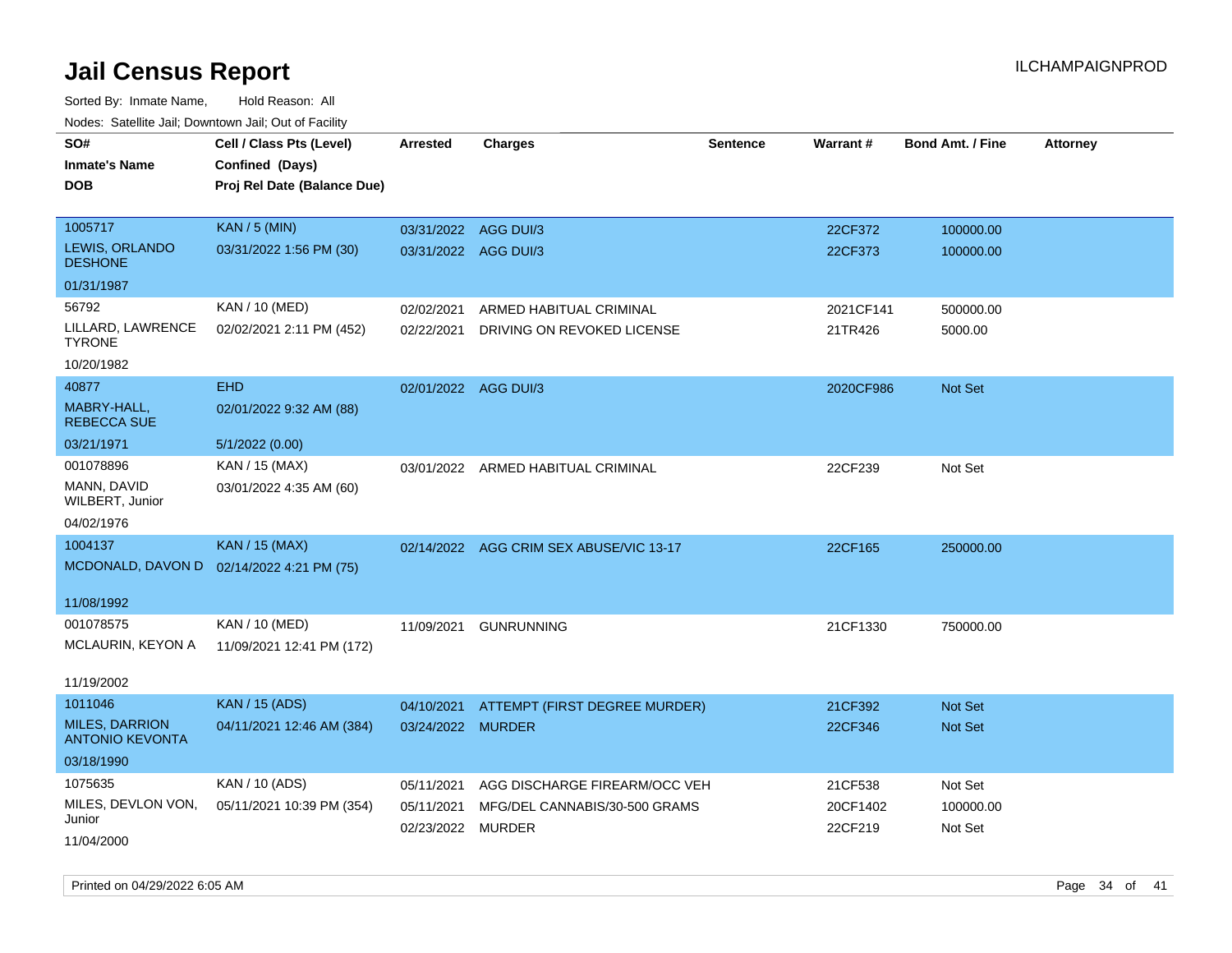Sorted By: Inmate Name, Hold Reason: All Nodes: Satellite Jail; Downtown Jail; Out of Facility

| SO#                                | Cell / Class Pts (Level)                      | <b>Arrested</b> | <b>Charges</b>                            | <b>Sentence</b> | Warrant#    | <b>Bond Amt. / Fine</b> | <b>Attorney</b> |
|------------------------------------|-----------------------------------------------|-----------------|-------------------------------------------|-----------------|-------------|-------------------------|-----------------|
| <b>Inmate's Name</b>               | Confined (Days)                               |                 |                                           |                 |             |                         |                 |
| <b>DOB</b>                         | Proj Rel Date (Balance Due)                   |                 |                                           |                 |             |                         |                 |
|                                    |                                               |                 |                                           |                 |             |                         |                 |
| 001077278                          | <b>KAN / 15 (MAX)</b>                         | 10/06/2020      | MURDER/INTENT TO KILL/INJURE              |                 | 2020CF146   | 2000000.00              |                 |
| MILLER, D'ANDRE                    | 10/06/2020 12:49 PM (571)                     | 10/06/2020      | AGG FLEEING POLICE/21 MPH OVER            |                 | 2019CF1171  | 50000.00                |                 |
| 09/08/1986                         |                                               |                 |                                           |                 |             |                         |                 |
| 1019458                            | EHD                                           | 04/27/2022      | AGG DUI/LIC SUSP OR REVOKED               |                 | 2021CF573   | Not Set                 |                 |
| MILLER, LAWRENCE<br>TOBBY, Junior  | 04/27/2022 9:08 AM (3)                        |                 |                                           |                 |             |                         |                 |
| 07/15/1993                         |                                               |                 |                                           |                 |             |                         |                 |
| 001078712                          | <b>KAN / 10 (MED)</b>                         | 12/23/2021      | AGG DISCH FIREARM/1ST AID PERS            |                 | 21CF1581    | Not Set                 |                 |
| MONTGOMERY,<br><b>RASHARD MYKI</b> | 12/23/2021 4:27 PM (128)                      |                 |                                           |                 |             |                         |                 |
| 11/05/2001                         |                                               |                 |                                           |                 |             |                         |                 |
| 1026477                            | KAN / 15 (ADS)                                | 09/21/2021      | AGG DISCHARGE FIREARM/OCC VEH             |                 | 21CF1138    | Not Set                 |                 |
| NEWBILL, DEVONTRE<br><b>LAMONT</b> | 09/21/2021 2:27 AM (221)                      | 09/22/2021      | PROBATION VIOLATION                       |                 | 20CF577     | Not Set                 |                 |
| 11/22/1993                         |                                               |                 |                                           |                 |             |                         |                 |
| 1072907                            | <b>KAN</b>                                    | 07/14/2021      | ATTEMPT (FIRST DEGREE MURDER)             | 10y (DOC)       | 2021-CF-832 | 2000000.00              |                 |
|                                    | NIKOLAEV, YEVGENIY 07/14/2021 10:10 PM (290)  | 07/14/2021      | CRIMINAL DAMAGE <\$500/SCHOOL             |                 | 2021CF840   | 5000.00                 |                 |
| 10/06/1983                         |                                               |                 |                                           |                 |             |                         |                 |
| 001078063                          | KAN / 15 (MAX)                                | 06/15/2021      | <b>ROBBERY</b>                            |                 | 2021CF159   | 25000.00                |                 |
|                                    | PERRY, ROBERT Junior 06/15/2021 4:37 PM (319) | 06/15/2021      | AGG CRIM SEX ASSAULT/WEAPON               |                 | 2021CF678   | 1000000.00              |                 |
| 12/21/1990                         |                                               |                 |                                           |                 |             |                         |                 |
| 1059512                            | <b>KAN / 10 (MED)</b>                         | 04/12/2022      | <b>DOMESTIC BATTERY</b>                   | 2y (DOC)        | 2019-CF-589 | <b>Not Set</b>          |                 |
| PHILLIPS, LAMAR<br><b>DESHAWN</b>  | 04/12/2022 5:15 PM (18)                       |                 | 04/12/2022 RESIST/OBSTRUCT WITH INJURY    |                 | 22CF451     | Not Set                 |                 |
| 04/02/1996                         |                                               |                 |                                           |                 |             |                         |                 |
| 1015033                            | KAN / 10 (MED)                                | 03/05/2022      | POSSESSION OF STOLEN FIREARM              |                 | 21CF1172    | 500000.00               |                 |
| PICKENS, DANTE<br><b>DEVON</b>     | 03/05/2022 4:01 AM (56)                       |                 | 03/05/2022 POSS AMT CON SUB EXCEPT(A)/(D) |                 | 20CF109     | 20000.00                |                 |

01/05/1993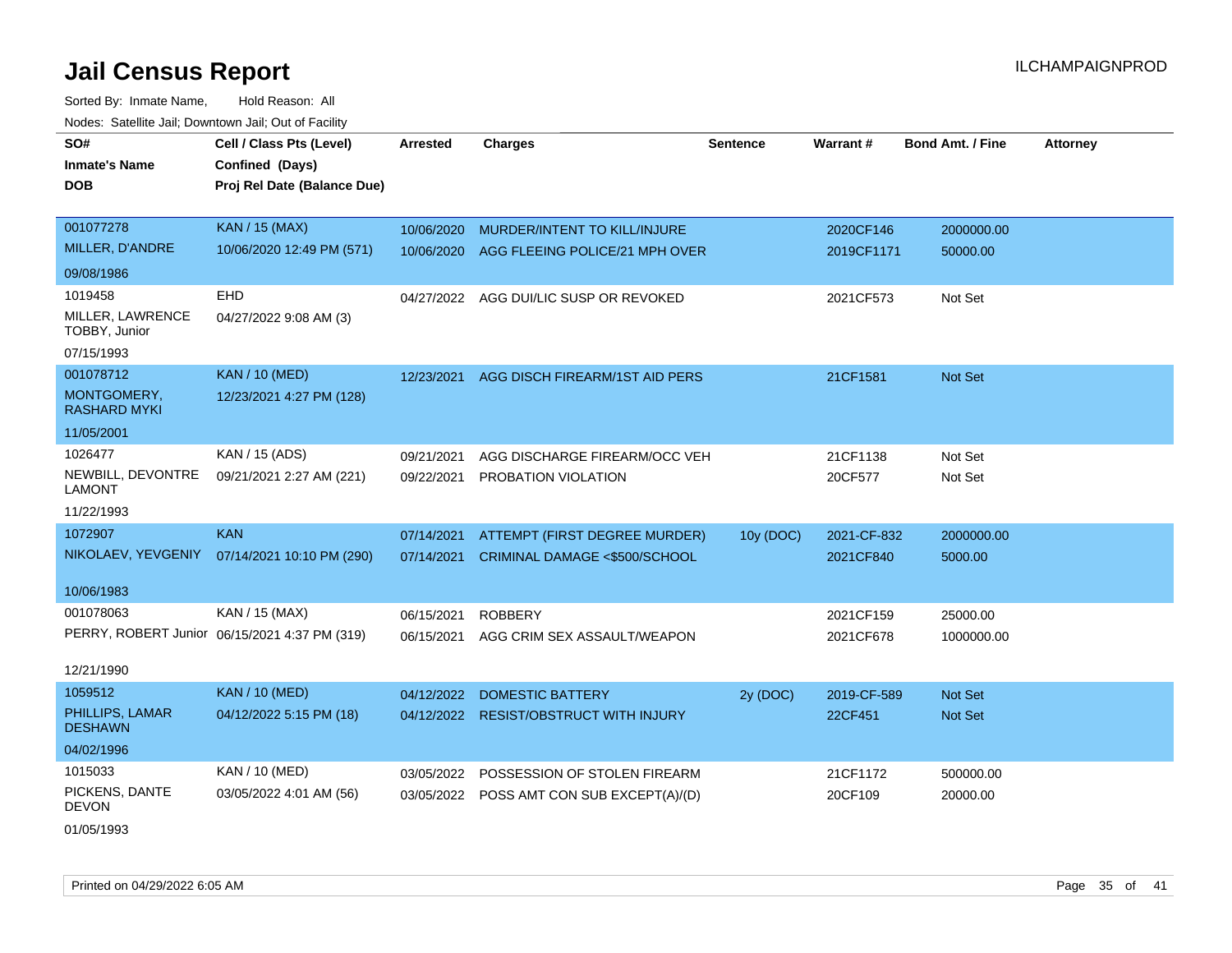Sorted By: Inmate Name, Hold Reason: All

Nodes: Satellite Jail; Downtown Jail; Out of Facility

| SO#<br><b>Inmate's Name</b><br><b>DOB</b>                        | Cell / Class Pts (Level)<br>Confined (Days)<br>Proj Rel Date (Balance Due) | <b>Arrested</b>                                                    | <b>Charges</b>                                                                                                                              | <b>Sentence</b> | Warrant#                                                            | Bond Amt. / Fine                                             | <b>Attorney</b> |
|------------------------------------------------------------------|----------------------------------------------------------------------------|--------------------------------------------------------------------|---------------------------------------------------------------------------------------------------------------------------------------------|-----------------|---------------------------------------------------------------------|--------------------------------------------------------------|-----------------|
| 001078799<br>PURNELL, MARKISE<br><b>MONROE</b><br>07/13/2002     | <b>KAN / 10 (MED)</b><br>01/27/2022 9:50 AM (93)                           |                                                                    | 01/27/2022 FIREARM/FOID INVALID/NOT ELIG                                                                                                    |                 | 22CF116                                                             | Not Set                                                      |                 |
| 001078942<br><b>QATTOUM, ADHAM M</b><br>07/22/1994               | $KAN / 5$ (MIN)<br>03/13/2022 11:31 PM (48)                                | 03/13/2022                                                         | MFG/DEL CANNABIS/500<2000 GR                                                                                                                |                 | 22CF307                                                             | Not Set                                                      |                 |
| 982660<br><b>REYNOLDS, DAVID</b><br><b>ALLEN</b><br>03/27/2002   | <b>KAN / 10 (MED)</b><br>03/22/2022 4:11 AM (39)                           | 03/22/2022                                                         | <b>BURGLARY</b>                                                                                                                             |                 | 22CF339                                                             | No Bond                                                      |                 |
| 001077614<br><b>DEVON</b><br>09/22/2002                          | KAN / 15 (MAX)<br>ROBINSON, DONTRELL 01/17/2021 3:08 PM (468)              | 01/17/2021                                                         | ATTEMPT (FIRST DEGREE MURDER)                                                                                                               |                 | 21CF66                                                              | Not Set                                                      |                 |
| 1061216<br><b>RUNGE, ANDRE</b><br><b>MARSEAN</b><br>12/05/1997   | <b>KAN / 10 (MED)</b><br>06/22/2021 4:42 PM (312)                          | 06/22/2021                                                         | HOME INVASION/FIREARM                                                                                                                       |                 | 21CF727                                                             | <b>Not Set</b>                                               |                 |
| 650295<br>SANDAGE, JERALD<br><b>EUGENE</b><br>06/07/1971         | PIA / 50 (MAX)<br>04/22/2020 6:30 AM (738)                                 | 04/22/2020<br>04/22/2020<br>04/22/2020<br>04/22/2020<br>04/22/2020 | CRIMINAL SEXUAL ASSAULT<br><b>CRIMINAL SEXUAL ASSAULT</b><br>CRIMINAL SEXUAL ABUSE<br><b>CRIMINAL SEXUAL ASSAULT</b><br>OFFICIAL MISCONDUCT |                 | 2020-CF407<br>2020-CF408<br>2020-CF409<br>2020-CF410<br>2019-CF1811 | 750000.00<br>750000.00<br>750000.00<br>750000.00<br>25000.00 |                 |
| 1075386<br><b>SANDERS, MARQUIS</b><br><b>JOVON</b><br>01/19/2002 | <b>KAN / 15 (MAX)</b><br>04/13/2022 7:18 PM (17)                           |                                                                    | 04/13/2022 AGG UNLAWFUL USE OF WEAPON/VEH                                                                                                   |                 | 2022CF463                                                           | No Bond                                                      |                 |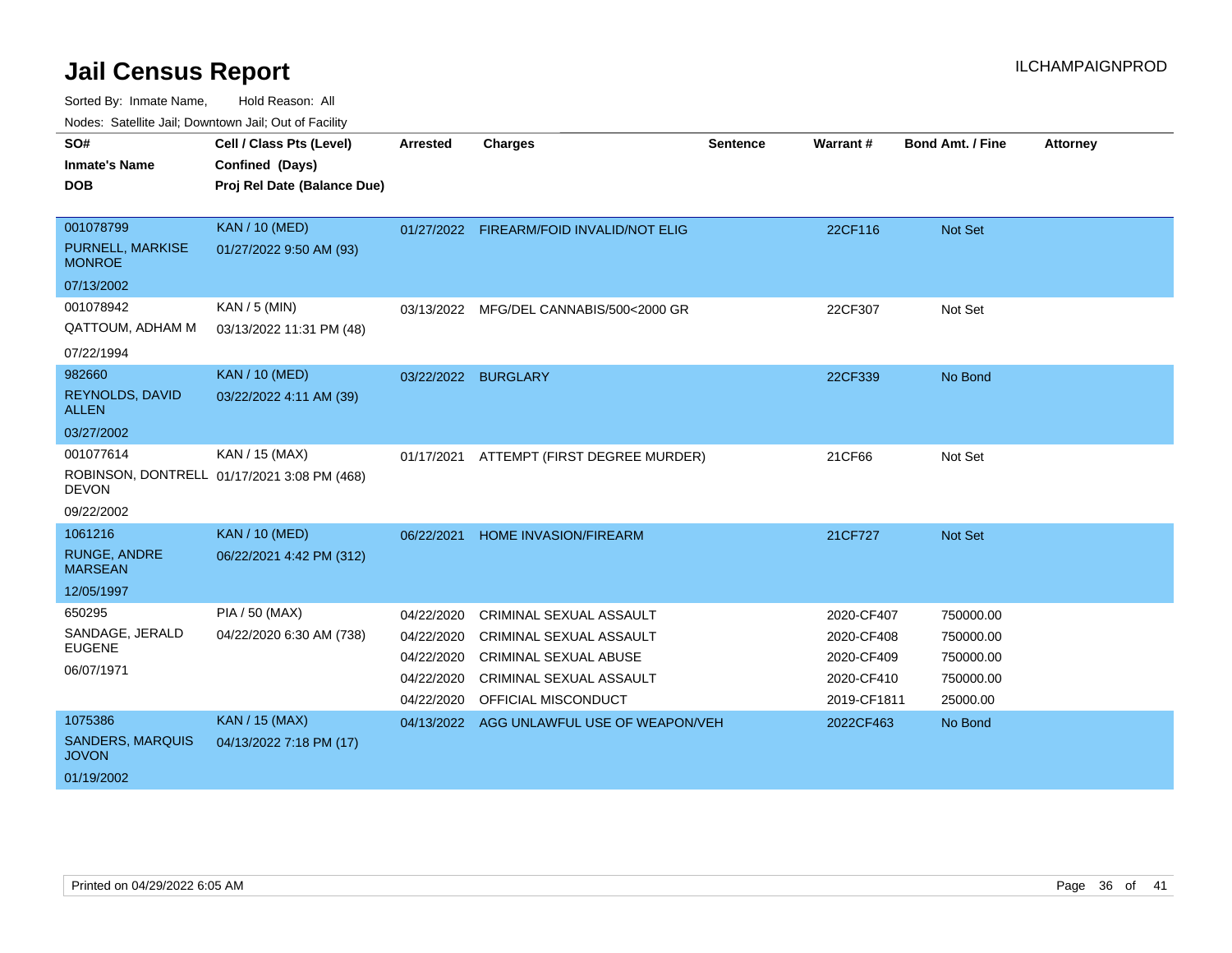Sorted By: Inmate Name, Hold Reason: All

| Nodes: Satellite Jail; Downtown Jail; Out of Facility |                             |                 |                                        |                 |                 |                  |                 |  |  |
|-------------------------------------------------------|-----------------------------|-----------------|----------------------------------------|-----------------|-----------------|------------------|-----------------|--|--|
| SO#                                                   | Cell / Class Pts (Level)    | <b>Arrested</b> | <b>Charges</b>                         | <b>Sentence</b> | <b>Warrant#</b> | Bond Amt. / Fine | <b>Attorney</b> |  |  |
| <b>Inmate's Name</b>                                  | Confined (Days)             |                 |                                        |                 |                 |                  |                 |  |  |
| <b>DOB</b>                                            | Proj Rel Date (Balance Due) |                 |                                        |                 |                 |                  |                 |  |  |
|                                                       |                             |                 |                                        |                 |                 |                  |                 |  |  |
| 59178                                                 | <b>KAN / 15 (MAX)</b>       | 12/13/2021      | AGG DISCHARGE FIREARM/OCC VEH          |                 | 21CF1274        | 1500000.00       |                 |  |  |
| <b>SANDERS, MICHAEL</b><br><b>JEAN</b>                | 12/13/2021 4:17 PM (138)    |                 |                                        |                 |                 |                  |                 |  |  |
| 12/22/1967                                            |                             |                 |                                        |                 |                 |                  |                 |  |  |
| 001078898                                             | KAN / 15 (MAX)              | 03/02/2022      | AGG DISCHARGE FIREARM                  |                 | 22CF254         | Not Set          |                 |  |  |
| SAROLAS, JONATHAN<br>F                                | 03/02/2022 9:20 AM (59)     |                 |                                        |                 |                 |                  |                 |  |  |
| 07/16/1988                                            |                             |                 |                                        |                 |                 |                  |                 |  |  |
| 1000820                                               | <b>KAN / 15 (MAX)</b>       | 01/24/2022      | FELON POSS/USE WEAPON/FIREARM          |                 | 22CF105         | Not Set          |                 |  |  |
| <b>SCHNEIDER, SONGAN</b><br><b>MICHAEL</b>            | 01/24/2022 8:20 AM (96)     |                 | 01/24/2022 AGGRAVATED DOMESTIC BATTERY |                 | 21CF1433        | 25000.00         |                 |  |  |
| 08/18/1992                                            |                             |                 |                                        |                 |                 |                  |                 |  |  |
| 001078704                                             | KAN / 15 (MAX)              | 12/21/2021      | MURDER/INTENT TO KILL/INJURE           |                 | 21CF1575        | Not Set          |                 |  |  |
| SHORTER, JAQUAN<br><b>MAURICE</b>                     | 12/23/2021 1:23 AM (128)    |                 |                                        |                 |                 |                  |                 |  |  |
| 10/08/1998                                            |                             |                 |                                        |                 |                 |                  |                 |  |  |
| 47195                                                 | <b>KAN / 5 (MIN)</b>        | 12/27/2021      | <b>RESIDENTIAL BURGLARY</b>            |                 | 2020CF1222      | 10000.00         |                 |  |  |
| SIMMONS, JAMES<br><b>ROBERT</b>                       | 12/27/2021 8:42 AM (124)    | 12/28/2021      | <b>RESIDENTIAL BURGLARY</b>            |                 | 2021CF1596      | Not Set          |                 |  |  |
| 03/13/1975                                            |                             |                 |                                        |                 |                 |                  |                 |  |  |
| 1062194                                               | KAN / 15 (MAX)              | 02/27/2020      | MURDER/OTHER FORCIBLE FELONY           |                 | 20CF-247        | 1000000.00       |                 |  |  |
| SIMMONS, MICHAEL<br>JAMAL                             | 02/27/2020 1:11 PM (793)    | 09/23/2020      | AGG BATTERY/DISCHARGE FIREARM          |                 | 20CF1061        | Not Set          |                 |  |  |
| 11/03/1997                                            |                             |                 |                                        |                 |                 |                  |                 |  |  |
| 1038158                                               | <b>KAN / 10 (MED)</b>       | 02/04/2022      | CRIMINAL SEX ASSAULT/CONSENT           |                 | 22CF146         | Not Set          |                 |  |  |
| SMITH, RASHAD<br><b>JARECE</b>                        | 02/04/2022 11:42 PM (85)    |                 |                                        |                 |                 |                  |                 |  |  |
| 09/16/1995                                            |                             |                 |                                        |                 |                 |                  |                 |  |  |
| 001077868                                             | KAN / 15 (MAX)              | 04/21/2021      | ARMED ROBBERY/ARMED W/FIREARM          |                 | 21CF445         | Not Set          |                 |  |  |
| SPEARMENT,<br><b>KENTRELL</b>                         | 04/21/2021 9:48 PM (374)    | 08/19/2021      | FLEEING/ATTEMPT ELUDE OFFICER          |                 | 2021TR1053      | 1000.00          |                 |  |  |
| 01/21/2002                                            |                             |                 |                                        |                 |                 |                  |                 |  |  |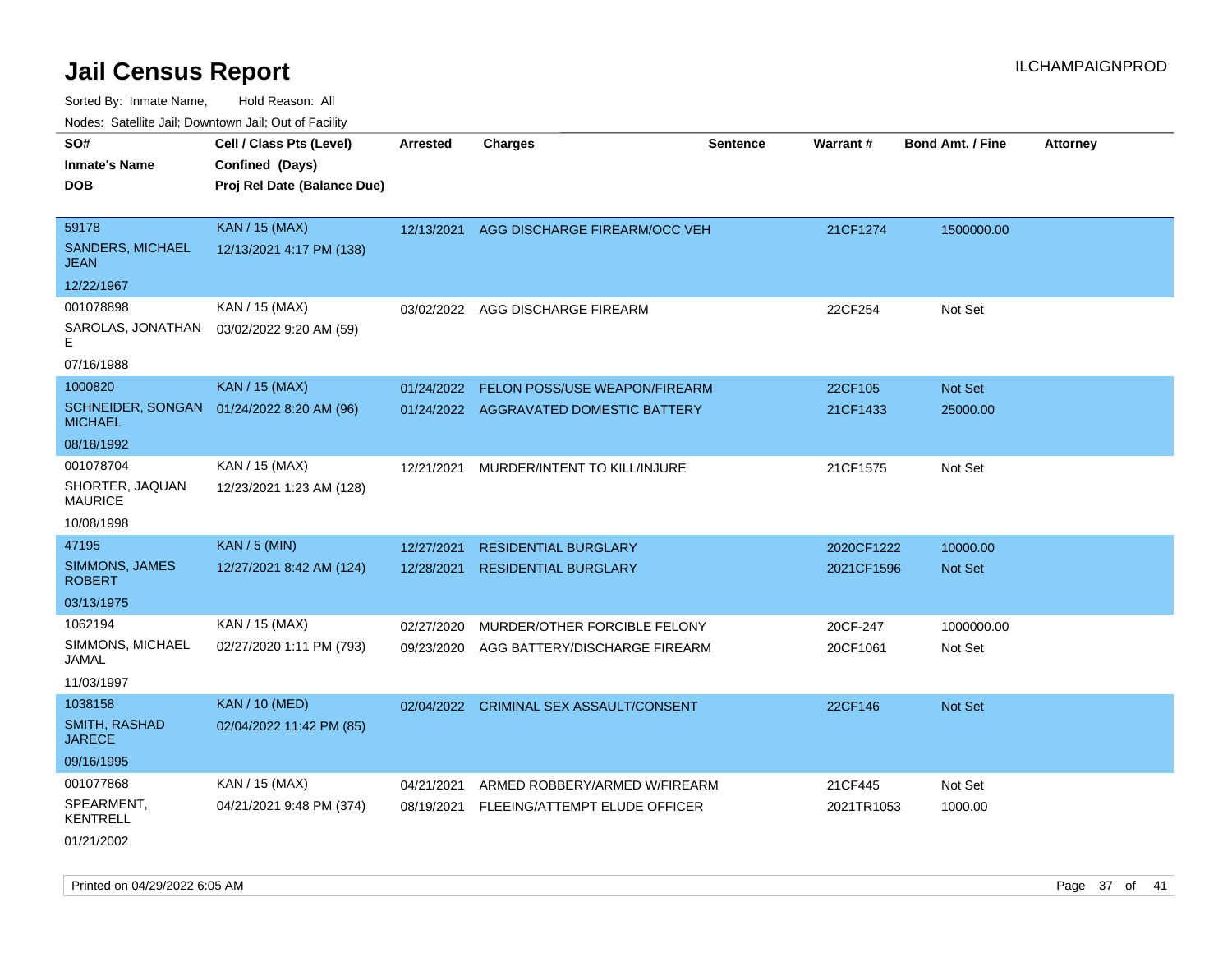| roaco. Catolino dall, Downtown dall, Out of Fability |                                               |                 |                                         |                 |            |                         |                 |
|------------------------------------------------------|-----------------------------------------------|-----------------|-----------------------------------------|-----------------|------------|-------------------------|-----------------|
| SO#                                                  | Cell / Class Pts (Level)                      | <b>Arrested</b> | <b>Charges</b>                          | <b>Sentence</b> | Warrant#   | <b>Bond Amt. / Fine</b> | <b>Attorney</b> |
| <b>Inmate's Name</b>                                 | Confined (Days)                               |                 |                                         |                 |            |                         |                 |
| <b>DOB</b>                                           | Proj Rel Date (Balance Due)                   |                 |                                         |                 |            |                         |                 |
|                                                      |                                               |                 |                                         |                 |            |                         |                 |
| 001078182                                            | EHD / 5 (MIN)                                 | 12/20/2021      | DRIVING ON REVOKED LICENSE              |                 | 2021CF800  | No Bond                 |                 |
| <b>STRONG, KEVIN</b><br><b>GARDNER</b>               | 12/20/2021 4:34 PM (131)                      |                 |                                         |                 |            |                         |                 |
| 02/12/1963                                           | 6/18/2022 (0.00)                              |                 |                                         |                 |            |                         |                 |
| 65920                                                | KAN / 15 (MAX)                                | 12/21/2021      | ARMED ROBBERY/ARMED W/FIREARM           |                 | 21CF1543   | 100000.00               |                 |
| TAPSCOTT,<br><b>CORNELIUS</b>                        | 12/21/2021 10:57 PM (130)                     |                 |                                         |                 |            |                         |                 |
| 07/14/1985                                           |                                               |                 |                                         |                 |            |                         |                 |
| 1046632                                              | <b>KAN / 15 (MAX)</b>                         | 09/14/2021      | ARMED VIOLENCE/CATEGORY II              |                 | 21CF912    | 750000.00               |                 |
|                                                      | TATE, JAVON MARQUIS 09/14/2021 12:10 PM (228) |                 |                                         |                 |            |                         |                 |
|                                                      |                                               |                 |                                         |                 |            |                         |                 |
| 08/10/1996                                           |                                               |                 |                                         |                 |            |                         |                 |
| 64779                                                | <b>EHD</b>                                    | 04/27/2022      | DRIVING RVK/SUSP DUI/SSS 4-9            |                 | 2021CF864  | Not Set                 |                 |
| <b>TERRY, MICHAEL</b><br><b>DWAYNE</b>               | 04/27/2022 9:57 AM (3)                        |                 |                                         |                 |            |                         |                 |
| 03/02/1963                                           | 10/23/2022 (0.00)                             |                 |                                         |                 |            |                         |                 |
| 001079064                                            | <b>KAN / 10 (MED)</b>                         |                 | 04/15/2022 AGG UUW/VEHICLE/NO FOID      |                 | 2022CFAWOW | <b>Not Set</b>          |                 |
| <b>TOLBERT, ERIC</b><br><b>LAMONT</b>                | 04/15/2022 6:29 PM (15)                       |                 |                                         |                 |            |                         |                 |
| 05/27/1997                                           |                                               |                 |                                         |                 |            |                         |                 |
| 1033031                                              | KAN / 15 (MAX)                                | 08/19/2020      | *AGG BATTERY W/FIREARM/PERSON           |                 | 2020-CF923 | 500000.00               |                 |
| TOMS, ANDREW<br><b>CHUCKY</b>                        | 08/19/2020 5:59 PM (619)                      |                 |                                         |                 |            |                         |                 |
| 09/28/1978                                           |                                               |                 |                                         |                 |            |                         |                 |
| 1004142                                              | <b>KAN / 15 (MAX)</b>                         | 10/27/2021      | POSSESSION OF METH/15<100GRAMS          |                 | 2021CF1298 | 1500000.00              |                 |
| TOY, KAYON LARENZ                                    | 10/22/2021 1:01 PM (190)                      |                 |                                         |                 |            |                         |                 |
|                                                      |                                               |                 |                                         |                 |            |                         |                 |
| 09/12/1991                                           |                                               |                 |                                         |                 |            |                         |                 |
| 001078250                                            | KAN / 10 (ADS)                                |                 | 08/07/2021 FELON POSS WEAPON/BODY ARMOR |                 | 21CF950    | Not Set                 |                 |
| TRAVIS, JORDAN<br>TESHAUN                            | 08/07/2021 10:27 AM (266)                     |                 |                                         |                 |            |                         |                 |
| 03/03/1996                                           |                                               |                 |                                         |                 |            |                         |                 |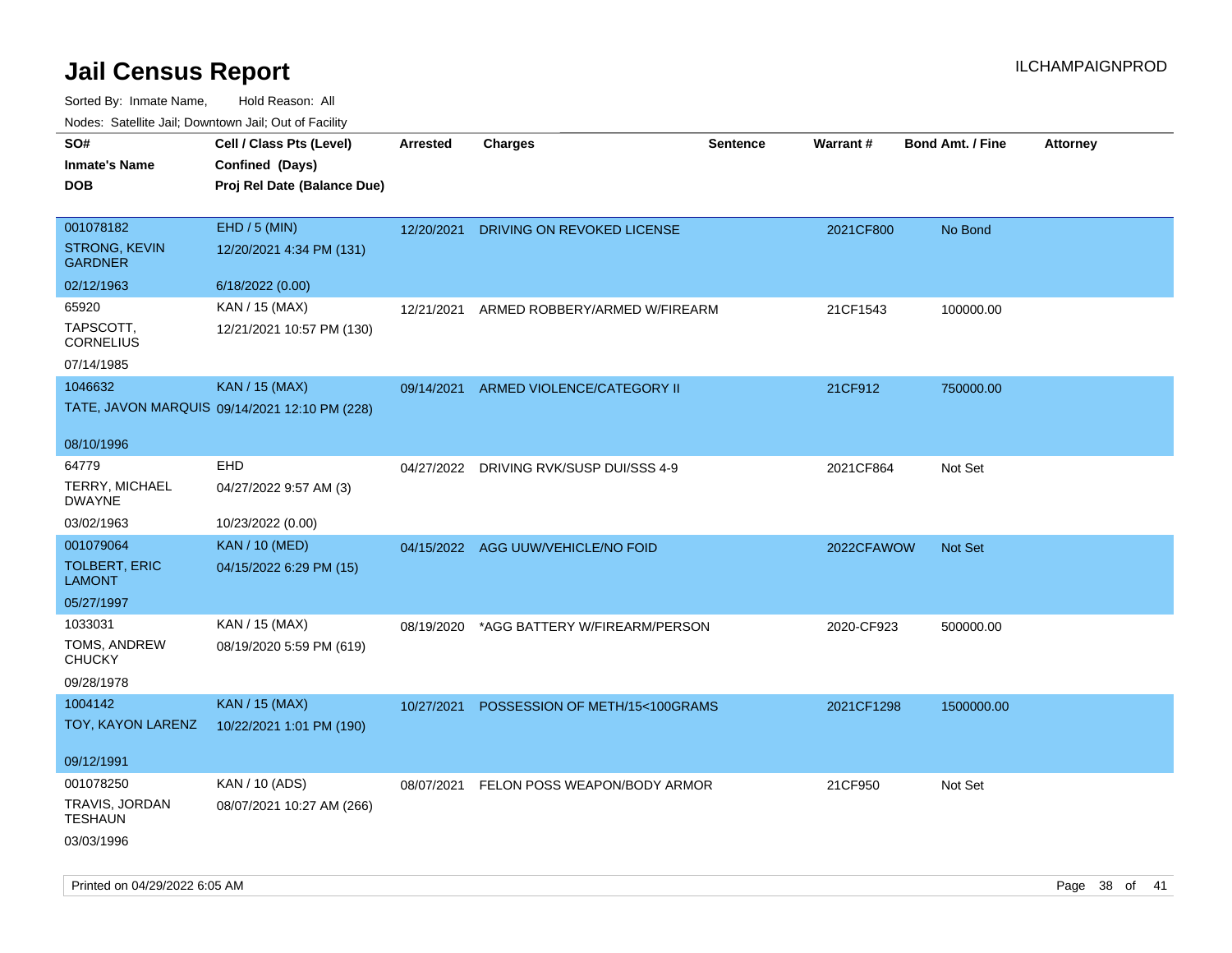| SO#<br><b>Inmate's Name</b><br>DOB                                           | Cell / Class Pts (Level)<br>Confined (Days)<br>Proj Rel Date (Balance Due) | <b>Arrested</b>                                                    | <b>Charges</b>                                                                                                                                                     | <b>Sentence</b> | Warrant#                                                                      | <b>Bond Amt. / Fine</b>                                                    | <b>Attorney</b> |
|------------------------------------------------------------------------------|----------------------------------------------------------------------------|--------------------------------------------------------------------|--------------------------------------------------------------------------------------------------------------------------------------------------------------------|-----------------|-------------------------------------------------------------------------------|----------------------------------------------------------------------------|-----------------|
| 512160<br><b>TURNER, CHARLES</b><br><b>EDWARD</b><br>09/05/1986<br>001077992 | <b>KAN / 15 (MAX)</b><br>03/10/2022 12:00 PM (51)<br>KAN / 15 (MAX)        | 03/10/2022                                                         | <b>ARMED HABITUAL CRIMINAL</b><br>03/11/2022 PAROLE REVOCATION<br>03/31/2022 ARMED ROBBERY/NO FIREARM                                                              |                 | 22CF296<br>CH2201422<br>21CF590                                               | <b>Not Set</b><br>No Bond<br>100000.00                                     |                 |
| WADE, DONTE<br><b>LAMONT</b><br>09/05/1986                                   | 03/31/2022 1:25 PM (30)                                                    |                                                                    |                                                                                                                                                                    |                 |                                                                               |                                                                            |                 |
| 001079004<br><b>WALLS, MICHAEL</b><br><b>DIANSIO</b><br>06/21/1991           | <b>KAN / 15 (MED)</b><br>04/02/2022 4:16 AM (28)                           |                                                                    | 04/02/2022 FELON POSS/USE WEAPON/FIREARM                                                                                                                           |                 | 22CF391                                                                       | No Bond                                                                    |                 |
| 961786<br><b>WARREN, DESIE</b><br><b>ARNEZ</b><br>04/28/1988                 | KAN / 15 (ADS)<br>01/24/2022 7:23 AM (96)                                  |                                                                    | 01/24/2022 ARMED HABITUAL CRIMINAL                                                                                                                                 |                 | 22CF104                                                                       | Not Set                                                                    |                 |
| 1035462<br><b>WASHINGTON, MARK</b><br><b>ANTHONY</b><br>01/06/1994           | <b>KAN / 15 (MAX)</b><br>03/25/2022 8:47 AM (36)                           | 03/25/2022                                                         | ARMED HABITUAL CRIMINAL                                                                                                                                            |                 | 22CF186                                                                       | 750000.00                                                                  |                 |
| 1062558<br><b>WELLS, JIAMANTE</b><br><b>AMORE</b><br>09/02/1995              | KAN / 10 (MED)<br>10/02/2021 8:29 PM (210)                                 | 10/02/2021                                                         | FELON POSS/USE WEAPON/FIREARM                                                                                                                                      |                 | 21CF1185                                                                      | Not Set                                                                    |                 |
| 1002033<br><b>WEST, ANTONIO</b><br><b>DEONTA</b><br>04/15/1992               | <b>KAN / 15 (MAX)</b><br>09/08/2021 11:01 PM (234)                         | 09/08/2021<br>09/08/2021<br>09/08/2021<br>09/08/2021<br>09/08/2021 | DRIVING ON SUSPENDED LICENSE<br>ARMED ROBBERY/ARMED W/FIREARM<br>AGG UNLAWFUL USE OF WEAPON/VEH<br><b>OBSTRCT JUSTICE/LEAVE STATE</b><br>ARMED VIOLENCE/CATEGORY I |                 | 2019-TR-11944<br>2020-CF-1406<br>2021-CF-AWOW<br>2021-CF-AWOW<br>2021-CF-AWOW | 5000.00<br>500000.00<br><b>Not Set</b><br><b>Not Set</b><br><b>Not Set</b> |                 |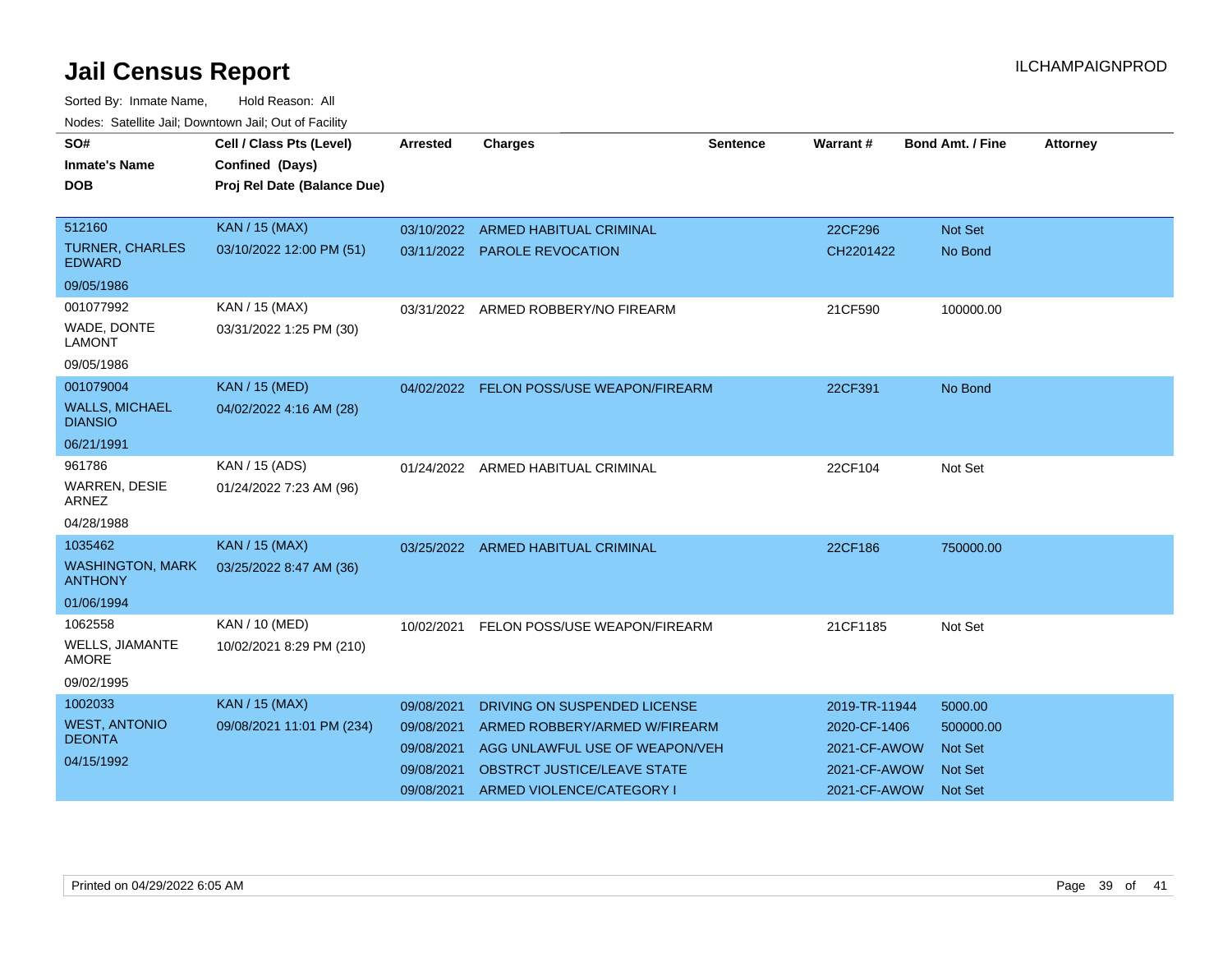| <b>Houce.</b> Catellite ball, Downtown ball, Out of Fability<br>SO# | Cell / Class Pts (Level)    | Arrested   | <b>Charges</b>                           | <b>Sentence</b> | Warrant#   | <b>Bond Amt. / Fine</b> | <b>Attorney</b> |
|---------------------------------------------------------------------|-----------------------------|------------|------------------------------------------|-----------------|------------|-------------------------|-----------------|
| <b>Inmate's Name</b>                                                | Confined (Days)             |            |                                          |                 |            |                         |                 |
| <b>DOB</b>                                                          | Proj Rel Date (Balance Due) |            |                                          |                 |            |                         |                 |
|                                                                     |                             |            |                                          |                 |            |                         |                 |
| 1022068                                                             | <b>KAN / 15 (ADS)</b>       | 10/10/2021 | <b>FELON POSS/USE WEAPON/FIREARM</b>     |                 | 21CF1212   | <b>Not Set</b>          |                 |
| <b>WILKINS, MICHAEL</b><br><b>CARL</b>                              | 10/10/2021 5:07 AM (202)    |            |                                          |                 |            |                         |                 |
| 07/10/1992                                                          |                             |            |                                          |                 |            |                         |                 |
| 001078709                                                           | KAN / 15 (MAX)              | 12/22/2021 | ARMED VIOLENCE/CATEGORY I                |                 | 21CF1586   | Not Set                 |                 |
| WILLIAMS, DAVID LEE                                                 | 12/22/2021 11:00 AM (129)   |            |                                          |                 |            |                         |                 |
|                                                                     |                             |            |                                          |                 |            |                         |                 |
| 12/18/1989                                                          |                             |            |                                          |                 |            |                         |                 |
| 1049234                                                             | <b>KAN / 10 (MED)</b>       |            | 01/22/2022 AGGRAVATED DOMESTIC BATTERY   |                 | 22CF94     | <b>Not Set</b>          |                 |
| <b>WILLIAMS, KHAMRON</b><br><b>MARCELL</b>                          | 01/22/2022 9:30 AM (98)     |            |                                          |                 |            |                         |                 |
| 08/15/1995                                                          |                             |            |                                          |                 |            |                         |                 |
| 1037579                                                             | KAN / 10 (MED)              | 08/17/2021 | FELON POSS/USE WEAPON/FIREARM            |                 | 2019CF73   | No Bond                 |                 |
| WILLIAMS, STEVEN<br>PATRICK, Second                                 | 08/17/2021 8:16 PM (256)    |            |                                          |                 |            |                         |                 |
| 11/25/1994                                                          |                             |            |                                          |                 |            |                         |                 |
| 1020914                                                             | <b>KAN / 10 (MED)</b>       |            | 03/06/2022 FELON POSS/USE WEAPON/FIREARM |                 | 21CF1337   | 250000.00               |                 |
| <b>WILSON, BRANDON</b><br><b>LARON</b>                              | 03/06/2022 11:46 AM (55)    |            |                                          |                 |            |                         |                 |
| 07/05/1994                                                          |                             |            |                                          |                 |            |                         |                 |
| 545746                                                              | KAN / 15 (ADS)              | 08/07/2021 | FELON POSS/USE WEAPON/FIREARM            |                 | 21CF949    | Not Set                 |                 |
| WOODS, MICHAEL                                                      | 08/07/2021 8:40 AM (266)    | 08/07/2021 | <b>BURGLARY</b>                          |                 | 2020CF597  | 50000.00                |                 |
| <b>LACKENDRICK</b>                                                  |                             | 08/07/2021 | <b>WARRANT OUT OF COUNTY</b>             |                 | 2020TR9119 | 5000.00                 |                 |
| 10/06/1996                                                          |                             |            |                                          |                 |            |                         |                 |
| 001078539                                                           | <b>KAN / 15 (MAX)</b>       | 10/27/2021 | <b>AGG DISCHARGE FIREARM</b>             |                 | 21CF1296   | 750000.00               |                 |
| <b>WRIGHT, AMARION</b><br><b>MALIK</b>                              | 10/27/2021 7:31 AM (185)    |            |                                          |                 |            |                         |                 |
| 10/31/2002                                                          |                             |            |                                          |                 |            |                         |                 |
|                                                                     |                             |            |                                          |                 |            |                         |                 |
| <b>Total Out of Facility: 115</b>                                   |                             | Males: 113 | Females: 2<br>Unknown: 0                 |                 |            |                         |                 |